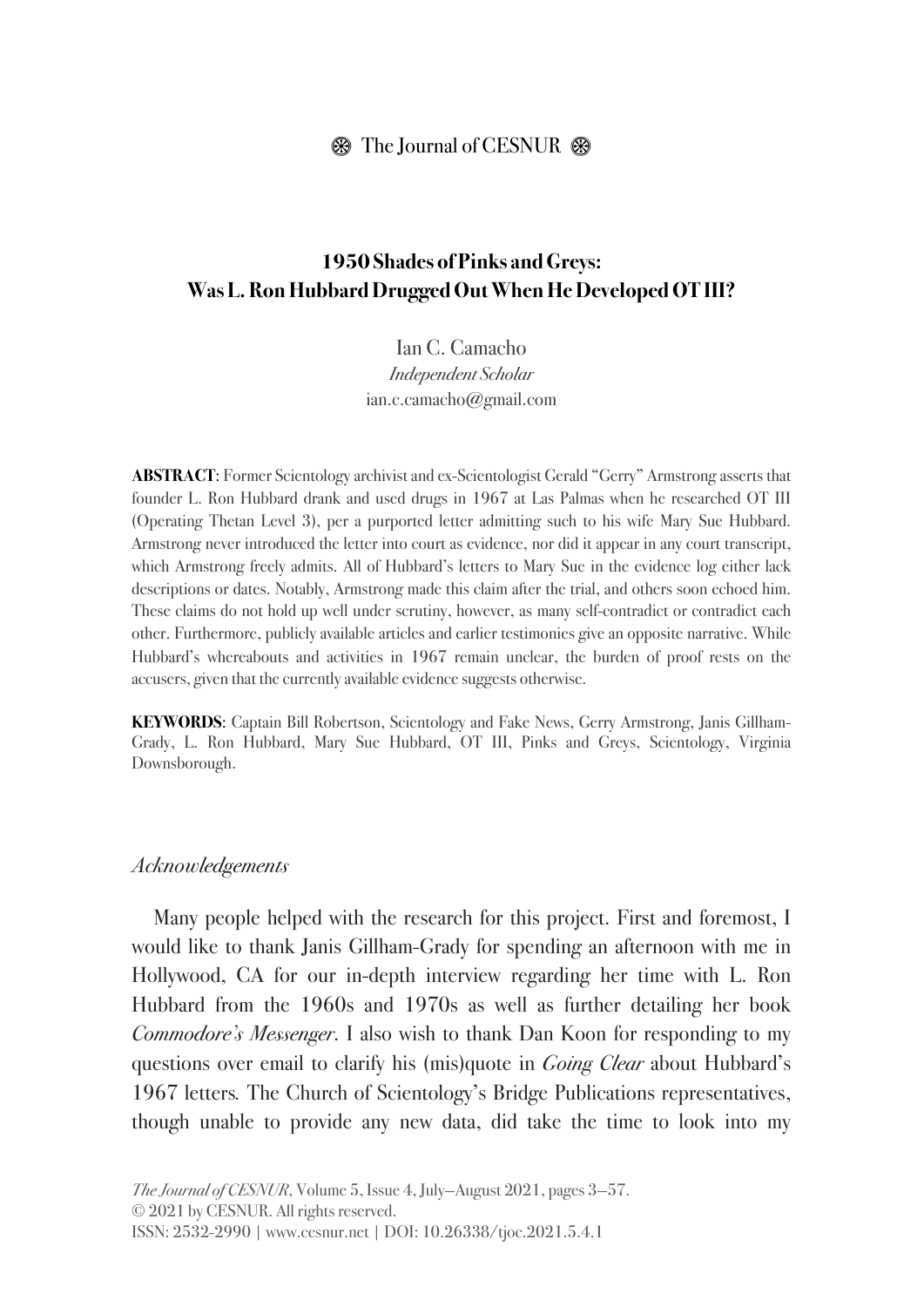questions about two reels that appear in the 1978 *What is Scientology?* book, and so I thank them for investigating. Thanks also to Professor Hugh Urban for engaging with me over email regarding the citations of Hubbard and Benzedrine usage in 1950. I also appreciate both Gerald "Gerry" Armstrong and Lawrence Wright for responding to my questions via email. I would like to thank Randy Smith and Kay Christenson for reviewing the first drafts of this paper, their edits and overall feedback. Thanks also go to Trey Lotz for offering help with the citations. I'd also like to thank Jeff Young for finding the newspaper article citing Captain Jones. Major thanks go to Massimo Introvigne and the peer reviewers at *The Journal of CESNUR* for making sure I'm remaining within boundaries of the law, writing clearly, and also properly citing my references. And most of all, thanks to my lovely wife Olga for patiently supporting my work during all this time.

## *Introduction*

The claim that L. Ron Hubbard (1911–1986) told his wife Mary Sue (1931– 2002) "I'm drinking lots of rum and popping pinks and greys" traces back to Gerald "Gerry" Armstrong. According to *L. Ron Hubbard: Messiah or Madman?* Armstrong first made this claim to author Bent Corydon sometime before the end of his 1984 trial (Corydon and DeWolf 1987, 59). Since then, other Scientology opponents, including Jon Atack, Janet Reitman, and Lawrence Wright, repeated Armstrong's claims with almost no investigation into them. Armstrong has since speculated that Hubbard referenced Darvon, also known as Dextropropoxyphene, a narcotic painkiller in the purported letter with the "pinks and greys" sentence (Armstrong 2018a).



**Figure 1.** Pink and Grey Darvon pills.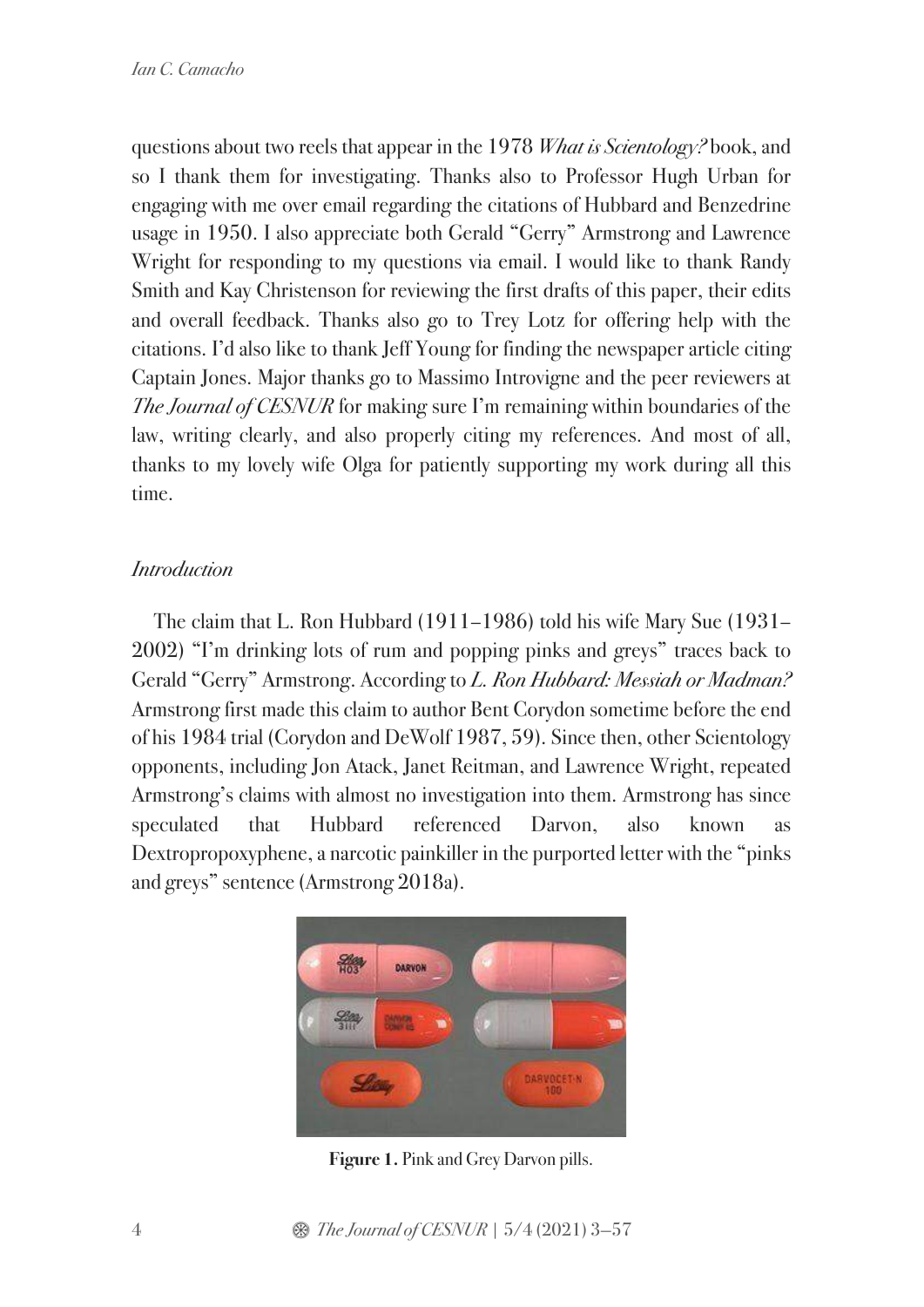Armstrong did not introduce this purported letter into trial evidence, nor does it appear in any court transcripts, which Armstrong himself admits on his website (Armstrong 2018a). The only items possibly fitting the description of such a letter would appear in a court inventory list of items appropriated by Armstrong: Hubbard's undated letters to Mary Sue, and four handwritten letters dated between January to February 1967 without descriptions or addressees, three of which Hubbard wrote in one week.

2 WIRS From MSH 46 LRH<br>24 WIRES FROM LRH to MSH<br>18 MSH Letters to LRH<br>33 WRH Lollor to MSH  $\frac{1}{\int_{0}^{1} f(x) dx}$ 

**Figure 2.** List of undated letters and wires from L. Ron Hubbard to Mary Sue Hubbard (MSH).

| <b>DESCRIPTION OF EXHIBITS</b>                                                           | $_{\text{Only}}^{\text{I.D.}}$ | Piff.<br>$\mathrm{Def}$ | Letter<br>Number | Date of<br>Withdrawal | <b>Signature Receipt</b> |
|------------------------------------------------------------------------------------------|--------------------------------|-------------------------|------------------|-----------------------|--------------------------|
| Copy of handwritten letter dated 7-11-66                                                 |                                |                         |                  |                       |                          |
| and copy of envelope, eight pages                                                        |                                |                         | PLFF\$ 500+1     |                       |                          |
| Copy of four page document entitled<br>"constitution"                                    |                                |                         | $500 - 2$        |                       |                          |
| Copy of one-page letter dated 5-5-66                                                     |                                |                         |                  |                       |                          |
| Thompson to Hubbard                                                                      |                                |                         | $500 - 8$        |                       |                          |
| Copy of handwritten letter dated 1-3-66.<br>GES<br>and copy of envelope, $\mathcal{TEM}$ |                                |                         | $500 - 4$        |                       |                          |
| Copy of three-page handwritten letter<br>& dated 1-8-67                                  |                                |                         | 500+5            |                       |                          |
| Copy of four-page handwritten letter.<br>$1 - 25 - 67$                                   |                                |                         | 500+             |                       |                          |
| Copy of seven-page handwritten letter.                                                   |                                |                         |                  |                       |                          |
| 2-1-67 and copy of envelope                                                              |                                |                         | 500+             |                       |                          |
| Copy of six-page handwritten letter,                                                     |                                |                         |                  |                       |                          |
| 2-3-67 and copy of envelope (note: letter                                                |                                |                         |                  |                       |                          |
| has no page numbered 5)                                                                  |                                |                         | $500 + 8$        |                       |                          |

**Figure 3.** List of letters dated from 8 January to 3 February 1967 without recipients listed.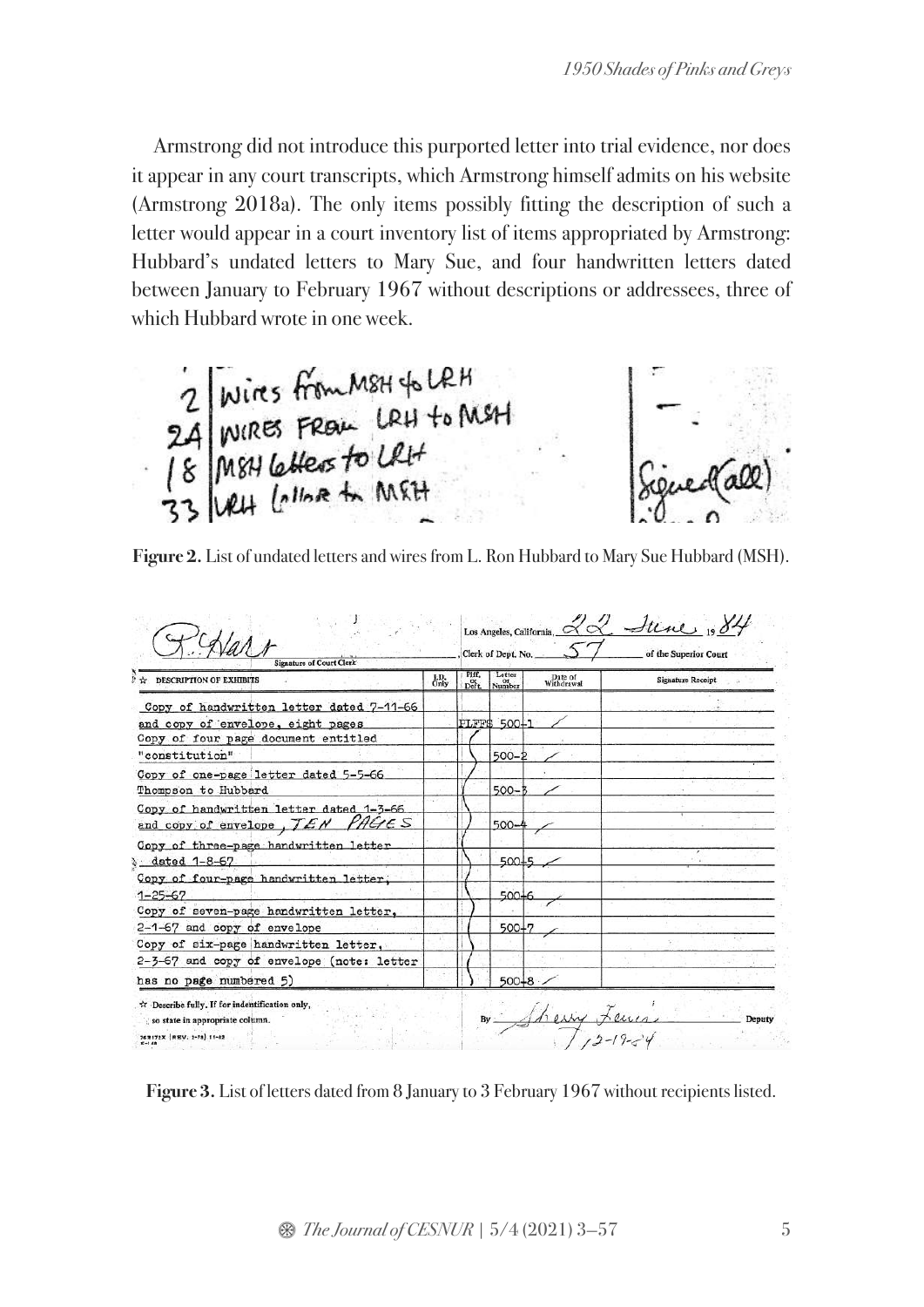Tracing Hubbard's whereabouts during early 1967 proves difficult, as varying and conflicting perspectives emerge. Records from the Church of Scientology only further complicate matters, as these often contradict other information. The clearest indicator of what occurred comes from Hubbard himself in RJ 67 (Ron's Journal 1967) dated 20 September 1967, in which he stated:

[I]n January and February of this year, I became very ill, almost lost this body, and somehow or another brought it off and obtained the material, and was able to live through it. I am very sure that I was the first one that ever did live through any attempt to attain that material. This material I'm talking about, of course, is very upper level material and you will forgive me if I don't describe it to you in very broad detail because it's very likely to make you sick, too (Hubbard 2005).

Although Armstrong claims to have seen a letter detailing Hubbard's drug and alcohol use, given the evidence, nothing indicates that this occurred, outside of Armstrong's own claims.

# *The Burden of Proof*

Although it may appear that what follows provides a sort of proof that a letter exists in which L. Ron Hubbard stated to Mary Sue that he drank rum and popped pink and grey pills, one should note that the burden of proof does not rest upon the skeptic in this matter. The burden of proof weighs upon those who assert that an object, event, or process exists. Unless someone can provide verifiable evidence for the claim, skeptics and audiences should treat the claim as false.

Claiming that skeptics or those accused must show something to prove nonexistence invokes the "absence of evidence is not evidence of absence" argument, ironically, an argument often used by religious devotees. This tactic occurs when Armstrong redirects skeptics to the Church of Scientology for a copy of the letter. Indeed, scholars such as Hugh Urban approached Armstrong in 2010 for more details about the purported letter. Armstrong insisted that the Church of Scientology claimed that he forged the letter, but because the church had not provided any such forgery, Armstrong used this as proof that the church had the letter, causing Urban to abandon further pursuit as he could not verify the claim (Armstrong 2018a).

Asking the Church of Scientology to produce a copy of the letter creates a loselose scenario, subtly shifting the burden of proof to the accused. If indeed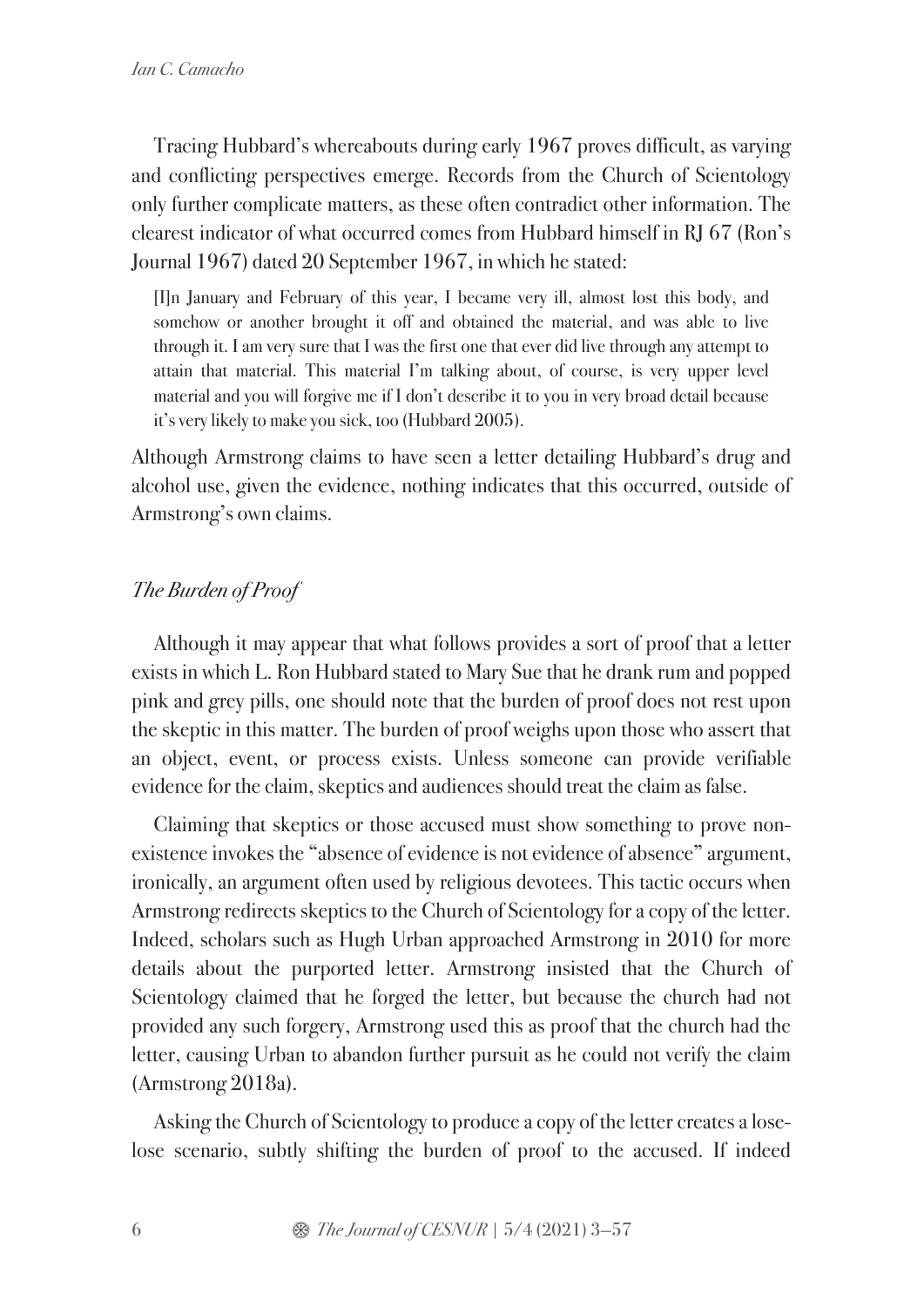authentic, then presenting such a letter would invite scorn on Hubbard and the church. If it produced a forged copy, then it could not prove that Armstrong created it as he could deny having forged it—after all, a forger would attempt to pass off a phony document as authentic to deceive others. If the church presents nothing—whether because it has something potentially damning or because nothing exists—then Armstrong and his allies can claim that the Church of Scientology has something to hide in this matter, just as they do now.

Thus, Armstrong uses a sleight of hand with both red-herring arguments and circular reasoning to explain his lack of evidence: he alleges that the Church of Scientology claimed that he forged the purported "pinks and greys" document which nobody else but he, Hubbard and Mary Sue supposedly saw—and, because the church has not provided a copy of this allegedly forged document, Armstrong uses their inability or unwillingness to produce it as evidence that they possess the letter. Witnessing Scientology's skeptics' failure to apply anywhere near the same level of scrutiny to Armstrong's claims as they would do with claims by Scientologists or other religious adherents reveals a massive confirmation bias.

Again, Armstrong claims that he saw documents that nobody else did—aside from Hubbard and Mary Sue supposedly, both now dead. Armstrong also allegedly had exclusive access to this purported letter for years, and even stated in his trial that he appropriated Hubbard's archives to prepare for a lawsuit against the Church of Scientology and made copies for his own protection from the church. Regardless of what one thinks of the ethics and morals involved, he not only had damaging and potentially embarrassing documents, but he has also leaked copies of them since, despite court orders not to do so, which has resulted in multiple findings of contempt of court and civil arrest warrants issued (Armstrong 2009a, 2009b, 2009c, 2009d, 2009e). Needless to say, for nearly forty years Armstrong described or published whatever documents that he could of Hubbard and Scientology in spite of the legal consequences. With this particular item, however, he has only redirected anybody who asked about it to the church.

One should also not infer that if Armstrong's and others' claims fail to meet the burden of proof, then Hubbard's OT III claims therefore have truth; both claims may fail. This paper does not take a stance as to the veracity of Hubbard's OT III claims, especially given that several others have already done so. Rather, it argues that dismissing Hubbard's OT III claims because he supposedly drank and did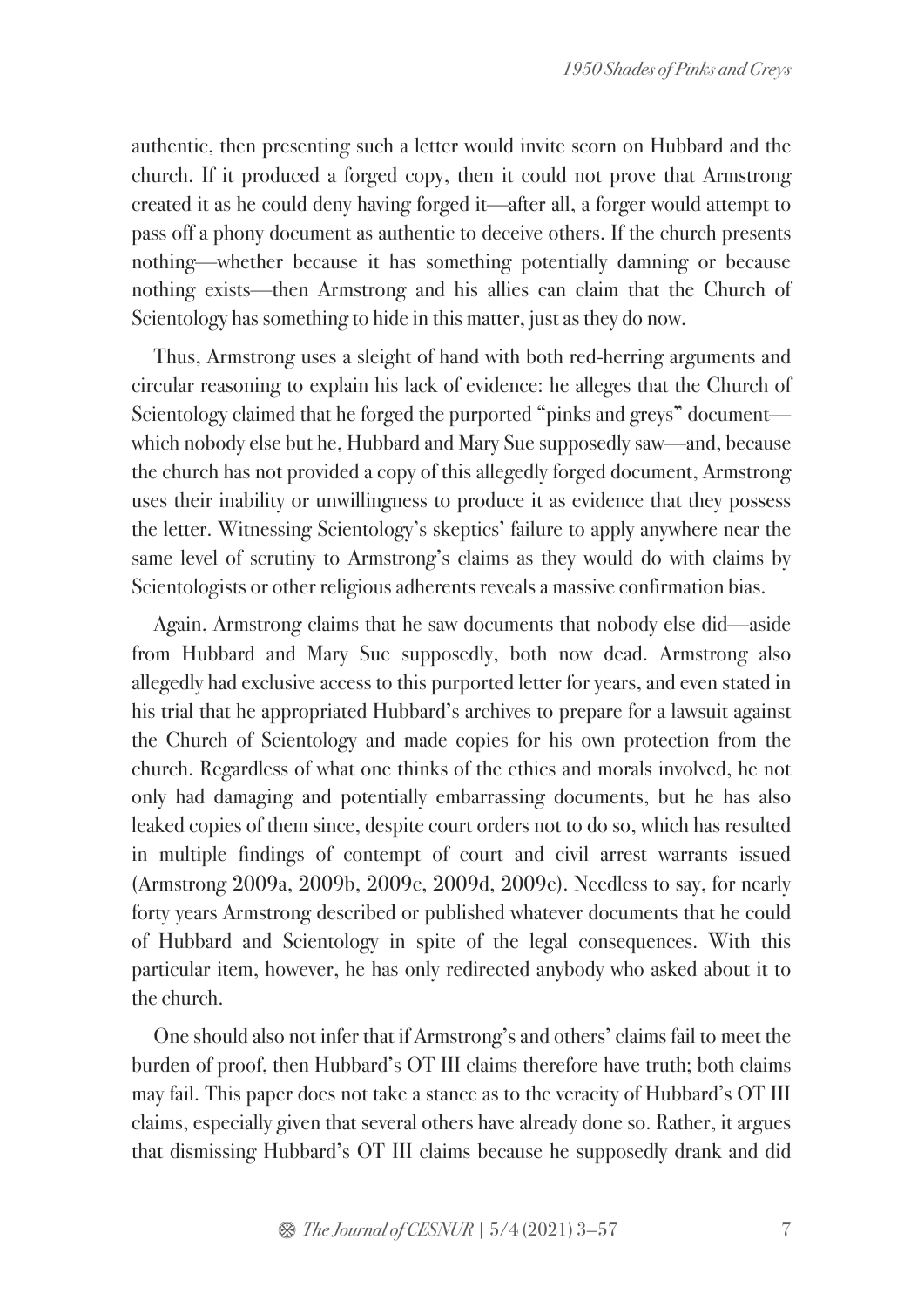drugs during his research not only lacks any factual basis, but also fails to address counter claims and recently uncovered documentation. Thus, a timeline provided at the end of this article and a review of the claims presented will raise questions about an old narrative surrounding the ever-controversial OT III story, and may perhaps even settle some of them.

## *Church Contradictions*

Little material regarding Hubbard's whereabouts during early 1967 appears anywhere, and some claims even appear fabricated. For example, according to the 1978 edition of *What Is Scientology?* Hubbard gave a lecture on 12 January 1967 titled "OT & Clear Graduation aboard *Royal Scotman* [sic]" (Taylor 1978, 316). Yet the Church of Scientology's own promotional materials contradict this claim as their publications state that in November 1967 "Hubbard travels to England [from the Mediterranean] and accepts delivery of the 3,200-ton royal vessel *Royal Scotsman* as a further expansion of the Sea Org" (CSI 2007). Likewise, Flag Order 639 dated 28 April 1968 "Functions of the Sea Organization A Rapid Summary" also contradicts the January 1967 lecture date. Here Hubbard wrote, "The Royal Scotsman was bought in October '67 to take aboard Worldwide from SH [Saint Hill] as a Sea Based Org," which would place his possession of the boat 10 months after the supposed January 1967 graduation. Similarly, Flag Order 294 "Work Order" of 14 November 1967 gave the earliest known mention of the *Royal Scotsman*.

Hubbard might have stayed in England when his wife Mary Sue "went Clear" (a very important milestone for a Scientologist) in January, but even this event date came two weeks after the supposed 12 January 1967 lecture:

Finally, the Clearing Course Supervisor ordered her to be checked out and as suspected, Mary Sue had been Clear for some time and was working at O.T. level, Grade VIII, and passed a very thorough Clear check easily on January 26, 1967, becoming Clear 208 (Snoeck 2020; *The Auditor* 1967).

Given her graduation date, it would have made more sense for the "OT & Clear Graduation aboard *Royal Scotman* [sic]" to occur *after* she "went Clear." Furthermore, Hubbard did not own the *Royal Scotsman* until October/November 1967, nor does any evidence elsewhere suggest that Hubbard had early access to it or resided in England in January 1967.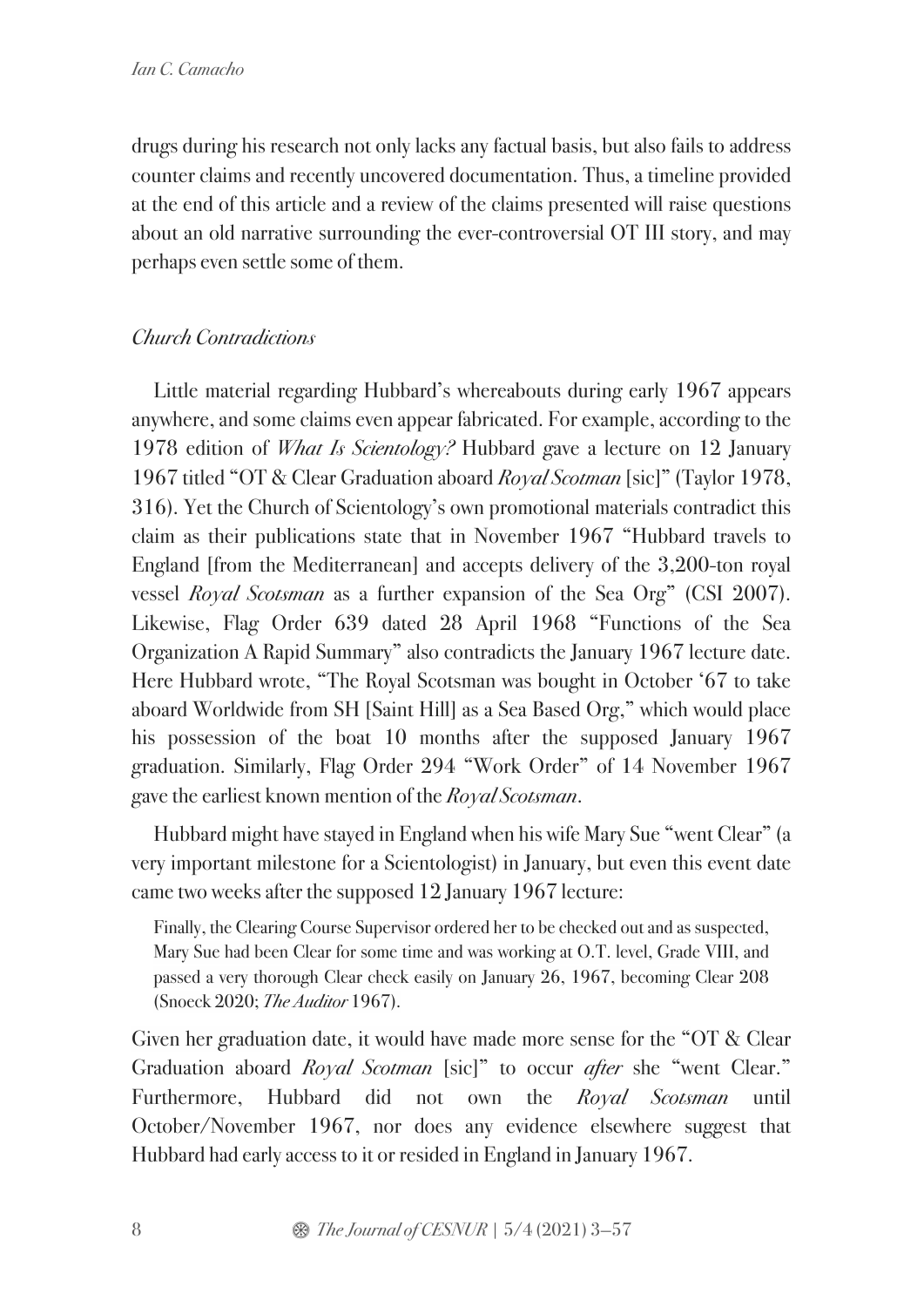Former Commodore's Messenger Janis Gillham-Grady also stated that she had never heard of this lecture nor seen any transcript: "Hubbard didn't have the *Royal Scotsman* until November 1967. That must be a typo/error. He would have done this lecture in 1968 if at all" (Gillham-Grady 2020). It thus appears that someone in the church either fabricated this date or made an error in the lecture date and details. When asked to clarify these contradictions with the published lecture date, a Bridge Publications representative stated that they would not provide any copies of this lecture, or even have it (Phone interview with Author, 8 October 2019).

Similarly, the 1978 edition of *What Is Scientology?* showed another lecture from 25 February 1967, titled "The Big Auditing Problem" (Taylor, Brice, and de Celle 1978, 316). Again, the Church of Scientology's own materials contradict this, as supposedly "Hubbard meets the *Enchanter*" in Las Palmas during this time (CSI 2007). No other accounts of Hubbard having lectured that day have yet surfaced.

Nine HCO PLs also issued from Saint Hill from around this time: (1) "An Open Letter to All Clears" from 17 January, (2) "Non-Scientology Staff" revised 25 January 1967 and 7 March 1967 (originally issued 20 October 1961), (3) "LRH Property, Building and Plans Branch," in which he turned his property over to the organization, also dated 22 February 1967, (4) "Personnel Requirement" from 22 March 1967, (5) "Safeguarding Technology" reissued 7 June 1967 (originally issued 14 February 1965), (6) "Office of LRH," which lays out plans for the organization, and in this he mentions "LRH Ship Plans Unit" from 22 February 1967, (7) a 21 May 1967 reissue of "Theory Check-Out Data" (originally issued 4 October 1964), (8) a reissue on 7 June 1967 of "Responsibility Again" (originally issued 17 January 1962), and (9) a 23 June 1967 reissue of "Policies of Physical Healing, Insanity and Potential Trouble Sources" (originally issued 27 October 1964) (Hubbard 1967a, 1967b, 1967c, 1967d, 1967e, 1967f, 1967g, 1967h, 1967i).

Hubbard also published eight HCO Bulletins during this time: (1) "Dating-Forbidden Words" and (2) "Sub Zero Releases Examiner's Safeguard" on 2 January 1967, (3) "Manifestations of Engrams and Secondaries Further Defined" on 19 January 1967, (4) "Scales" on 3 February 1967, (5) "Admin Know-How The Responsibility of Leaders" on 12 February 1967, (6) "Admin Know-How—Alter-Is and Degraded Beings" on 22 March 1967, (7) "Religious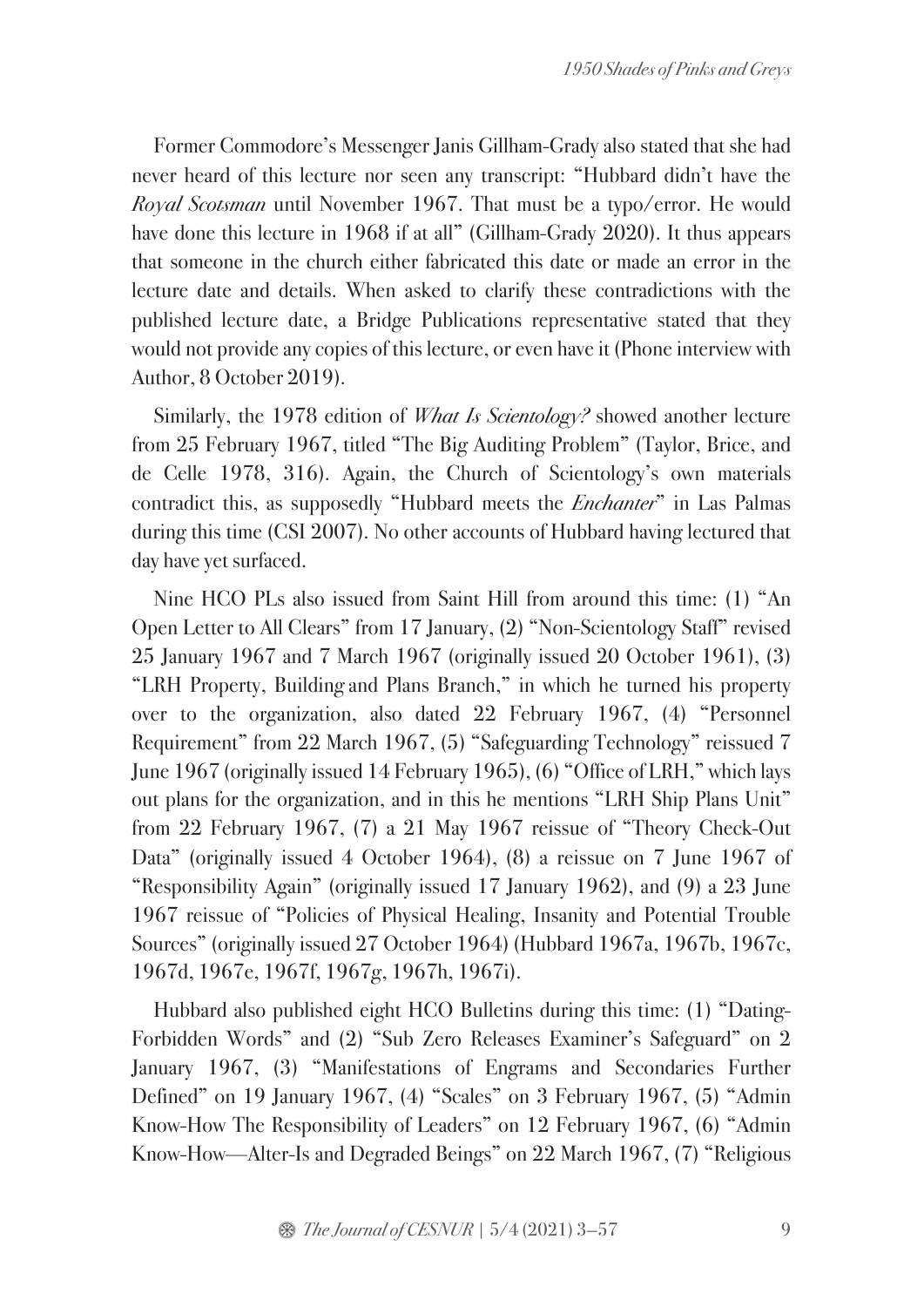Philosophy and Religious Practice" revised on 18 April 1967, and (8) "Evidences of an Aberrated Area" on 30 June 1967 (Hubbard 1967j, 1967k, 1967l, 1967m, 1967n, 1967o, 1967p, 1967q).

Hubbard also appeared as the editor of *Ability* magazine for issues 189–192, which spanned from January to April 1967 (Hubbard 1967r, 1967s, 1967t, 1967u). Hubbard either (1) wrote these HCO PLs and HCOBs and edited the magazine from Saint Hill, (2) sent these from abroad, (3) wrote them before his departure and instructed the staff to publish them later, or (4) someone else wrote them and edited them on his behalf. If he sent them from Saint Hill, then this upends all claims that follow. If he sent them from abroad, then Hubbard could not only answer mail effectively but also could edit a small magazine. If he did them before leaving, then it begs the question as to how the magazines had items from later months. If someone else wrote them, then it raises questions as to what other items people wrote and signed in his name during this time.

It remains unknown why the Church of Scientology's chronology shows Hubbard aboard the *Royal Scotsman* on 25 February, nearly ten months before he took ownership. Likewise, why the church maintains that he gave a lecture aboard *The Enchanter* and met the crew in Las Palmas, whereas prior records show him already aboard *The Enchanter* on 25 February also remains unknown. Unfortunately, none of this confirms Hubbard's whereabouts; the records only allow for speculation into what actually happened in early 1967.



**Figure 4.** Two listed 1967 Taped Lectures prior to Ron's Journal 1967.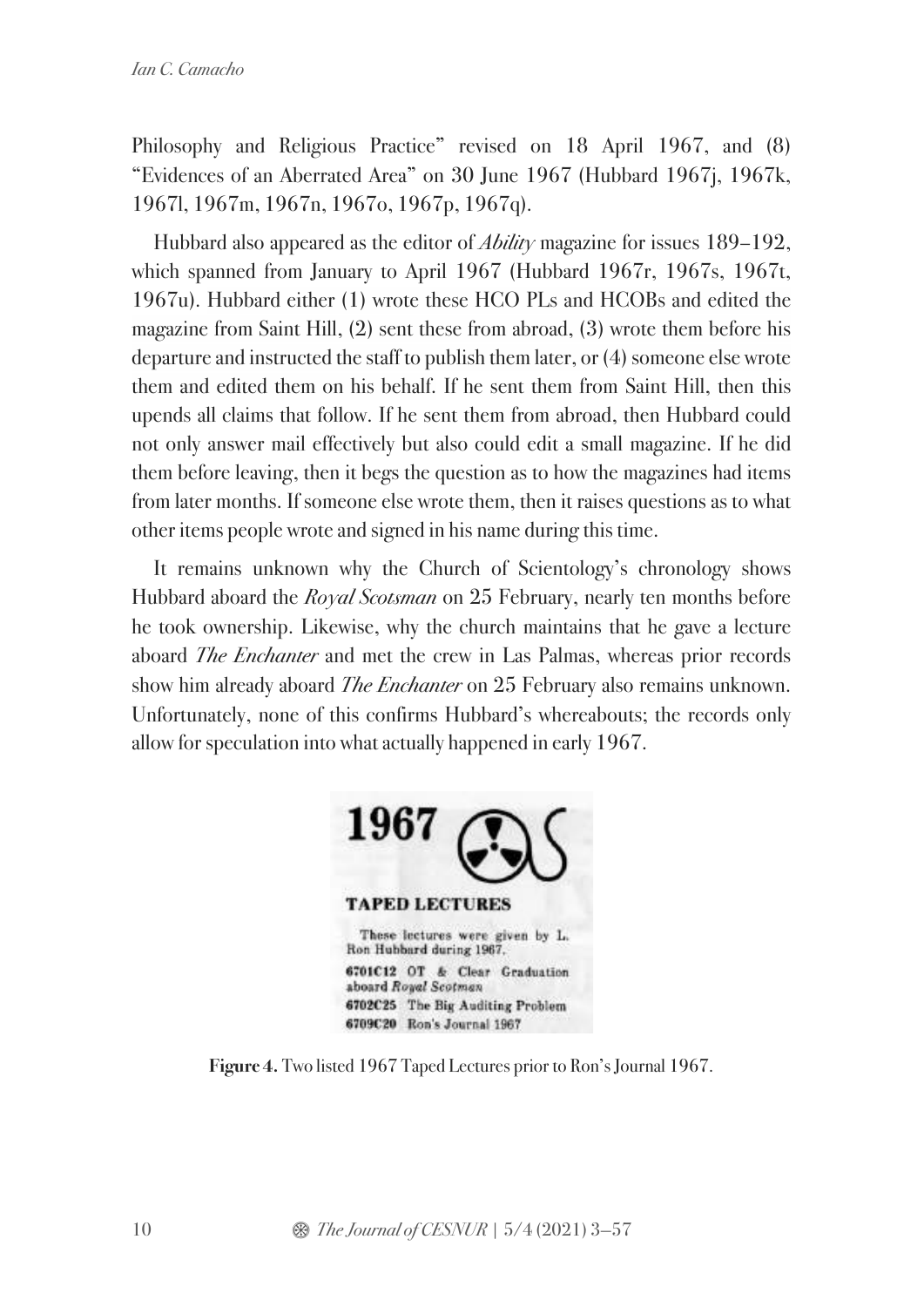### *Letters Not Forget*

Bent Corydon's 1987 book *Messiah or Madman* published the first mention of Hubbard using drugs in Las Palmas:

Armstrong, told me, among other things, of a letter to his third wife, Mary Sue, when Hubbard was in Las Palmas during 1967 at the inception of the Sea Org. This letter is now in custody of the court. In it Hubbard tells his wife: "I'm drinking lots of rum and popping pinks and greys" (Corydon and DeWolf 1987, 59).

Armstrong gave additional information on his own website:

I met Corydon, I believe, before the 1984 trial, and he attended a number of days of the trial. He lived in Riverside, CA, which is about 50 miles from LA. We communicated a number of times about many subjects during that period and afterward. I think, however, that the p[inks] & g[reys] letter would have come up in our conversations, and Corydon would have recorded or noted my language, after he began his research and interviews for his book (Armstrong 2018a).

With the purported letter "now in custody of the court" as per Corydon's book, Armstrong's statement thus occurred by 8 June 1984, when the trial ended.

Nevertheless, Armstrong later contradicted his own timeline:

It's likely that this interview with [Jon] Atack [dated 20 June 1984] *was the earliest time I mentioned* the p[inks] & g[reys] letter to any writer who later wrote about it (Armstrong 2018a, emphasis added).

Atack also wrote: "Hubbard had spent the last weeks of 1966 'researching' OT3 in North Africa. In a letter of the time, he admitted that he was taking drugs ('pinks and grays' [sic]) to assist his research," with a relevant citation: "16. Interview with Gerald Armstrong, East Grinstead, June 1984" (Atack 1990, 171 and 409). Given that Armstrong's trial had ended twelve days previously on 8 June 1984, Corydon stated that the letter was "now in custody of the court," indicating that Armstrong spoke with Corydon before Atack.

This alone does not mean that the letter does not exist, but it shows that Armstrong has an unreliable memory, at least in this regard. For example, the two books that presented Armstrong's claims have glaring chronological contradictions. In the interview with Atack, Armstrong claimed, "Hubbard had spent the last weeks of 1966 'researching' OT3 in North Africa. In a letter of the time, he admitted that he was taking drugs ('pinks and grays' [sic]) to assist his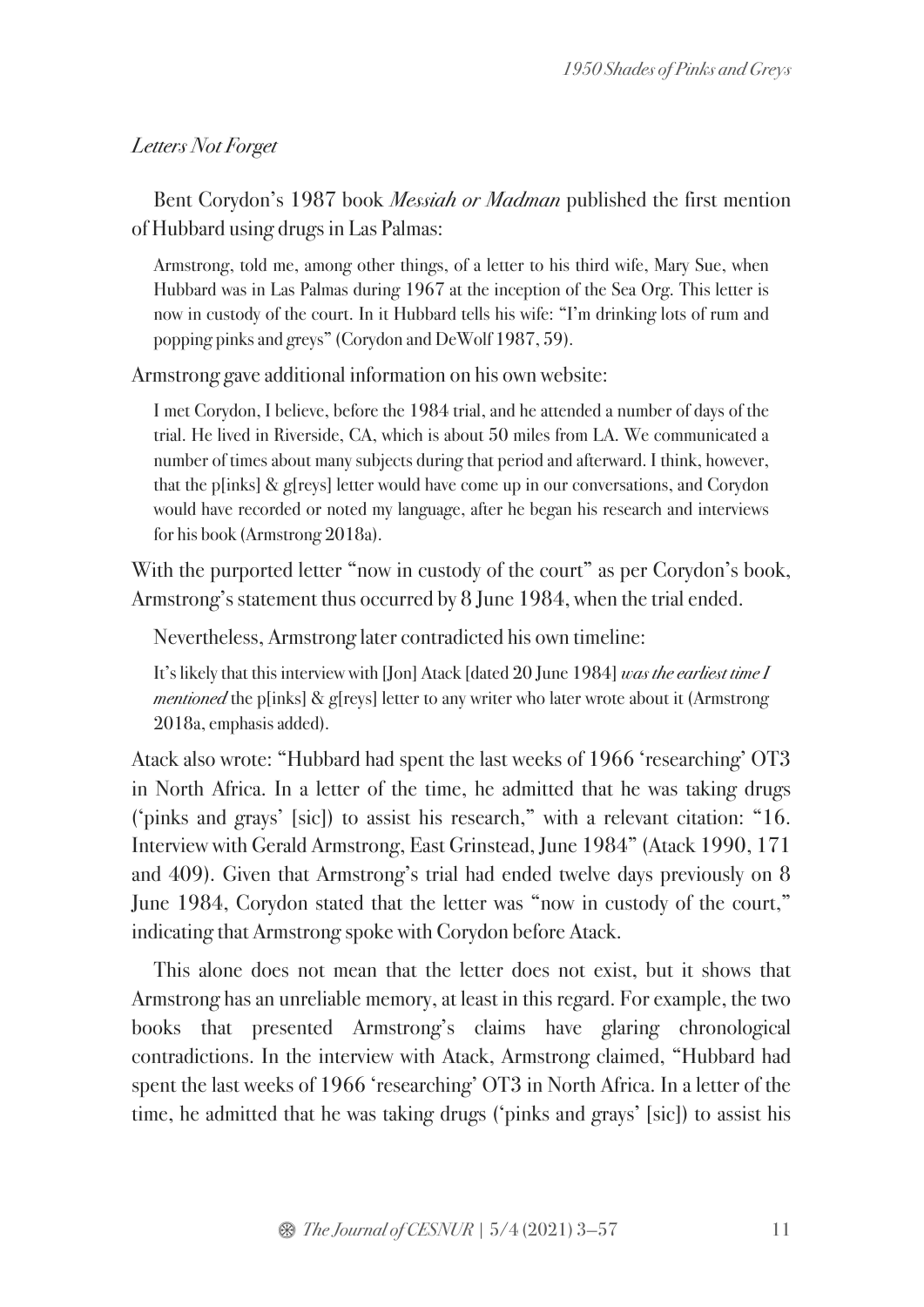research" (Atack 1990, 171). Whereas in the interview that Armstrong had with Corydon:

Armstrong told […] of a letter to [Hubbard's] third wife, Mary Sue, when Hubbard was in Las Palmas during 1967 at the inception of the Sea Org […] In it, Hubbard tells his wife: "I'm drinking lots of rum and popping pinks and greys" (Corydon 1987, 59).

In other words, when Armstrong gave his earliest recollections of the alleged incident, he described it as having occurred in two different years and locations.

Armstrong's website also indicated that he last possessed Hubbard's archive in 1980–81, and that he last read the letter sometime in 1982:

I probably last read the letter in 1982, and it was not referred to in my 1984 trial. During the time I possessed Hubbard's archive, 1980–81, *I got the idea that Hubbard wrote "pinks and greys" in 1967* (Armstrong 2018a, emphasis added).

In other words, Armstrong claims that he last read the purported letter sometime in 1982, which means that he last *saw it 18 to 30 months before his interview with Atack on 20 June 1984* (or Corydon, depending on which of his stories one wishes to use), in which he gave an incorrect date and location based on an assumption.

Despite listing several criticisms of Hubbard and the Church of Scientology in the trial itself, Armstrong admits that he never mentioned the purported letter either in any court summary nor in any transcript. When asked what Hubbard did in Las Palmas, Armstrong did not mention that Hubbard took drugs and drank alcohol. While he stated that "He [Hubbard] lied to her [Mary Sue] continually" and criticized Hubbard throughout the trial, Armstrong stated the following:

Q: Other than refitting a vessel which was the or became the Enchanter, do you know what else Hubbard was doing in Las Palmas in that period?

A: Well he was creating some OT-3 processing. He created something called the Wall of Fire. He was operating Scientology.

Q: From Las Palmas; is that correct?

A: Yes. He operated it wherever he was (Armstrong 2018b).

Nevertheless, his legal team did not submit any easily identifiable letter into evidence, such as with a date or specifics regarding drinking and drug use on OT III, which again Armstrong admits on his own website. At best, this makes his claim extremely uncharacteristic, as Armstrong usually would not refrain from sharing an embarrassing document of Hubbard regardless of fear of legal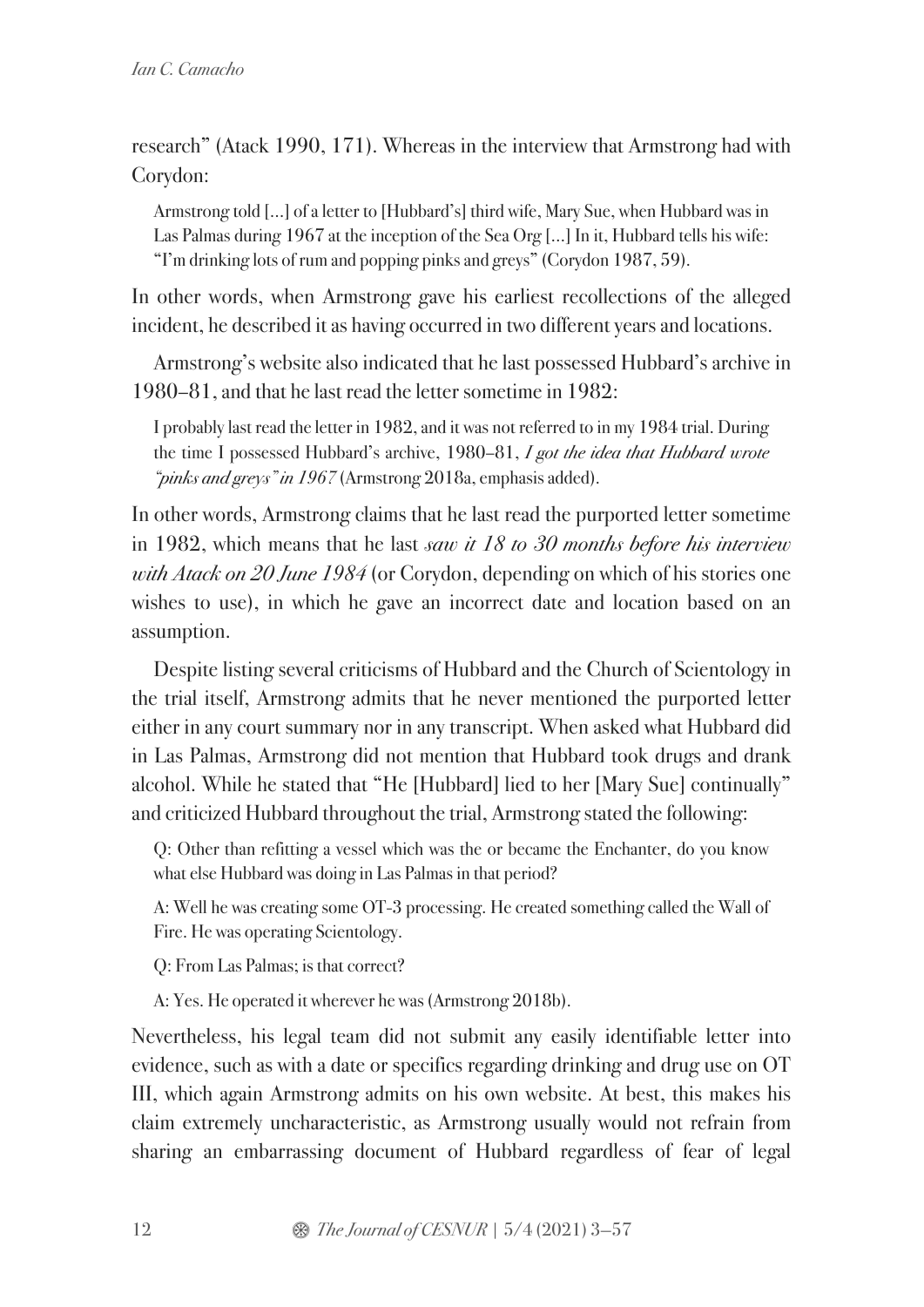penalties. Equally noteworthy, however, only after Armstrong made this claim did others start supporting it.

### *Talking Downsborough From Allege*

Two years after Armstrong made the "pinks and greys" claim in 1984, former Scientologist Virginia Downsborough (1916–2003) told author Russell Miller that she witnessed Hubbard on copious amounts of drugs in 1967:

Before being driven to the airport, Hubbard scribbled instructions for various members of the "sea project." One of them was Virginia Downsborough […] "After he had gone I was given a sealed envelope with his initials on. Inside were my orders. I had to go to Hull, get the *Enchanter* ready for sea and sail her to Gibraltar for a refit. Ron gave me a list of things he wanted from Saint Hill, mainly personal possessions and clothes, which I was to bring with me. I left for Hull next day […] A lot of things needed to be done before the *Enchanter* was ready to sail," she recalled, "so I lived on the *Avon River*, which was moored alongside and was absolutely filthy, for a couple of weeks while the work was being carried out."

The *Enchanter* sailed in the New Year with a hired skipper and a novice crew of four Scientologists, including Downsborough. […] After putting in briefly at Oporto, the *Enchanter*arrived safely in Gibraltar, only to discover there was no room in the ways. A message arrived from a Hubbard aide in Tangier saying that Ron was ill, and they were to continue to Las Palmas, in the Canary Islands. "We got the *Enchanter* on the ways in Las Palmas," said Downsborough, "and we had not been there very long before Ron turned up. Bill Robertson—another Scientologist—and myself went to the post office to post some letters and discovered a telegram there from Ron saying that he was arriving in Las Palmas almost at that minute and wanted to be met. We jumped into a taxi and got to the airport just in time to pick him up as he was coming through Customs. We found him a hotel in Las Palmas and next day I went back to see if he was all right, because he did not seem to be too well." "When I went in to his room there were drugs of all kinds everywhere. He seemed to be taking about sixty thousand different pills. I was appalled, particularly after listening to all his tirades against drugs and the medical profession. There was something very wrong with him, but I didn't know what it was except that he was in a state of deep depression; he told me he didn't have any more gains and he wanted to die. That's what he said: 'I want to die.'" Virginia Downsborough did not observe any broken limbs, but recognized that Ron needed nursing. "I moved into an adjoining room in the hotel to take care of him. He refused to eat the hotel food, so I got a little hotplate and cooked meals for him in the room, simple things, things that he liked. My main concern was to try and get him off all the pills he was on and persuade him that there was still plenty for him to do. He was sleeping a lot and refused to get out of bed."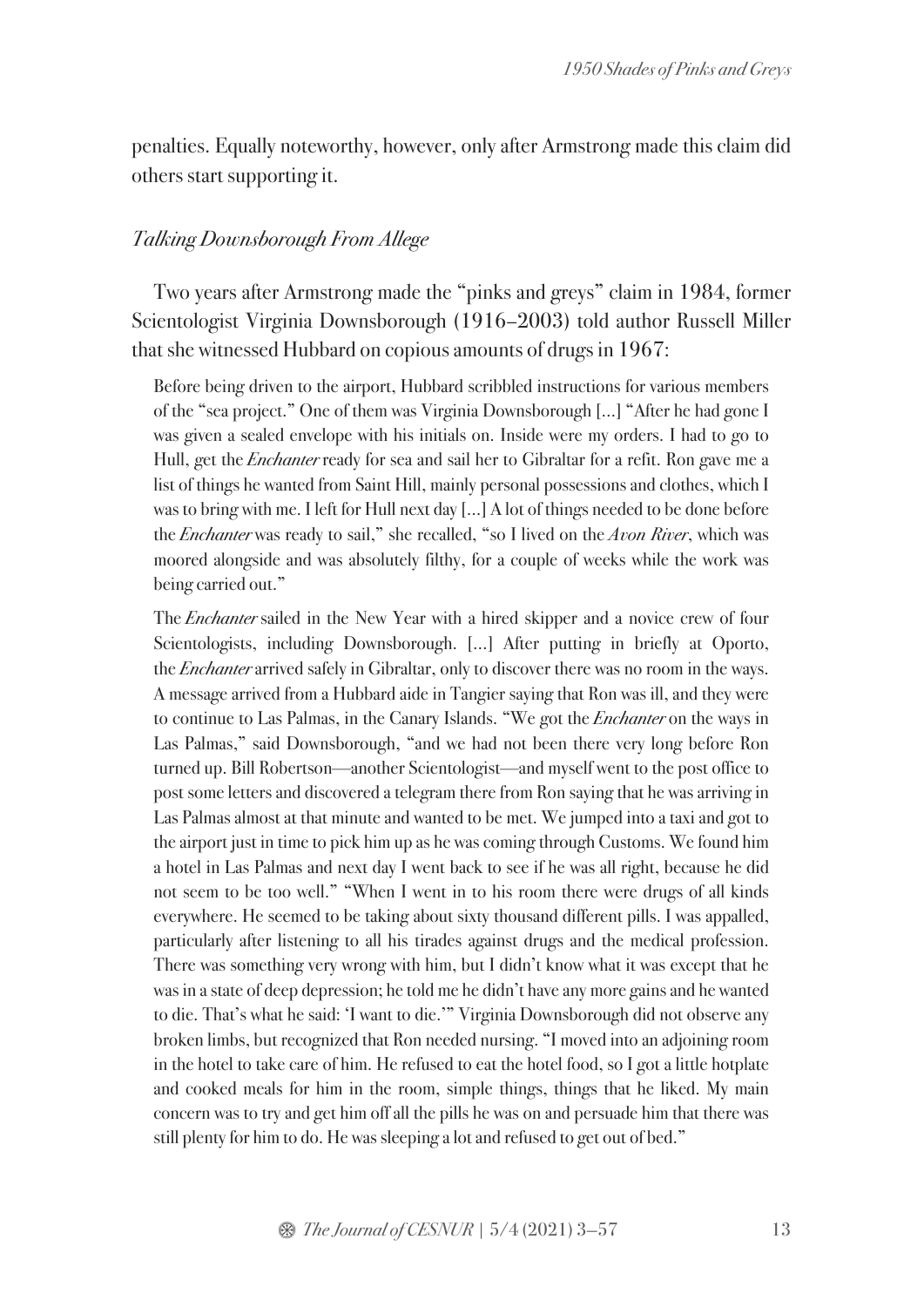"I don't know what drugs he was taking—they certainly weren't making him high—but I knew I had to get him over it. I discussed it with him and gradually took them away. He didn't carry on about it. He had brought a great pile of unopened mail with him from Tangier, a lot of it from Mary Sue, and I got him to start reading her letters. After about three weeks he decided he would get out of bed and he started taking little walks and then he got interested in what was happening on the Enchanter and after that he was all right."

Mary Sue flew in to Las Palmas as soon as Ron was back on his feet and Virginia Downsborough was instructed to find the Hubbards a house. She rented the Villa Estrella, a pretty white-painted hacienda with a red-tiled roof on a rocky promontory facing the sea, about forty-five minutes drive from Las Palmas […] When the *Enchanter* came off the ways in the harbor at Las Palmas, Hubbard took her out on extended cruises round the Canary Islands to search for gold he had buried in previous lives. […] All these activities were supposed to remain a closely guarded secret and Hubbard insisted on the use of elaborate codes in Sea Org communications. In a dispatch [dated 22 April 1967] to Saint Hill he urged his followers not to feel "007ish and silly" about security. […] In April 1967, the *Avon River* steamed into the harbor at Las Palmas after a voyage from Hull which the skipper, Captain John Jones, later described as "the strangest trip of my life" (Miller 1987, 265-68).

Indeed, Jon Atack provided more of Captain Jones' quote as given to the *Daily Mirror*:

A larger vessel had been purchased, and sailed with an inexperienced crew to meet Hubbard at Las Palmas. The *Avon River* was a 414-ton trawler. Her first voyage, from Hull, was reported in the British press after her non-Scientologist Captain's return. Captain John Jones and the chief engineer were the only professional sailors aboard. Jones called it "the strangest trip of his life":

"My crew were sixteen men and four women Scientologists, who wouldn't know a trawler from a tramcar. But they intended to sail this tub 4,000 [sic 3,000] miles in accordance with the Org Book. I was instructed not to use any electrical equipment apart from the lights, radio and direction finder. We had radar and other advanced equipment which I was not allowed to use. I was told it was all in the Org Book, which was to be obeyed without question. We tried these methods. Getting out of Hull we bumped the dock. Then, using the Org Book navigation system based on radio beams from the BBC and other stations, we got down of Lowestoft before the navigator admitted he was lost. I stuck to my watch and sextant, so at least I knew where we were" (Atack 1990, 194; *The Daily Mirror* 1967, 4).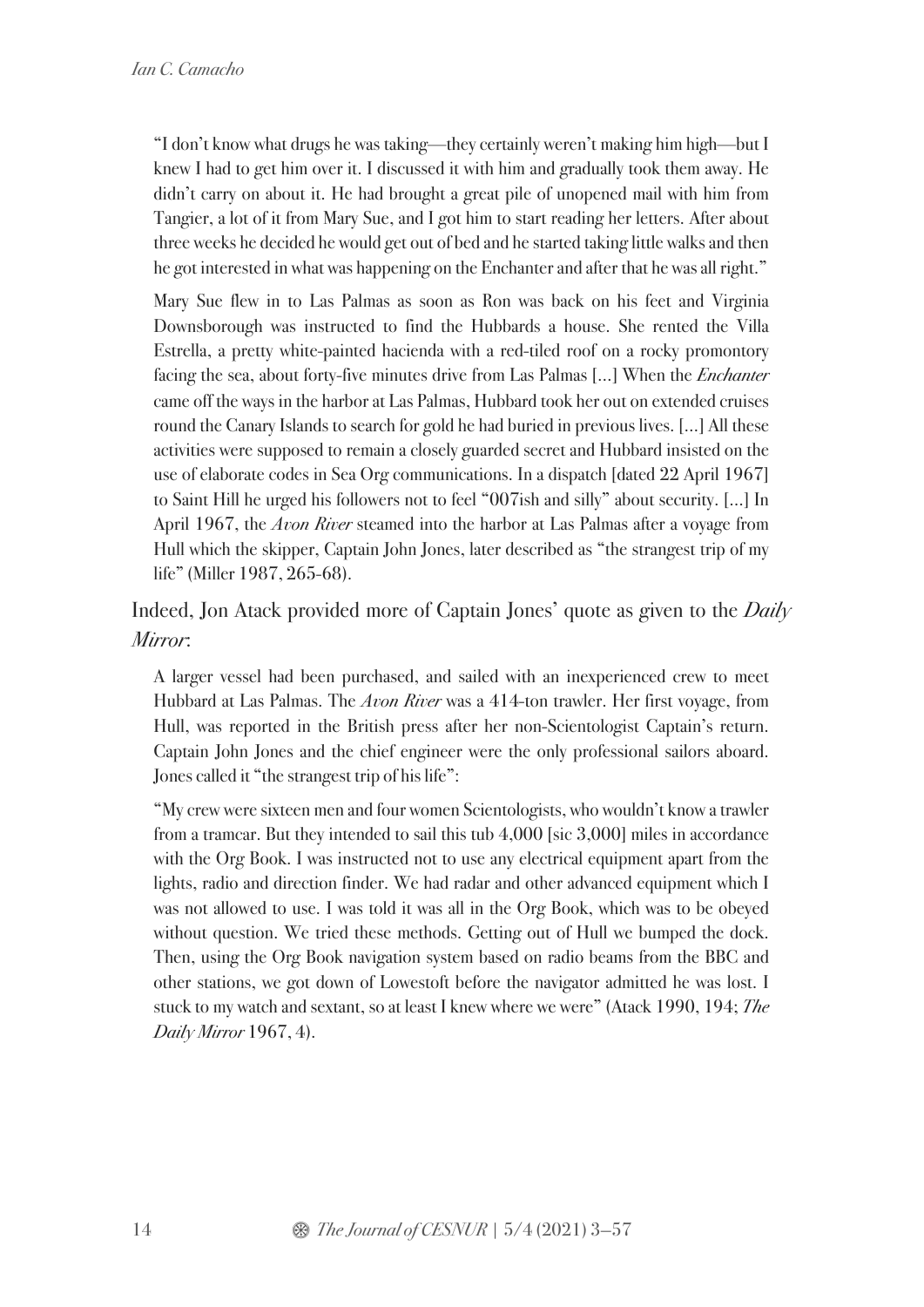

Captain Jones

Jones will not for-<br>get in a hurry.<br>For a start It was<br>the first time he had<br>run a ship according

*The Book.*<br>The the ship got lost:<br>nee toos a "monu-<br>need basi-up" over<br>ho was in command;<br>new momen and other<br>versel and other<br>nee seasick; and there

**Bumped** 

.000 miles in stric<br>lance with the On

**Bust Up** 

**Figures 5 and 6.** 24 December 1967 *Daily Mirror*article about *The Avon River* trip.

\$ *The Journal of CESNUR* | 5/4 (2021) 3—57 15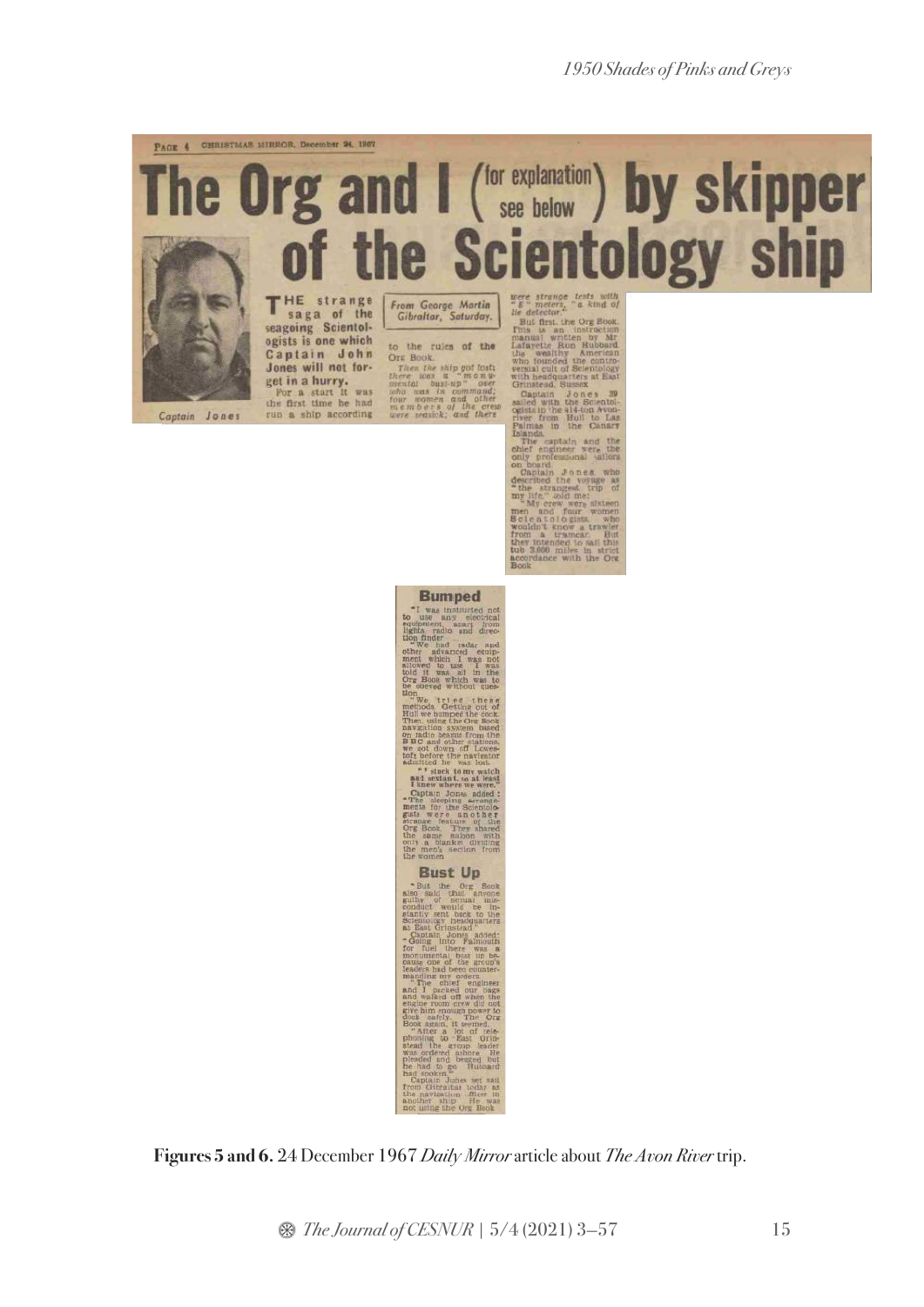Although Downsborough's version as recounted by Miller seems supported and corroborated by Captain John Jones, his story only contains qualitative information about the *Avon River* trip. Her story, which contains quantitative claims also has several discrepancies and many disprovable points. To review, Miller wrote:

When the *Enchanter* came off the ways in the harbor at Las Palmas, Hubbard took her [Downsborough] out on extended cruises round the Canary Islands to search for gold he had buried in previous lives (Miller 1987, 267).

Per a purported 22 April 1967 dispatch that Miller cited, none could discuss these events. Miller then claimed that "[i]n April 1967, the *Avon River* steamed into the harbor at Las Palmas after a voyage from Hull" (Miller 1987, 268). Furthermore, Miller explained that, "At Las Palmas, the *Avon River* was hauled up on the slips recently vacated by the *Enchanter* and prepared for a major re-fit." Therefore, per Miller, the *Enchanter* vacated the harbor in April 1967 to make room for the *Avon River*, which arrived that month. Sometime during or before that time, Hubbard allegedly sailed with the crew reliving past life treasure hunts per Downsborough's story. According to the chronology established within these claims, Downsborough not only had completely helped wean Hubbard off of drugs by April 1967, but she also found a home at *Villa Estrella* for both him and his wife Mary Sue.

Unfortunately for the claims of Miller and Downsborough, the *Avon River* did not leave Hull until at least 15 May 1967 but more likely left on 21 May 1967 (*Aberdeen Press and Journal* 1967a, 8). Indeed, on 19 April a report showed that it remained in Hull allegedly due to unpaid bills, and Anton James explained that once ready the crew would use it for a survey (*Aberdeen Press and Journal*  1967b, 1). This disproves both Miller's and Downsborough's claim that the *Avon River* had arrived in Las Palmas in April 1967.

Janis Gillham-Grady correctly stated that the *Avon River* did not arrive until late May 1967. Interestingly, Gillham-Grady placed Downsborough on the *Avon River*:

In May of 1967, the *Avon River* finally left Hull. The crew did not know of their destination; only the Sailing Master knew they were headed for the port of Las Palmas in the Spanish Canary Islands, where the sailboat named the *Enchanter* was already under refit for use as a Sea Project training vessel […] The original crew of *The Avon River* sailing from Hull to Las Palmas included: […] Virginia Downsborough […] The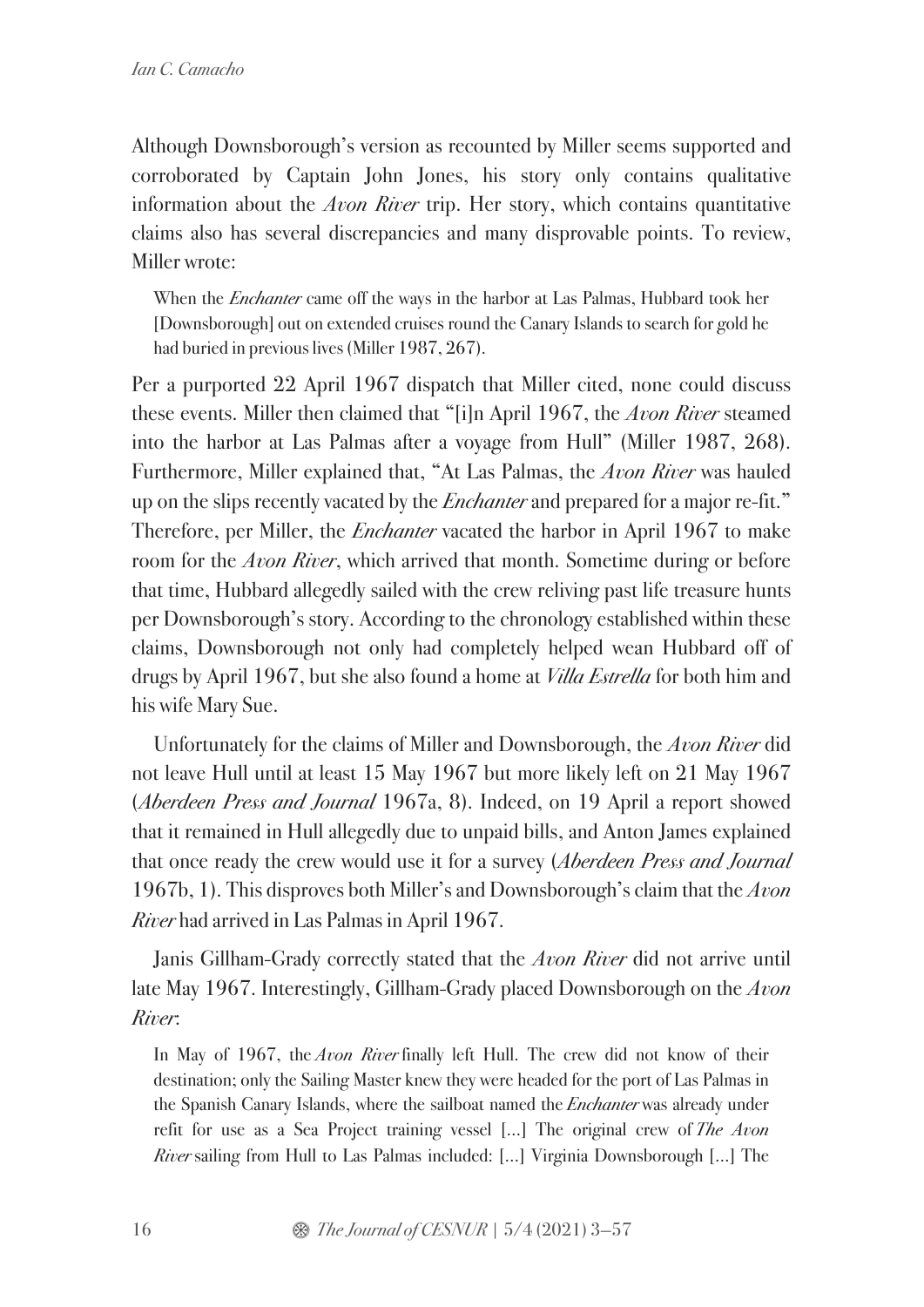*Avon River* was no speedboat; her average speed being around six knots [6.9 MPH]. The trip to Las Palmas, roughly 1,900 nautical miles, should have taken about two weeks […] The *Avon River* finally anchored off Las Palmas, Canary Islands, in late May 1967. The following morning, the local pilot came out to guide them into the harbor. They made their way up to the dock where they were greeted by Ron (Gillham-Grady 2017, 315– 29).





**Figures 7 and 8.** Newspaper articles from 19 April and 15 May 1967 about the *Avon River*.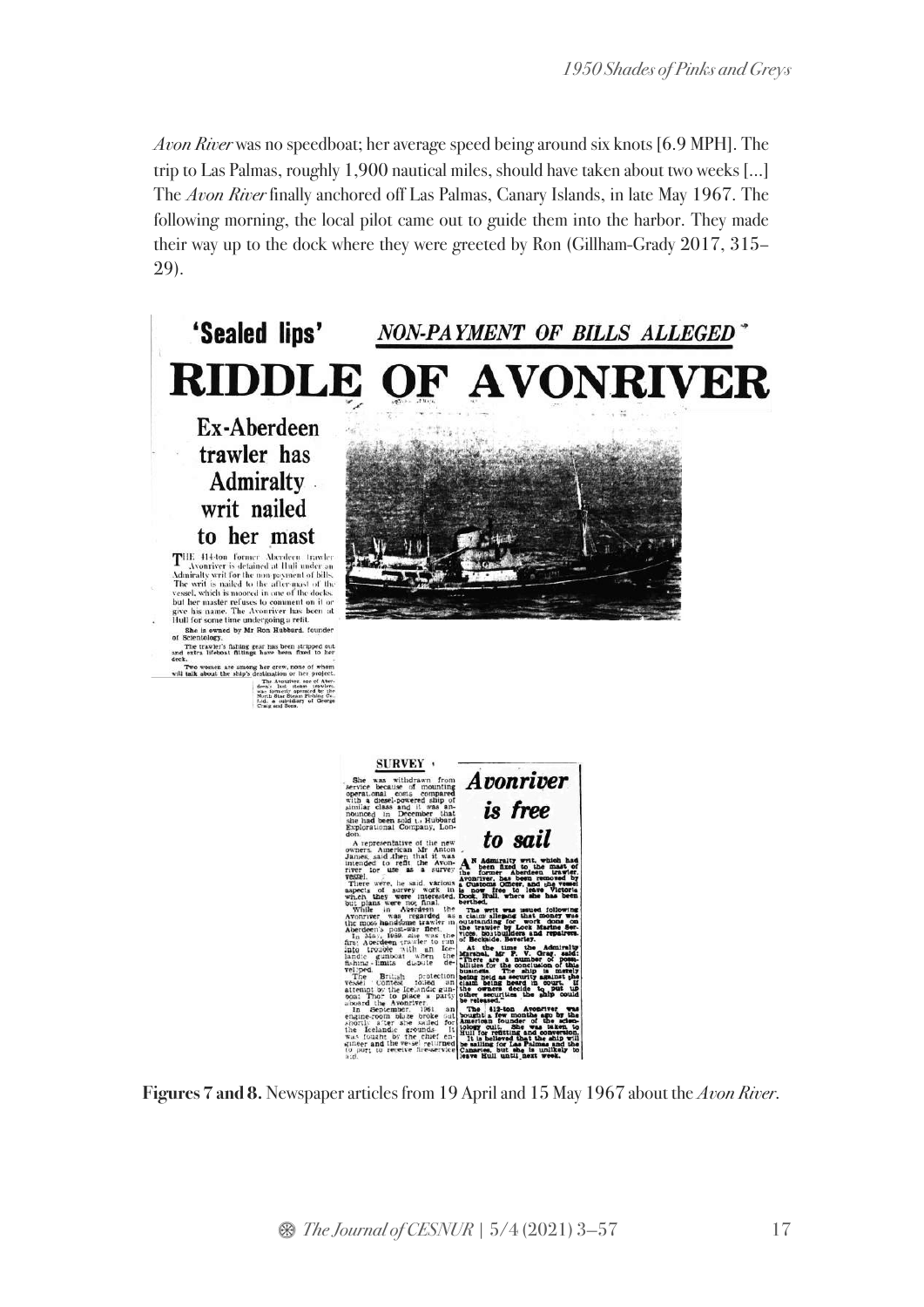Indeed, the *Avon River* arrived around 29 May according to Base Order 3, "Project Personnel." It also clearly stated that "Equipment fo[r] the Base Office is aboard Avon (two typewriter[s]) and is on route from Rhodesia." The order, however, shows a "V. Downsborough" assigned to "Cook" on *The Enchanter* (Hubbard 1967v, 1). As to whether Hubbard transferred her from the *Avon River* or simply designated her position aboard *The Enchanter* remains unclear. Conversely, Downsborough appeared on the *Avon River* in Gillham-Grady's book, whereas the Base Order had Downsborough on the *Enchanter.* Given that her testimony and Bill Robertson's clearly stated that she was aboard *The Enchanter*, however, it seems unlikely that Downsborough traveled from Hull aboard the *Avon River*.

Nevertheless, the Base Order appears consistent with Gillham-Grady's recollection:

From what I know, she [Downsborough] was on the boat [*The Enchanter*] with him [Hubbard] before the *Avon River* came and they all ate together, and so since none of the rest of the crew got sick he likely trusted her (Gillham-Grady 2020).

The following names appear in both the passenger crew list of Gillham-Grady's book and Base Order 3:

- 1) John O'Keefe
- 2) Thok Sundergaard
- 3) Blake Huffam (1930–2011)
- 4) Joe Van Staden
- 5) Wally Burgess
- 6) Leon Steinburg
- 7) Phoebe Maurer
- 8) Ivor Norris
- 9) Robin Lindsell
- 10) Roger Buckeridge
- 11) Craig Lipsitz
- 12) Ron Pook
- 13) Haskell Cooke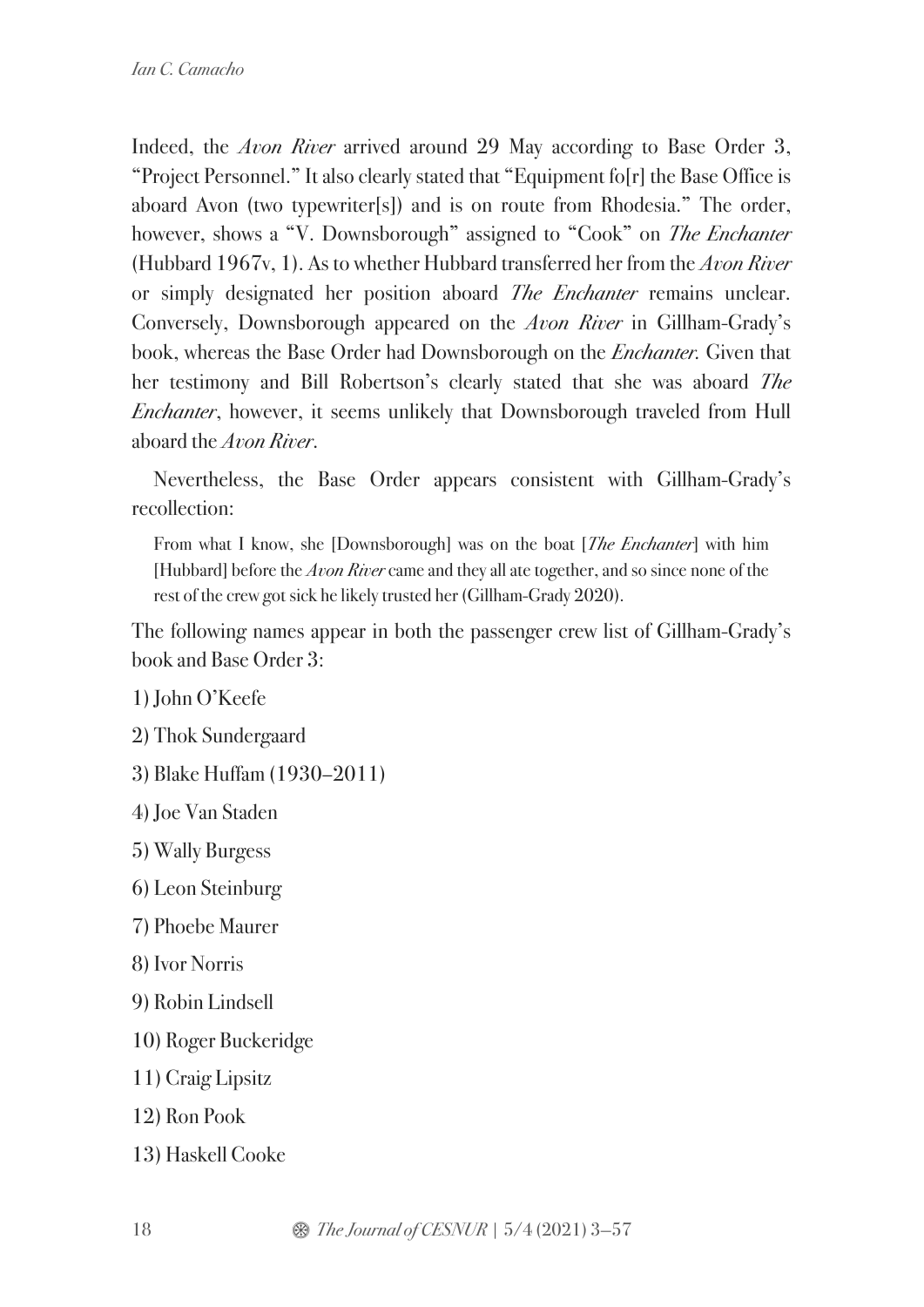#### 14) Yvonne Gilham (1927–1978)

- 15) Bob Smith
- 16) Ray Thacker
- 17) Hank Laarhuis
- 18) Jill Van Staden

19) Neville Chamberlain (Gillham-Grady 2017, 317–19; Hubbard 1967v, 1–2).

| <b>BASE ORDER 3</b>                                     |                                                                                                                  |                  |                |
|---------------------------------------------------------|------------------------------------------------------------------------------------------------------------------|------------------|----------------|
| ш                                                       |                                                                                                                  |                  |                |
| PROJECT PERSONNEL                                       |                                                                                                                  |                  |                |
| condition and get the Dir Comm hat operating at once.   | RAY THACKER is temporarily assigned as HCO Exec Sec.<br>Base, with orders to establish HCD Las Palmas in running |                  |                |
| HANK LAARHUIS is appointed Org Exec Sec, Base.          |                                                                                                                  |                  |                |
| Las Palmas.                                             | JILL VAN STADEN is appointed Director of Communications,                                                         |                  |                |
| Two typists may be employed for the Base Office.        |                                                                                                                  |                  |                |
| Equipment<br>typewriter) and is en route from Rhodesia. | fo the Base Office is aboard Avon (two                                                                           |                  |                |
| SHIP PERSONNEL                                          |                                                                                                                  | $-2-$            |                |
| <b>ENCHANTER</b>                                        |                                                                                                                  | $\sim$           |                |
| WILLIAM ROBERTSON                                       | MATE                                                                                                             | IVOR NORRIS      |                |
| <b>FRANK MCCALL</b>                                     | HAND                                                                                                             | ROBIN LINDSELL   |                |
| V. DOWNSBOROUGH                                         | COOK                                                                                                             | PEGGY BANKSTON   |                |
| NEVILLE CHAMBERLAIN                                     | HAND                                                                                                             | ROGER BUCKERIDGE |                |
| AVON RIVER                                              |                                                                                                                  | CRAIG LIPSITZ    |                |
| JOHN O'KEEFE                                            | <b>IST MATE</b>                                                                                                  | RON POOK         |                |
| <b>GEORGE RUNCIE</b>                                    | CHIEF ENGINEER                                                                                                   | JILL VAN STADEN  |                |
| THOK SUNDERGARD                                         | <b>2ND MATE</b>                                                                                                  | HASKELL COOKE    |                |
| <b>BLAKE HUFFAM</b>                                     | <b>1ST ENGINEER</b>                                                                                              | YVONNE GILHAM    |                |
| JOE VAN STADEN                                          | <b>3RD ENGINEER</b>                                                                                              | BOB SMITH        |                |
| WALLY BURGESS                                           | 2ND ENGINEER                                                                                                     |                  |                |
| LEON STEINBERG                                          | <b>PURSER</b>                                                                                                    |                  | L. RON HUBBARD |
| PHOEBE MAURER                                           | COOK                                                                                                             |                  |                |
|                                                         |                                                                                                                  |                  |                |

**Figures 9 and 10.** Base Order 3 Project Personnel list circa 29 May 1967.

Notably, both the crew lists of Gillham-Grady and the Base Order listed more people than Jones' twenty-person crew, not including the Chief Engineer and Captain: Anton James, John Thomas, Fred Payner, and Virginia Downsborough only appeared in Gillham-Grady's crew list, whereas Frank McCall, Peggy Bankston, and George Runcie only appeared in the Base Order crew list. According to Gillham-Grady, McCall didn't leave on the *Avon River* to Las Palmas. Anton James, cited in the April newspaper article about the *Avon River* stationed in Hull, most likely traveled, although this would make him the seventeenth male with three females assuming Captain Jones counted accurately (*Aberdeen Press and Journal* 1967b, 1; *The Daily Mirror* 1967, 4).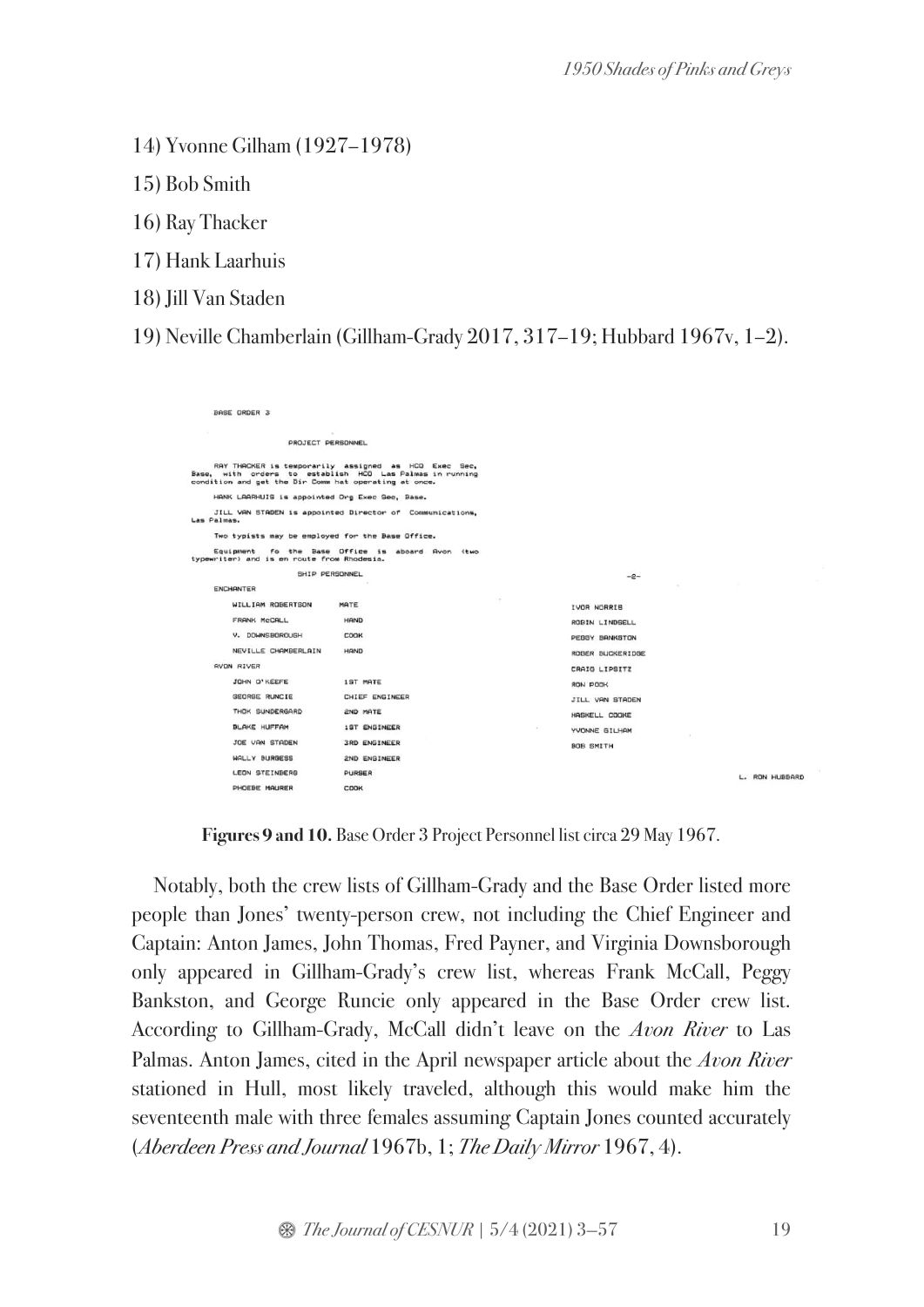Unless both Downsborough and Robertson had incorrect recollections, Virginia Downsborough did not travel on the *Avon River*, thus making Peggy Bankston the fourth female. Though difficult to determine, the other people arrived somehow, and even if accounting for two others on *The Enchanter* it does not explain the remaining names. Either way, these lists suggest that *at least* twenty people comprised the crew of the *Avon River* although more likely more people traveled, though it probably did not include Virginia Downsborough.

Regarding others' arrival times at Las Palmas, Virginia Downsborough claimed that Mary Sue came down as soon as L. Ron Hubbard got back on his feet, and then the couple ordered her to find them a house. The narrative she established with Miller explained that the *Enchanter* left the harbor to make way for the *Avon River* sometime in April—before which, she supposedly spent time sailing with Hubbard and searching for gold—therefore, his recovery with her took place no later than April, at which point Mary Sue came immediately to see him. Mary Sue remained in England in late April, having just published the HCO PL "STAFF ON SAINT HILL ADVANCED COURSES" for L. Ron Hubbard on 26 April 1967 (Hubbard 1967w). She also wrote HCO PL's from Saint Hill for her husband until at least 1 May, with two items published that day: "ADVANCED COURSES ADMINISTRATION" and "VOLUNTARY STAFF" (Hubbard 1967x, Hubbard 1967y). Furthermore, she did not appear in any Ship's Org Book references until 4 July 1967, per Base Order 81 (Hubbard 1967z), which stated that she would stay aboard the *Enchanter*—not a hotel nor the *Villa Estrella.* Furthermore, finding Hubbard a place would not have fallen to her but to Ray Thacker per Base Order 3: "RAY THACKER is temporarily assigned as HCO Exec Sec Base, with orders to establish HCO Las Palmas in running condition and get the Dir Comm hat operating at once." This also indicated that the base already existed before she had any interaction with it. This matches Gillham-Grady's statement, who resided at Saint Hill in 1967, that "She [Mary Sue] left Saint Hill in July 1967 to visit Ron for her birthday, not because Hubbard was sick" (Gillham-Grady 2020).

Gillham-Grady's statements matched the earliest available known records for *Villa Estrella* found in several Base Orders published around 29 May 1967 (Hubbard 1967v). The first mention of *Villa Estrella* appeared five days later in Base Order 6, dated 4 June 1967 (Hubbard 1967aa). Two days later on 6 June 1967, Base Order 11 stated: "'Estrella' (Ess-Strayl-Yah)—Ron's Home"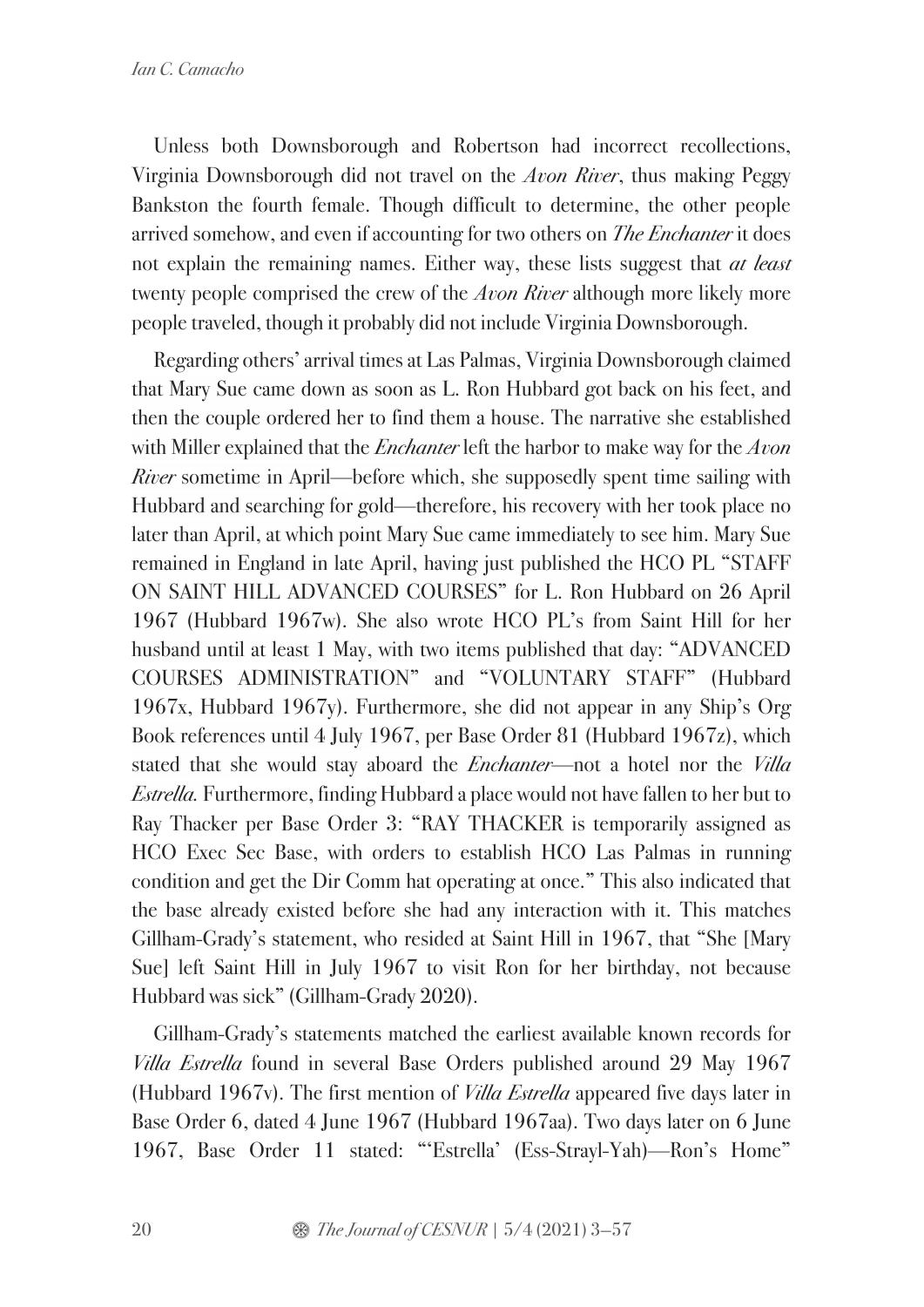(Hubbard 1967ab). Per this document, Hubbard's purported three-week recovery under Downsborough's care would have ended by 4 June as per the first Base Order mention of *Estrella*, about one week after the *Avon River* arrived. Yet, she and Miller made overwhelmingly clear that she nursed Hubbard back to health, and Mary Sue came immediately after, by no later than April.

Countering Captain Jones' story of his difficulty navigating the *Avon River* due to Scientologists insisting on using the *Ship's Org*, Gillham-Grady wrote:

Cabbie, the Scottish Chief Engineer, took time off, and was replaced by another drunken, non-Scientology Chief Engineer, Alex McKenzie. Mr. McKenzie arrived in a taxi, thoroughly drunk, and had to be carried aboard. The bilge is a ship's lowest part, sitting below water level, where it collects all liquid runoff. Being below sea level, it was colder there than anywhere else on the ship. That's where Mr. McKenzie chilled his hoard of beer cans (Gillham-Grady 2017, 317).

The trip quality, whether one believes Jones' story of faulty advice from Hubbard's *Ship's Org* book or Gillham-Grady's story regarding a drunk Chief Engineer, bears little relevance as to when the *Avon River*arrived and who arrived with it. Only that Neville Chamberlain, Blake Huffam, Joe Van Staden, and Yvonne Gillham arrived in late May or early June aboard the *Avon River* per these stories and lists has any relevance here.

### *Grays Areas*

Author Ashton Gray used the Church of Scientology's claim that Hubbard met *The Enchanter* on 25 February to discredit Downsborough:

[O]n 28 February 1967—just three days after Hubbard met the *Enchanter* in Las Palmas on 25 February—he was nowhere near Las Palmas or any hotel there, hotplate or not; he was over 2,000 miles away, in the little burg of Crawley, West Sussex, England, where he and Mary Sue signed a notarized annual report for HASI, Inc. Crawley is 9.7 miles from East Grinstead, home of Saint Hill Manor" (Gray 2016a; Gray 2016b, 231– 32).

Although an interesting theory, Gray missed the caret  $(^\wedge)$  qualifier next to "Subscribed and sworn to" which points to "by Mary Sue Hubbard" before continuing on to "before this  $28<sup>th</sup>$  day of February 1967." In other words, only Mary Sue signed the notarized document for HASI in person. Additionally, a rather obvious stamp of L. Ron Hubbard's name appears above Mary Sue's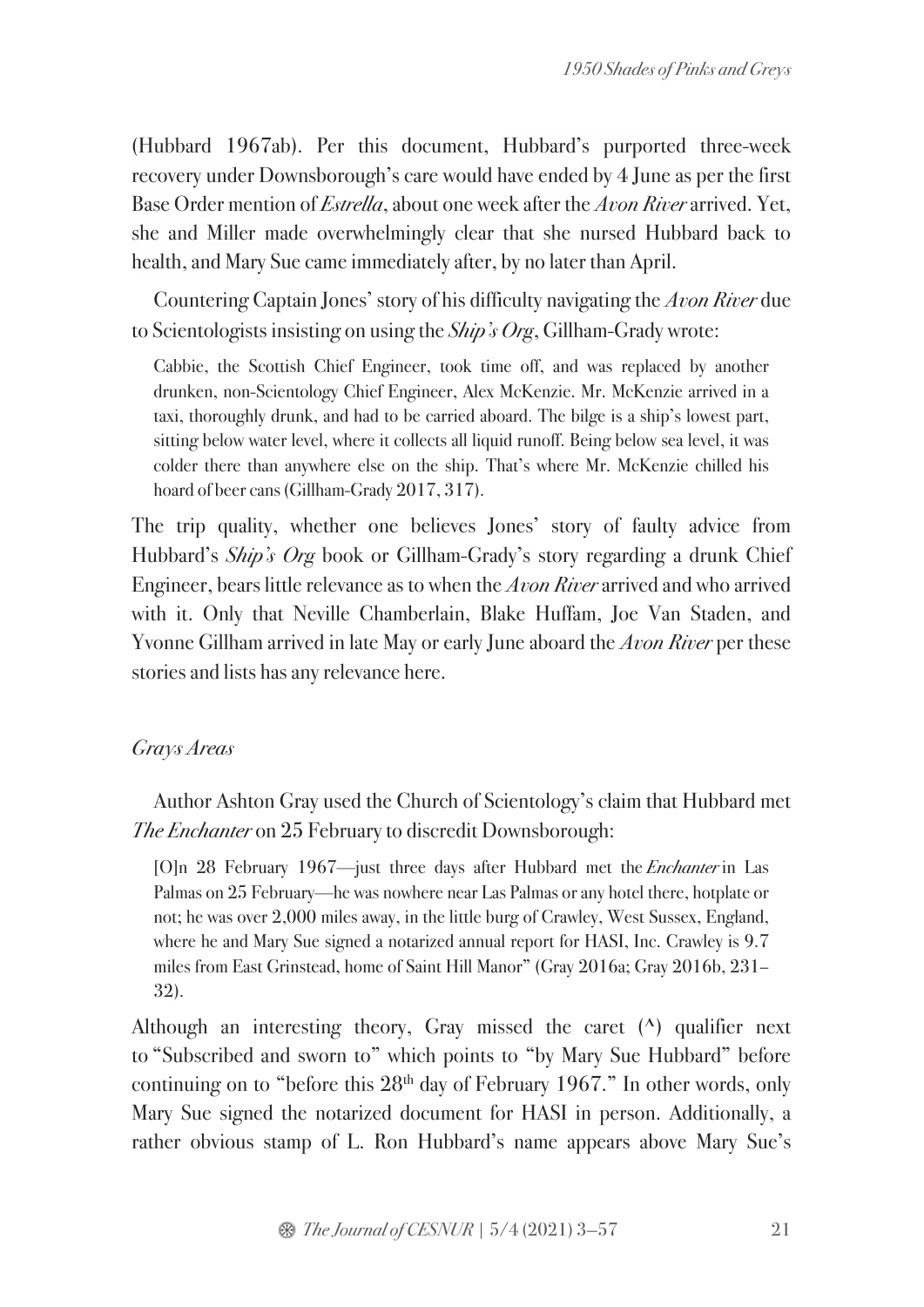signature; unlike a regular signature, it tilts at a slight southeast angle, written as if in a straight line, and differs noticeably in pen thickness, boldness, pressure, and in several other aspects when compared to other handwritten portions of the document. Notably, Mary Sue signed so as to place the "d" in her surname between the gap in his stamped signature, indicating that he "signed" before she did (or more likely someone stamped it). Lastly, it makes no sense from a logistical perspective for Hubbard to have traveled out to Las Palmas and met the *Enchanter* as the church claims, only to return to England three days later to sign a standard accounting document, and then return to Las Palmas. While Gray correctly concluded that Downsborough had the chronology incorrect, he incorrectly concluded that Hubbard resided in England at the end of February 1967.



**Figure 11.** 1966 HASI, Inc. renewal from Arizona Corporation Commission, signed in person by Mary Sue Hubbard on 28 February 1967 (highlights by author).

Additionally, a week later Hubbard received a letter dated 8 March 1967 from someone named Irene—presumably, Irene Thrupp—asking him for feedback on a draft that she had started for an upcoming volume of *Who's Who in California*. He responded with a handwritten chronology for her to use, in which he stated: "Currently engaged on expeditionary and motion picture work on the coast of Africa" (Camacho 2020, LXXVI; Armstrong 2020, 3). Unfortunately for the purposes of research, "the coast of Africa" could mean either Tangier, Morocco or the island of Las Palmas in the Canary Islands. According to Gerald Armstrong's court testimony, however, on 10 March 1967 Hubbard stayed in Las Palmas and so most likely he wrote it from there (Armstrong 2018b). Regardless, Hubbard responded to Irene via a handwritten letter, consistent with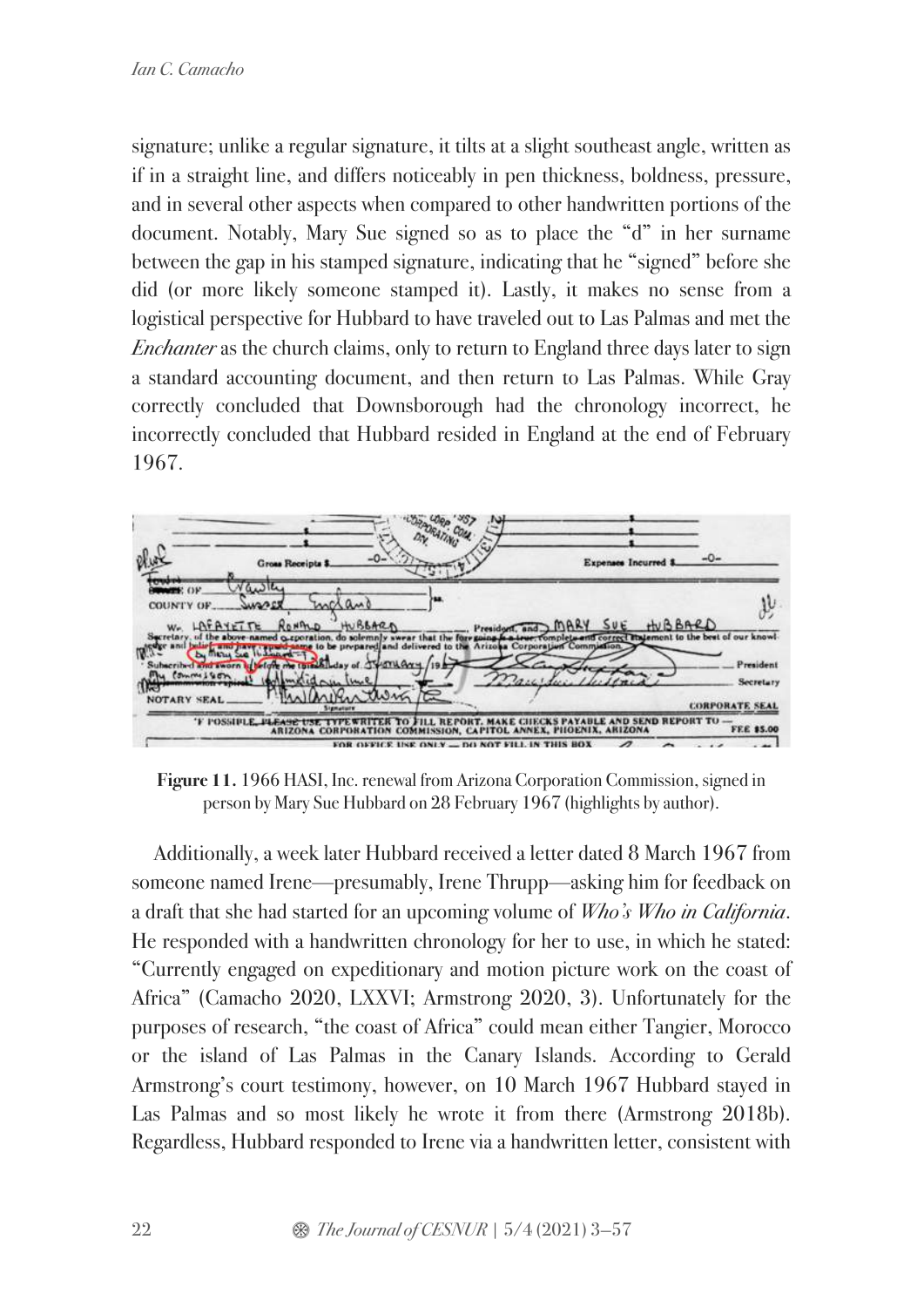the earlier issuances of HCO PL's from 17 January–22 February 1967, likely written from afar.

#### *Quick-dissolving Time Capsules*

Downsborough's claim that Hubbard "seemed to be taking about sixty thousand different pills" seems dubious given that earlier she stated, "We jumped into a taxi and got to the airport just in time to pick him up as he was coming through Customs" (Miller 1987, 266). Given the trouble Hubbard experienced traveling abroad, transporting anything close to 60,000 pills through customs would have needlessly put him at risk. Hubbard receiving drugs from other Scientologists seems equally unlikely. Per Gillham-Grady:

A dispute arose with the local ship's [*Avon River*] chandler (supplier of food and other items required by ships) over a shortage in the delivery of food to the ship. The chandler's retaliation for being accused of ripping the *Avon River* off, was to tell customs that the *Avon River* had drugs on board. Customs inspection officers showed up, armed with unlimited powers of arrest and detention. The crew were confined to the ship while it was searched using the ship's blueprints to miss nothing. With the crew in tow, the customs officers opened compartments the crew did not even know existed. The *Avon River* was given a clean bill of health (Gillham-Grady 2017, 315–16).

Even the most ardent Scientology critics will acknowledge its well-documented anti-drug stance. Indeed, Armstrong's allegation persists precisely because it seems shocking that Hubbard used drugs and heavy alcohol while speaking publicly against them. Furthermore, had Hubbard brought around 60,000 pills, nothing in Downsborough's claim indicated that she could identify them: "I don't know what drugs he was taking—they certainly weren't making him high." A 2014 letter from Jon Atack to Gerry Armstrong, in which Atack gave a third-hand account of Downsborough's claim, further underscored her lack of recall:

David Mayo told me [Atack] that on her deathbed, Virginia Downsborough listed the pharmaceuticals on Hub's shelf when she rescued him ("Scientology is here to rescue you") from Gran Canaria. But he hasn't revealed this information to me (Virginia got as far as telling me that Hub was subsisting on a "shelf-full" of pharmaceuticals, but became bashful when asked precisely what. In fact, she claimed not to know) (Armstrong 2018a).

To the contrary, William "Captain Bill" Robertson, the person accompanying Downsborough in her story, gave a completely different account. Moreover, his statement came in May 1982, four years before her claim and two years before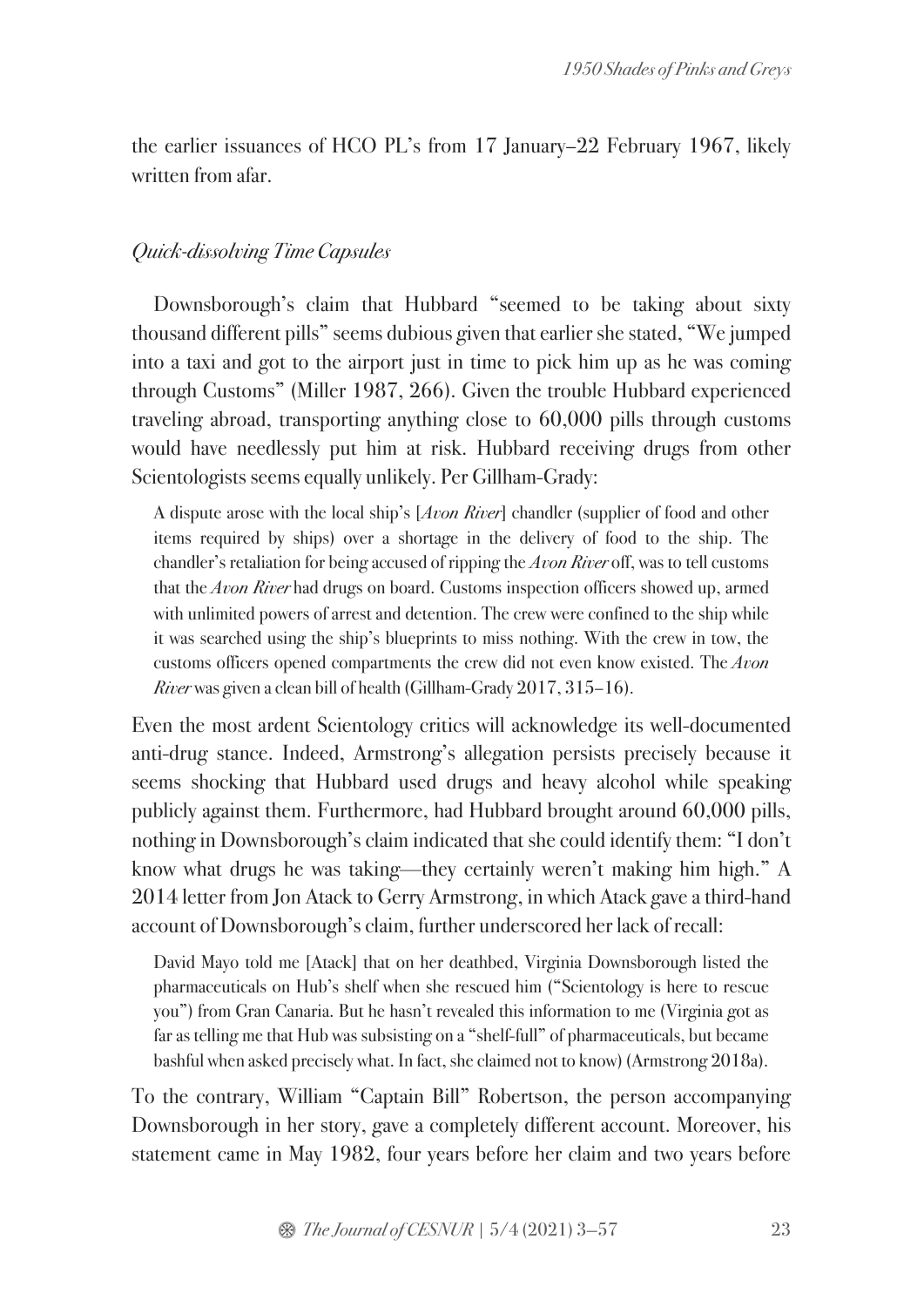Armstrong's. This made his recollection not only the earliest and thus closest to the alleged incident, thus making it more reliable, but the fact that he told it before Armstrong, Downsborough, and others did does not indicate intent to cover up or react to their stories:

I joined—as being on the Clearing Course, it was by invitation only—and I got invited to it and he went off again, in the fall/winter of 1966 to research OT III.

And for that he went to Africa and later met us in Las Palmas, when I was put into active service on the "Enchanter," January 1st, 1967. So, in 1967, I started on the Sea Project and I've sailed as Chief Engineer on the "Enchanter" all the way from Hull, England down through, stopping at Oporto and Gibraltar and Agadir and ending up in Las Palmas.

And when I got there, as Virginia Downsborough and I were riding around doing some shopping, we decided to stop by the post office and see if there was any mail for the "Enchanter" or anything. And we found a telegram in there from LRH and it said, "Please meet the plane." It was to the crew of the 'Enchanter' you know, and it said, "please meet the plane" arriving on a certain day from Tangier, at a certain time; "I will be on it." And it happened to be that day, and it happened to be one hour from the time the plane was arriving.

So we jumped in a cab and went out to the airport and we met LRH coming with his full OT III research materials and we welcomed him, he welcomed us and we got him a place to stay and we set up right away into production getting the ships ready for sea and OT missions. He wanted to set up an OT Base to get OT III run.

At that time it was thought it had to be run in a special warm environment with medical service available and he later discovered easier ways to do it, but his research notes were approximately 3 feet high and handwritten and those had to be copied and sent into safekeeping back at St. Hill […]

So anyway, we helped the Boss, and were totally on purpose and just working 16, 17, 18 hours a day. Got the ships ready. His main things were to set up OT Bases and do the researches into various plans for planetary control. […] You'll see some—if you research the newspapers of those times—you'll find some really heavy duty attacks on the Sea Project and so on like that and especially when we went up to get the 'Royal Scotsman' in December of '67—no, late in November. And he also made Ron's Journal '67 that year (Robertson 1982).

Per Robertson's account, the crew worked 16- to 18-hour days while Hubbard wrote copious notes before he sent these off to Saint Hill, England. Additionally, Robertson stated that "[a]t the time it was thought it [OT III] had to be run in a special warm environment with medical service available." If true, this explained the availability of medicine. Robertson did not state that Hubbard or any others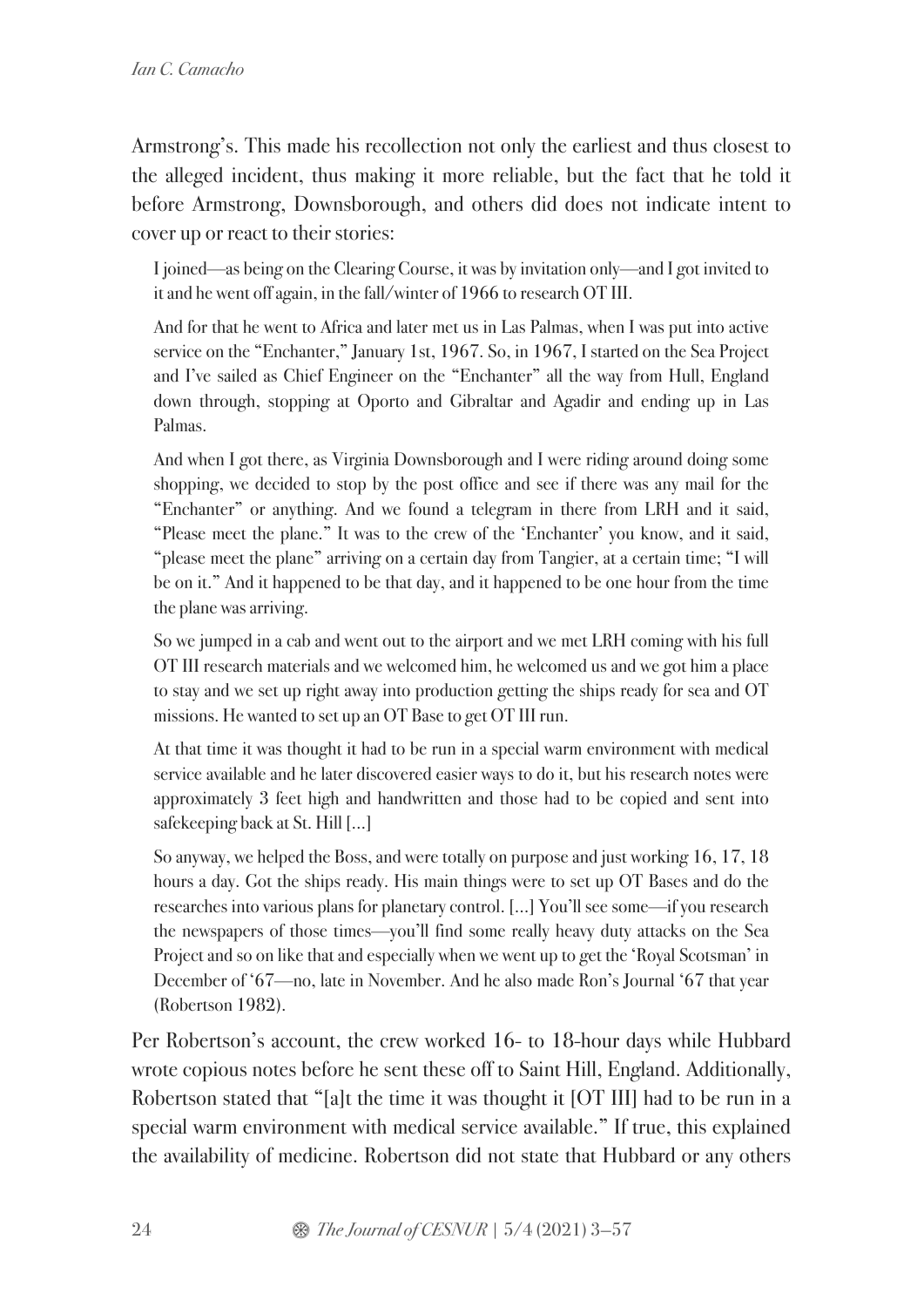used drugs. Nor did Robertson's story mention instructions to continue onto Las Palmas. Notably he did not mention any unnamed aide in Tangier having sent a letter about Hubbard's illness; Hubbard himself sent a note to meet the plane but mentioned nothing about illness. When asked about Hubbard having an aide in Tangier, Janis Gillham-Grady stated that she "had no idea who that [aide] would have been, [I] never heard of one" (Gillham-Grady 2020). Although stories keep repeating that an aide accompanied Hubbard in Tangier, no records nor names of anyone having accompanied Hubbard have yet surfaced.

Furthermore, if Hubbard needed an aide to send a message for him due to his illness, and he could not move from his bed for three weeks, then his solo arrival at the airport seems all the more illogical. Even Janet Reitman provided a different account:

[An aide] who joined Hubbard in the late 1960s claimed that she never saw Hubbard intoxicated at all: "When I was with LRH, only twice in eight years on the ship did I see him take a drink of alcohol, and it was whiskey to warm up after a storm," said one of Hubbard's former aides, Karen Gregory [pseudonym,] "I never saw LRH take drugs. And I had access to all of his drawers, his closets. I never saw anything" (Reitman 2011, 92).



**Figure 12.** Routes for *Royal Scotsman* and *Avon River* (courtesy of Janis Gillham-Grady).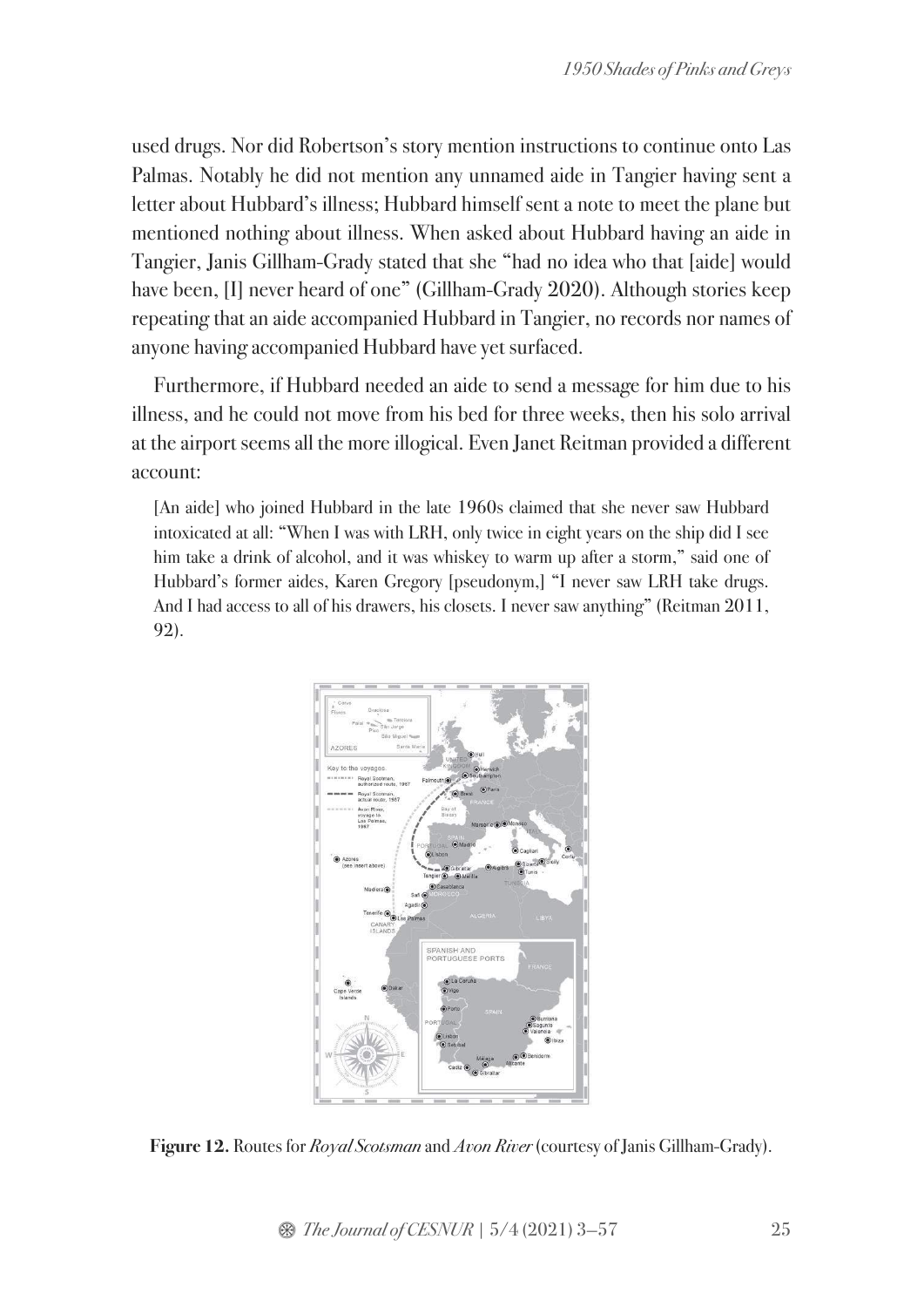## *An* Enchant *for Trouble*

Downsborough's claims about *The Enchanter* contain other chronological contradictions. The earliest mention of *The Enchanter* appears in "Enchanter Ship's Order I Appointments" dated 24 August 1966 in Ship's Org Book, Volume 0. This order assigned Anton James as Mate, John Lawrence as Engineer and Diver, Ray Thacker as Purser, and referred to Hubbard as Captain. Robertson stated "he [Hubbard] went off again, in the fall/winter of 1966 to research OT III. And for that he went to Africa" (Robertson 1982). Gillham-Grady contradicted this: "[Hubbard] purchased the *Enchanter*, a sixty foot Bermuda ketch, and left England with a small crew" at the end of 1966 (Gillham-Grady 2017, 305).

Hubbard did not leave with these men via the *Enchanter,* however, as James, Lawrence and Thacker remained in St. Hill per HCO PLs 11 November 1967 "Staff Responsibility for the Organization as a Whole" and "Postal Economy" (James, Lawrence, and Thacker 1967a, 1966b). At minimum, James remained in Hull, England through late April 1967 as per the newspaper interview regarding the stationed *Avon River*. Furthermore, Downsborough and Robertson both claimed that they left in January 1967 aboard the *Enchanter* with two other Scientologists and no mention of Hubbard. Downsborough also claimed that Hubbard left her notes before boarding a plane at the airport. Both claim that they later picked him up at the airport, and so he could not have traveled in the *Enchanter*.

Downsborough claimed:

"A lot of things needed to be done before the *Enchanter* was ready to sail," she recalled, "so I lived on the *Avon River*, which was moored alongside and was absolutely filthy, for a couple of weeks while the work was being carried out." The *Enchanter* sailed in the New Year with a hired skipper and a novice crew of four Scientologists, including Downsborough (Miller 1987, 265).

Base Order 8 from 4 June 1967 also placed Downsborough aboard the *Enchanter* "as Enchanter's cook [Downsborough] is ordered to Avon River as Assistant Cook, and is relieved of all other duties. She is also Captain's Steward when I am on board either ship."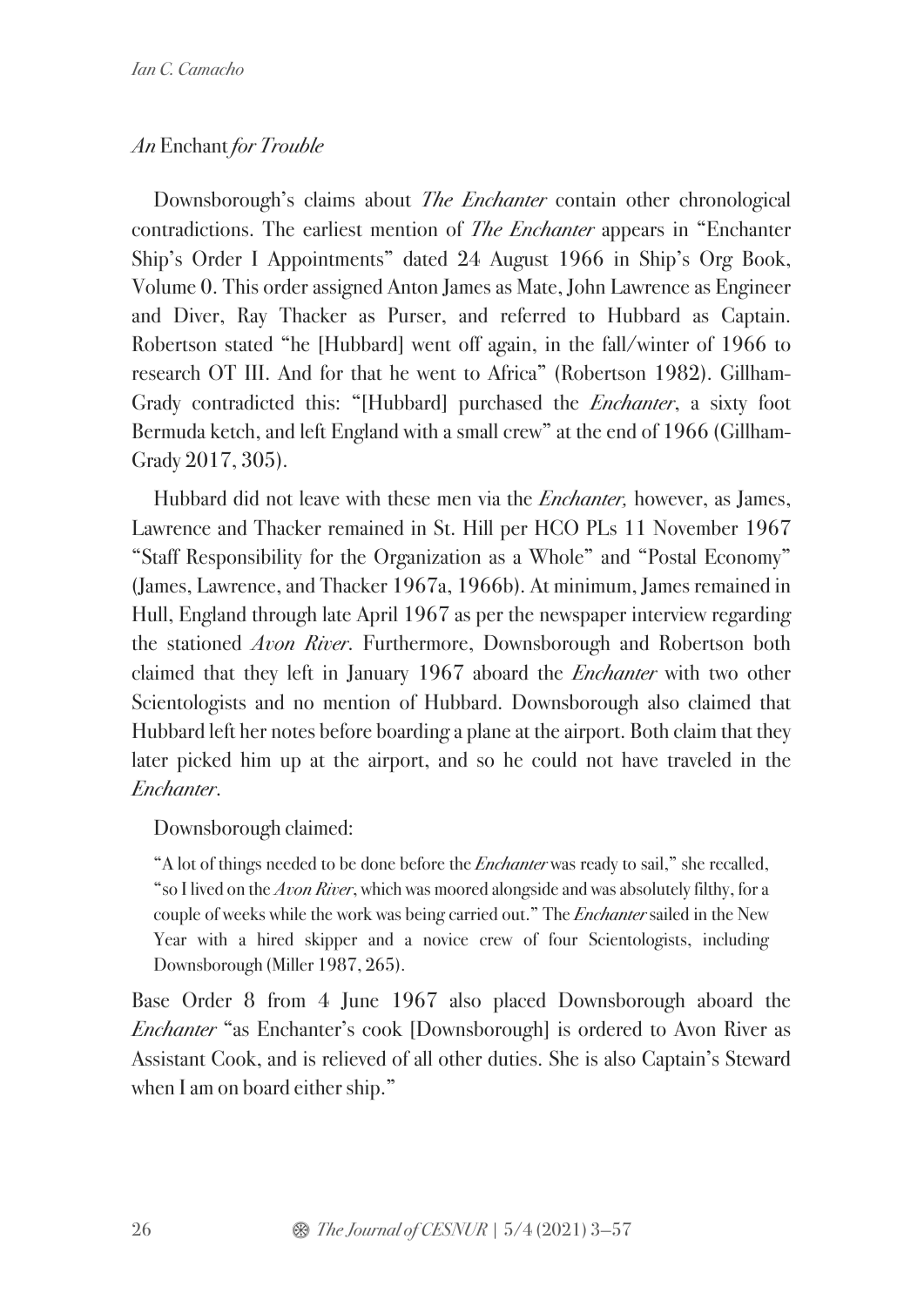

**Figure 13.** The *Enchanter* (courtesy of Janis Gillham-Grady).

Furthermore, Gillham-Grady stated that her mother Yvonne Gillham (1927– 1978), helped Hubbard:

While researching upper Scientology levels, the Commodore [Hubbard] came down with pneumonia, which he had previously said could be caused by misapplication of the materials under research. While Yvonne nursed him back to health, Ron spoke about his ordeal researching the OT Levels, notably, OT III, the Wall of Fire (Gillham-Grady 2017, 349).

Gillham-Grady did clarify that:

Both [women] may have done it [take care of him]. Virginia [Downsborough] was the Commodore's Steward and Yvonne [Gillham] was a Commodore's Assistant (Gillham-Grady 2020).

Gillham-Grady further explained that:

If she [Yvonne Gillham] had seen him, or found him drunk or high, then she would have quit right there because that would have been unethical, and she was around him a lot. He did talk about vitamins a lot, and she came back talking about them when she returned from Las Palmas (Gillham-Grady 2020).

Hubbard explained in RJ 67 that he contracted pneumonia in January/February of that year.

Whether Gillham actually nursed Hubbard back to health remains moot; Downsborough's memories matched virtually no written records, and several documents contradict her claims. She could not recall the details of any of the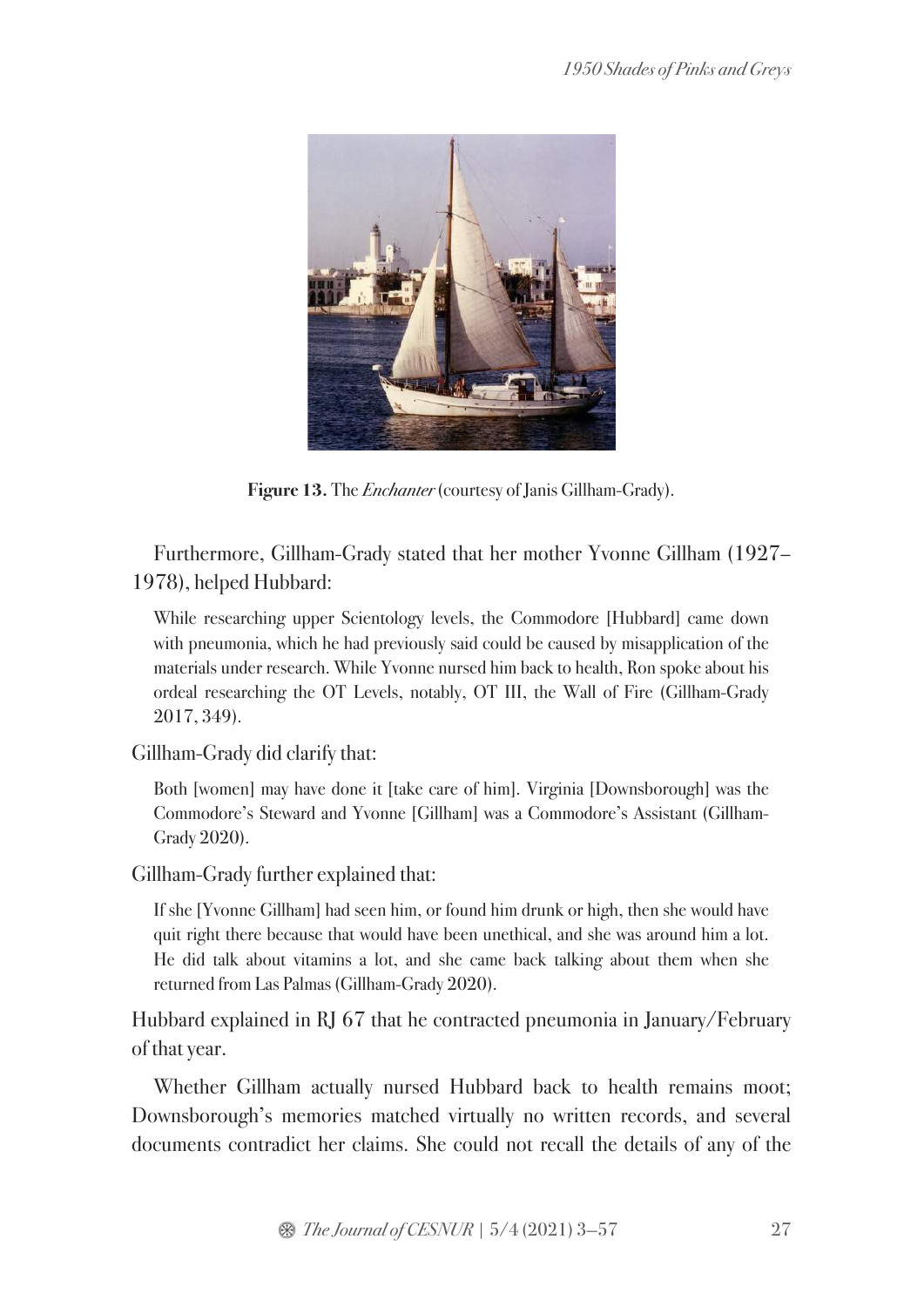alleged 60,000 pills that Hubbard supposedly used while she purportedly nursed him back to health. Hubbard or Scientology crew sneaking 60,000 pills from Morocco through customs seems extremely unlikely given customs' fruitless searches, not to mention that Scientologists generally oppose drugs including aspirin and painkillers, unless vital. Even if he had used pills, Downsborough herself stated that Hubbard did not get high from them. Meanwhile, the other person mentioned in her story gave a totally different account. Given the overwhelming amount of evidence against her claims, one can consider them unreliable.



**Figure 14.** *Avon River* (courtesy of Janis Gillham-Grady).

## *Other Accounts*

After Downsborough, others began to claim that Hubbard used drugs around this time. Reitman mentioned one:

[Neville] Chamberlain didn't notice that Hubbard had any broken bones, but he did recall that he had a "pharmaceutical store of drugs" at the Villa Estrella. "Most of the stuff was codeine-type pills," he said. "But this wasn't just for migraine, it was a whole wall of stuff." Chamberlain was one of a number of followers who believed Hubbard did most of his early OT research under the influence of drugs, as well as, perhaps, Jameson Irish whiskey, which Chamberlain recalled he'd drunk liberally at Saint Hill. In one oft quoted 1967 letter to his wife, Hubbard admitted it: "I'm drinking lots of rum and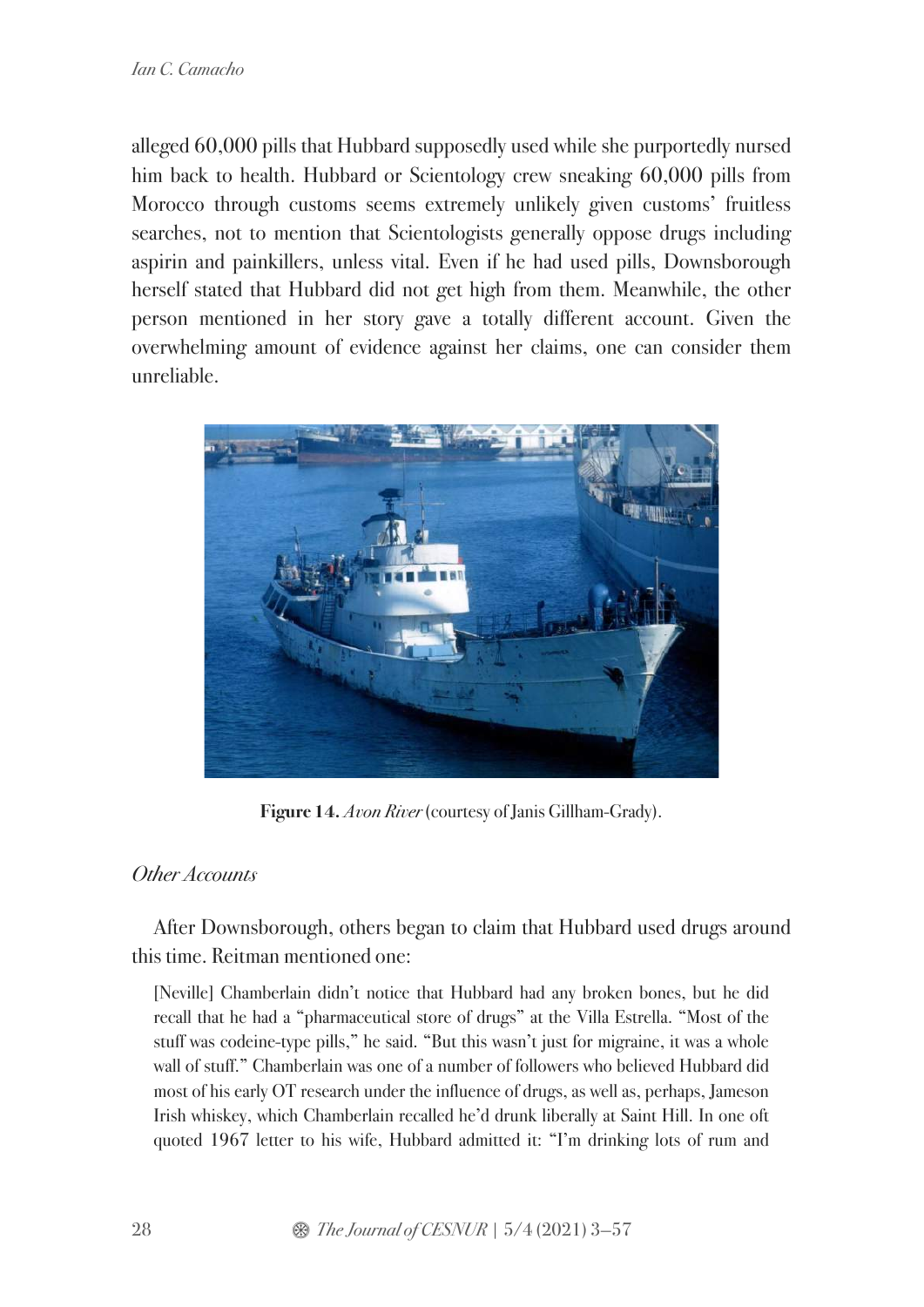popping pinks and greys." In Las Palmas, Hubbard eventually sobered up. "I don't think that Hubbard did any drugs after 1967," said Chamberlain (Reitman 2011).

Oddly, Chamberlain stated that Hubbard used drugs at *Villa Estrella*—well after Downsborough had supposedly weaned him off them. This raises the question as to which of these people, if either, told the truth. Chamberlain at least named a specific type of drug—codeine—despite his not having taken care of Hubbard for three weeks. Since then, Chamberlain has stated on a Facebook post that Hubbard used cocaine:

Interesting to see that Mike [Rinder] is still such a believer. He knows perfectly well that Hubbard was a cocaine addict. His whole premise about "removing the beings from your space" is based on Hubbard's coca9ine [sic] problem. We wanted to "get rid of all those things crawling all over him." I was with Hubbard when he was doing his research in Las Palmas. I saw what was going on and so did many others (Ex-Scientologists Message Boards 2012).

Additionally, Lawrence Wright later mentioned that:

Neville Chamberlain told me he saw Hubbard's "pharmaceutical cabinet," which was amply supplied with drugs, and he says he witnessed Hubbard injecting himself in the thigh on one occasion, but he doesn't know what substance Hubbard was using. "He used drugs almost as a shaman," Chamberlain speculated" (Wright 2013, 386).

To recap, Chamberlain has accused Hubbard of using codeine, cocaine, and some sort of injected drug at different times. Despite his claims that "many others" witnessed these occurrences, nobody else has supported his various and contradicting claims of Hubbard using codeine, cocaine, or injectable drugs with actual evidence.

Chamberlain arrived in Las Palmas in late May 1967 after traveling from Hull, England, however, and did not arrive at *Villa Estrella* until sometime in June 1967 per Base Order 3, which showed "Neville Chamberlain (Hand)" aboard *The Enchanter*. Furthermore, both Chamberlain and "Karen Gregory" stated that Hubbard drank whiskey, not rum as Armstrong claimed, and the amounts vary depending upon who gave the account. Regarding "Karen Gregory," Janis Gillham-Grady confessed:

This was the pseudonym that Janet Reitman used for me. At the time she interviewed me, I was still laying under the Church of Scientology's radar. Anyway, yes, the only time I saw him [Hubbard] drink was once when he had a shot of whiskey to warm up from a storm […]. I rarely drink alcohol, maybe socially and I've never used drugs: I was born into Scientology. LRH was very strict about no drugs or alcohol within 24 hours of going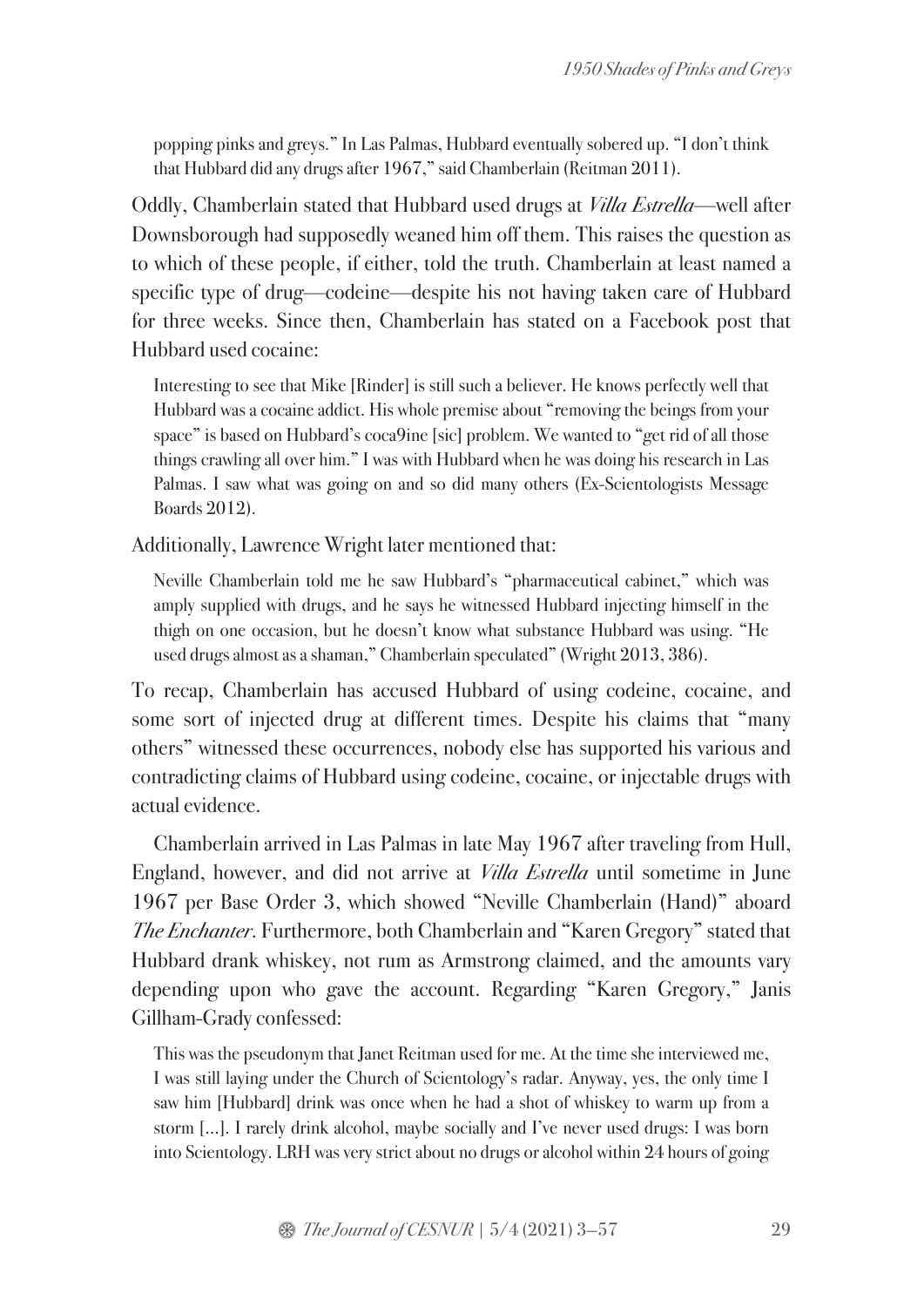into session. He usually went into session daily. The one time I saw him drink, he did not go in session the next day. He felt it affected the auditing results. I don't believe this claim [about his abuse of drugs and alcohol] at all (Gillham-Grady 2020).

When asked if she had heard from anybody else besides Chamberlain that Hubbard injected himself, Gillham-Grady, who had also previously interviewed Chamberlain, stated:

No, and I don't believe him [Chamberlain]. I never saw Ron inject himself or anybody else. If he was getting injections for medicine, the medical officer would have given it to him. Ron was extremely anti-drugs and intolerant of others on them. He'd be on the lookout when we were on the ship and he'd watch as people climbed aboard. Sometimes he'd notice and point out one of them saying "He's high." He [Hubbard] had his [the Scientologist's] cabin inspected and if they found pot he was offloaded immediately. In the eleven years I was around Ron directly, I never saw him do drugs nor saw any in his quarters, nor did I see him use drugs as part of his research. He was adamantly against them (Gillham-Grady 2020).

Indeed, Gillham-Grady detailed this incident in her book:

One day, during a walk on deck while at anchor, the Commodore [Hubbard] happened to be leaning on the ship's rail, watching Lifeboat #8 below us as they unloaded crew and supplies. The MAA [Master At Arms], Baron Berez, was just returning to the ship from liberty with his girlfriend, and both of them were having trouble climbing up the ship's ladder to come aboard. The Commodore commented that they both looked like they were stoned. A few weeks later, a letter arrived for the Commodore from my father [Peter Gillham (1927–2020)] that triggered an investigation into Baron Berez. Pete's letter explained to Ron the injustices Pete had experienced on the ship, including the chain locker incident that he suffered under the duress of Baron. When Baron was investigated, it was found that he possessed a huge tin of marijuana in his cabin. It was Baron's job as MAA to get ethics in, yet it was he who personally fostered out-ethics. Baron was immediately offloaded from the ship, since drugs were not tolerated on any Sea Org ship (Gillham-Grady 2017, 692–93).

Aside from contradicting Downsborough almost entirely, Chamberlain's timeline makes even less sense as his claims come well after the purported "pinks and greys" letter, by which time Hubbard had apparently recovered fully according to Downsborough. Likewise, Chamberlain "believed" and "speculated" that Hubbard used drugs, yet contradicted himself per his statement that he saw Hubbard injecting himself "on one occasion" in his interview with Wright. Chamberlain omitted this reference with Reitman two years earlier in an interview when he stated that after 1967 Hubbard did not use drugs. Therefore, without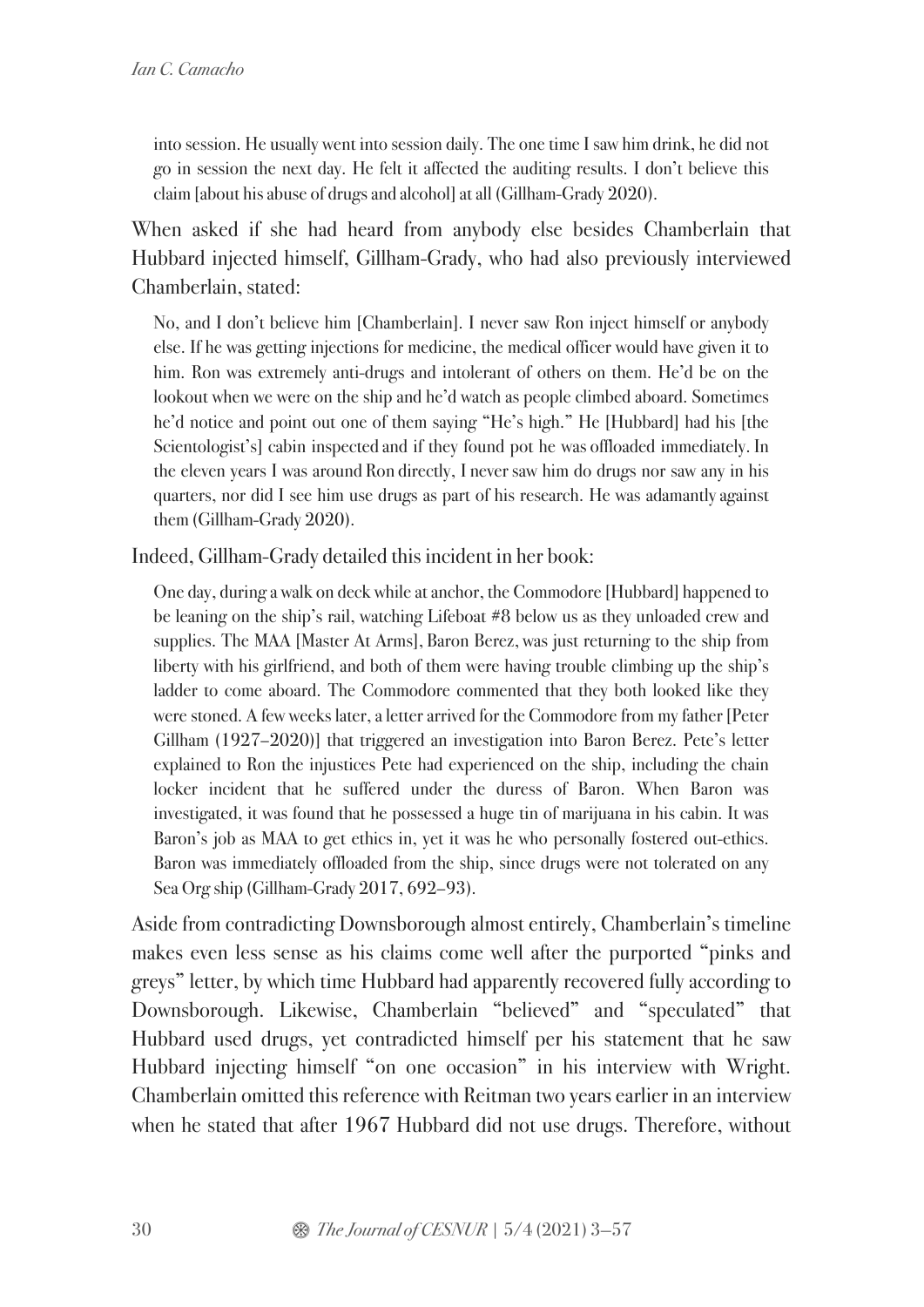corroboration, Chamberlain's often changing and self-contradicting recollection seems not only unreliable but most likely false.

Likewise, according to Gillham-Grady's book:

When the *Avon River* later went out to anchor, Blake [Huffam] was responsible for taking the Commodore [Hubbard] to the ship and back to the motorboat. The Commodore with his arm in a sling (assumedly from pushing the car a few nights prior) was not very affable owing to his discomfort. Blake found the atmosphere quite tense. Blake had heard that the Commodore was on painkillers, presumably to alleviate the pain in his arm (Gillham-Grady 2017, 348).

When asked from whom Huffam had heard that Hubbard used painkillers, Gillham-Grady stated:

Blake never said who he heard it from, and it's too late to ask him now—he's dead. Supposedly it came from Hubbard and the rest pushing a stalled car and he injured himself. But nothing backs up his story. If he [Hubbard] was really drinking—as Joe Van Staden said he was with them—was he just drinking one glass while the rest were drinking more? And if that's the case, then how reliable are their memories if they were all drinking heavily? So, no, I don't believe it, even though Blake otherwise seemed honest when we spoke (Gillham-Grady 2020).

Chamberlain also stated that he did not see any broken bones or injuries with Hubbard, yet Huffam claimed that he did see Hubbard's arm in a sling. This makes either Chamberlain's recall less trustworthy, or calls Huffam's recall into doubt. In any case, the only relevant portion here deals with alcohol, and as Huffam's story comes secondhand from Joe Van Staden, who was drinking heavily, this makes both rather unreliable witnesses.

Finally, according to Corydon:

John McMasters [sic] told me that on the flagship Apollo in the late sixties, he witnessed Hubbard's drug supply. "It was the largest drug chest I had ever seen. He had everything!" (Corydon and De Wolf 1987, 54).

If true, then his claims discredit both Downsborough's and Chamberlain's that Hubbard was off drugs, unless of course his claim also has no merit. After all, McMaster claimed to see the drugs on the *Apollo*, yet Hubbard did not acquire this ship until November 1967 when it still used its former name, the *Royal Scotsman*. When asked about McMaster's statement, Gillham-Grady stated:

I don't know why he would have said that. Here's the thing, he also wouldn't have had access to LRH's personal quarters. Only the assistants and messengers were allowed in. I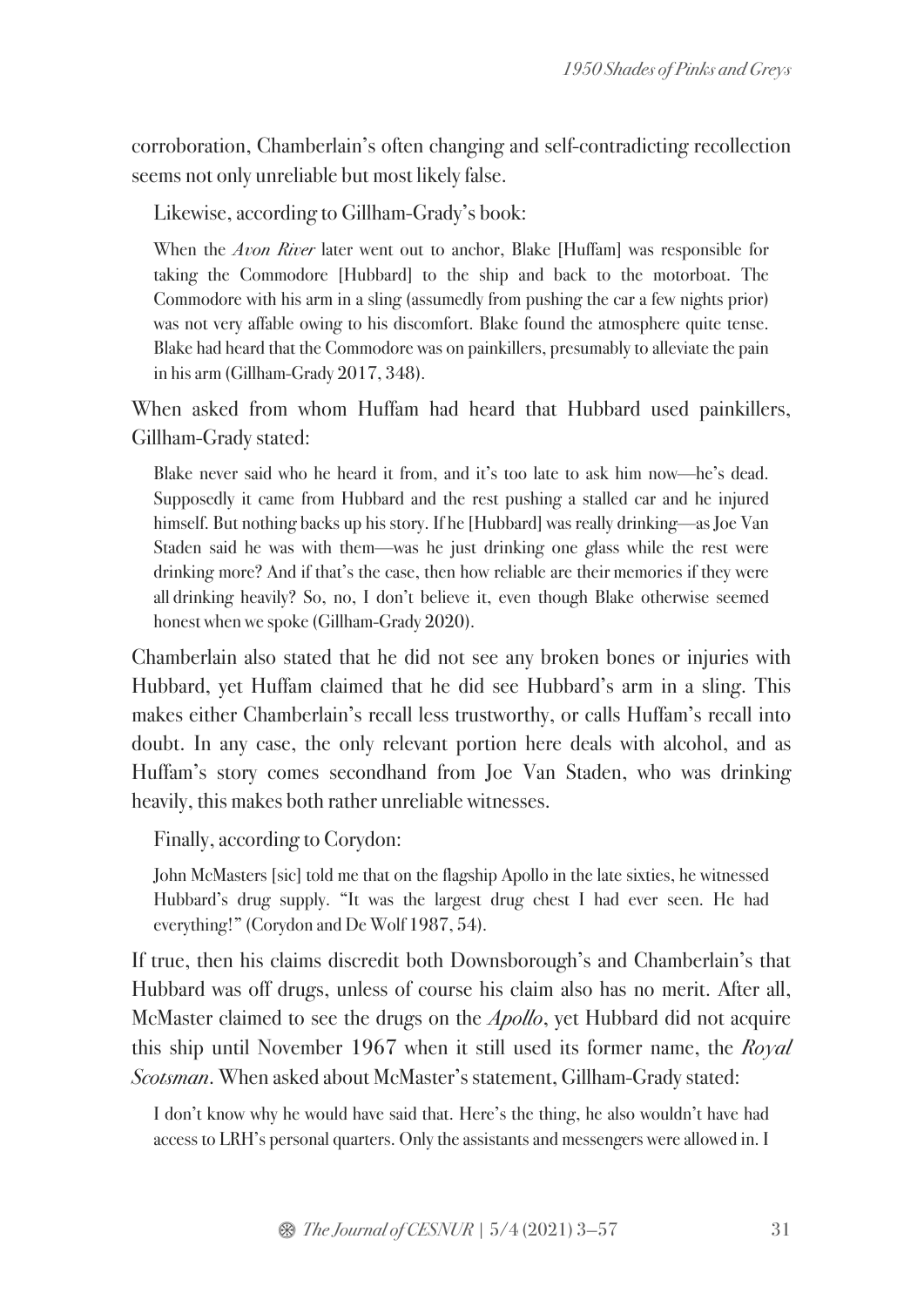don't know why he said it. I met John, I mean, he was a nice guy otherwise, but that makes no sense to me why he would have said that (Gillham-Grady 2020).

In any case, his claim also contains not only anachronisms but also contradicts all those who came before him, and, as with the rest, has no corroboration.

Janis Gillham-Grady concluded her interview with the following:

LRH was still auditing OT III years after he finished the research; he was not done with the level in 1967. I think he was still auditing the material in 1968, 1969, 70 to 72. I would set up his room before and after his sessions, and I never once saw drugs or alcohol in his room in my 11 years with him [May 1968–December 1979], and if he had as many drugs as they claimed I don't know where he'd have kept them. I only saw him drink once in all that time, and it was a shot of whiskey or brandy maybe, because of coming in from the cold. Besides, he had a very strict policy of no alcohol or drugs within 24 hours of session. Now, maybe in the later years he used drugs like painkillers as he was much older and suffering, such as when he had Dr. Gene Denk [d. 2004] attending to him in his later years, but definitely did not do any drugs in the 1960s and 70s when I was working with him directly, nor had I ever heard about it until Gerry first spoke about it. So, no, I don't believe a word of it (Gillham-Grady 2020).

### *Now Letters Continue*

Lawrence Wright repeated and combined the various versions of the same claims in his book *Going Clear*, in which he indicated that Hubbard wrote the letter from Tangier:

He admitted that he was "drinking lots of rum" and taking drugs—"pinks and grays" while he was doing his research. He would sign off on the letters, "Your Sugie." Hubbard stayed only a month in Tangier before moving to Las Palmas in the Canary Islands, where one of his followers found him deeply depressed and surrounded by pills of all kinds. "I want to die," he said. Alarmed, Mary Sue flew down to take care of him (Wright 2013, 93).

Oddly, Wright never saw the letter, and so it seems unclear how he could know what Hubbard used to sign off on it. The citation referenced an "Interview with Dan Koon" (Wright 2013, 386). When contacted for details, former Scientologist staff member Koon stated:

When I was doing a marketing flier for the OT levels when I worked in Marketing around 2000 or 2001, Andy Lenarcic showed me a bunch of letters, most of which were signed by LRH, "your Sugie." Meaning, your sugar. You could tell that LRH really loved Mary Sue, at least at that time before he let her take the fall for Snow White. These letters were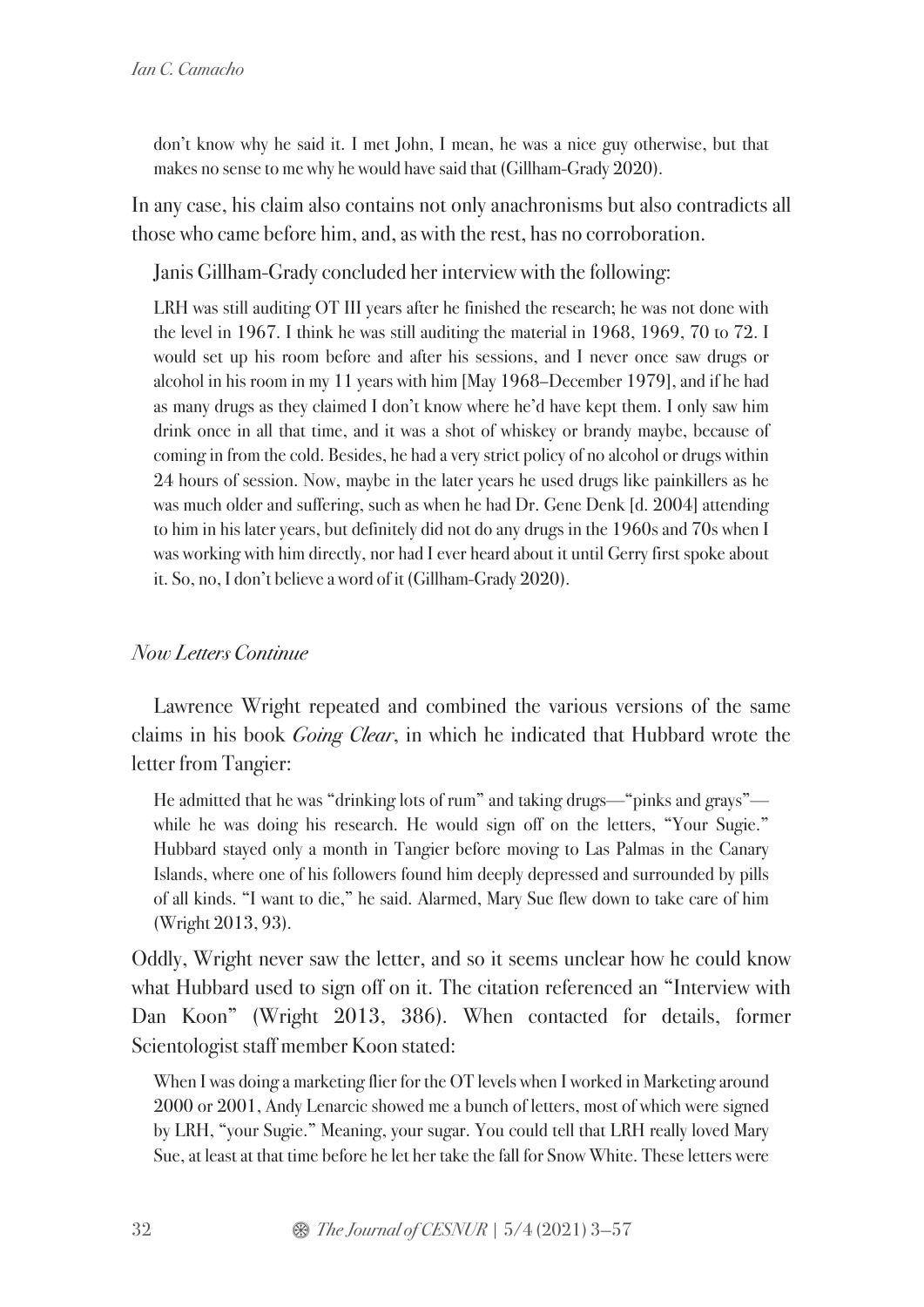sent to MSH while he was researching OT 3 in Las Palmas (email to author dated 24 October 2020).

When asked to clarify whether he actually saw the alleged "pinks and grays" letter, Koon stated, "Never saw anything about pinks and grays. Don't know what that is about" (email to author dated 24 October 2020). Thus, Wright attributed a statement made regarding Hubbard's *other* letters to an alleged letter that Wright himself never saw and could not confirm, and then incorrectly attributed a citation and quote to an interviewee who made no such claim.

Additionally, Wright's statement incorrectly assumed that Hubbard arrived at Las Palmas first and that Downsborough found him depressed. Not even she made this claim, which would place Hubbard at Las Palmas as early as February 1967 before the arrival of the *Enchanter*. As nobody else made this claim, his statement appears to have no basis in reality.

In the related citation, Wright also noted, "The church says an apostate fabricated this letter" (Wright 2013, 386). Armstrong focused on this statement and changed the emphasis in his email to journalist Steve Cannane:

Following are three emails dated January 20 and 26 and February 4, 2011 to Katia Bachko, a New Yorker fact checker, and Lawrence Wright.

I included the complete emails so you can see the context in which I wrote about Hubbard's pinks and greys comment during his Wall of Fire period. No dark night of the soul for Ron, no abyss. For Ron a flaming wall of fire.

I am not, as Jon [Atack] jokes, the world's leading expert on pinks and greys. Hugh Urban doubtlessly asked me about the [pinks and greys] reference in 2010 because of mentions in Bent Corydon's and Jon's Hubbard biographies.

The New Yorkerasked me about the reference because the Scientologists were telling Lawrence Wright that I forged, and disseminated, Hubbard's letter to Mary Sue Hubbard in which, as I recall, he wrote that he was drinking rum and popping pinks and greys.

I am the world's leading expert on my alleged forgery of the pinks and greys letter. I am guessing that you are not so much interested in chasing down the forgery charge, but what was going through Hubbard's mind when he tripped through the wall of fire (Armstrong 2018a).

Upon contacting Wright as to whether the Church of Scientology representatives had either written or spoken to him that Armstrong forged the purported "pinks and greys" letter, Wright responded "I don't recall" (Wright to author, 10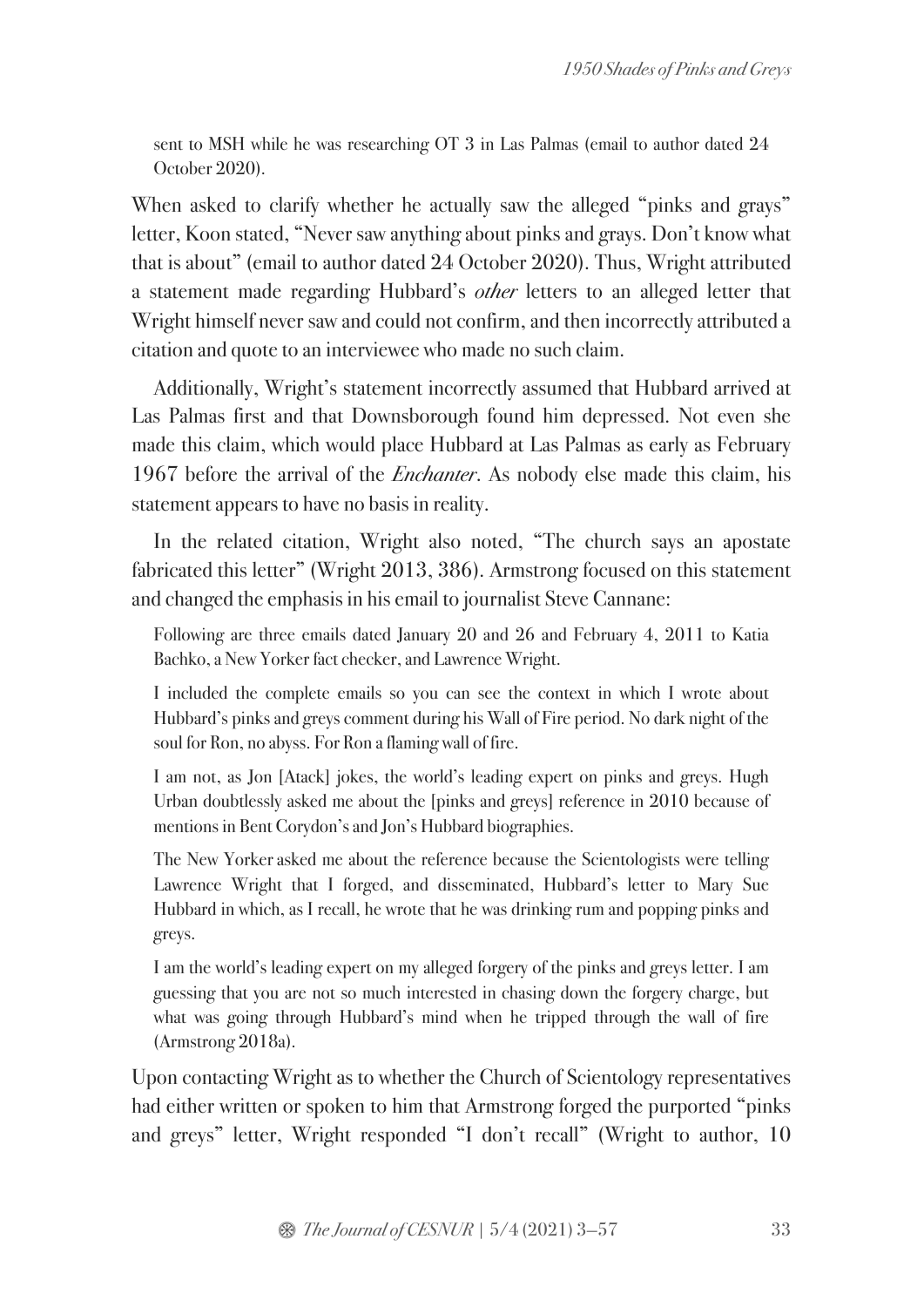October 2019). I also attempted to contact his former fact-checker Katia Bachko multiple times, but she never responded. Nevertheless, according to Wright's book, the Church of Scientology claimed that Armstrong (the "unnamed apostate") "fabricated" the so-called "pinks and greys" letter. This means that Armstrong made up the letter and alleged it exists, which is a significantly different claim than a "forgery" in which he created a fake document. Wright even addressed this distinction in his book:

[Tommy] Davis charged that Armstrong had forged many of the documents he later disseminated in order to discredit the church's founder, although he produced no evidence to substantiate that allegation (Wright 2013, 342).

Given that nobody disseminated the "pinks and greys" letter, nor did Wright document or recall any claims from the Church of Scientology that Armstrong forged this document, nothing supports allegations that Tommy Davis or the Church of Scientology accused Armstrong of forging it. Rather, both claimed that Armstrong made it up.

Armstrong claimed that the Church of Scientology claimed that he forged the pinks and greys letter, and then calls upon skeptics to ask the church for a copy as he cannot provide any evidence to support his claim that the letter exists. Even after having contacted him, Armstrong could not provide any emails or letters or evidence from either Bachko or others showing that the Church of Scientology suggested that he had forged the letter (Armstrong email to author, 13 October 2019).

## *Bennie Fits*

Despite the unsupported allegations, the real question becomes whether Hubbard used drugs to research into auditing and mental phenomena for OT III. Hubbard talked about "narcosynthesis" in the Technical Bulletins, volume I, 1950–53, which Urban cited as evidence to support Armstrong's "pinks and greys" claim (email to author 16 October 2019):

Despite statements of those who have made no investigation of auditing under glutamic acid, the chemical assist is highly desirable as an adjunct to processing. It has the virtue of softening up engrams and of proofing the case against restimulation by permitting engrams in the middle of a chain to occasionally reduce. Further, it sometimes permits whole chains to roll up. Additionally, it often gets anaten off a case which is proving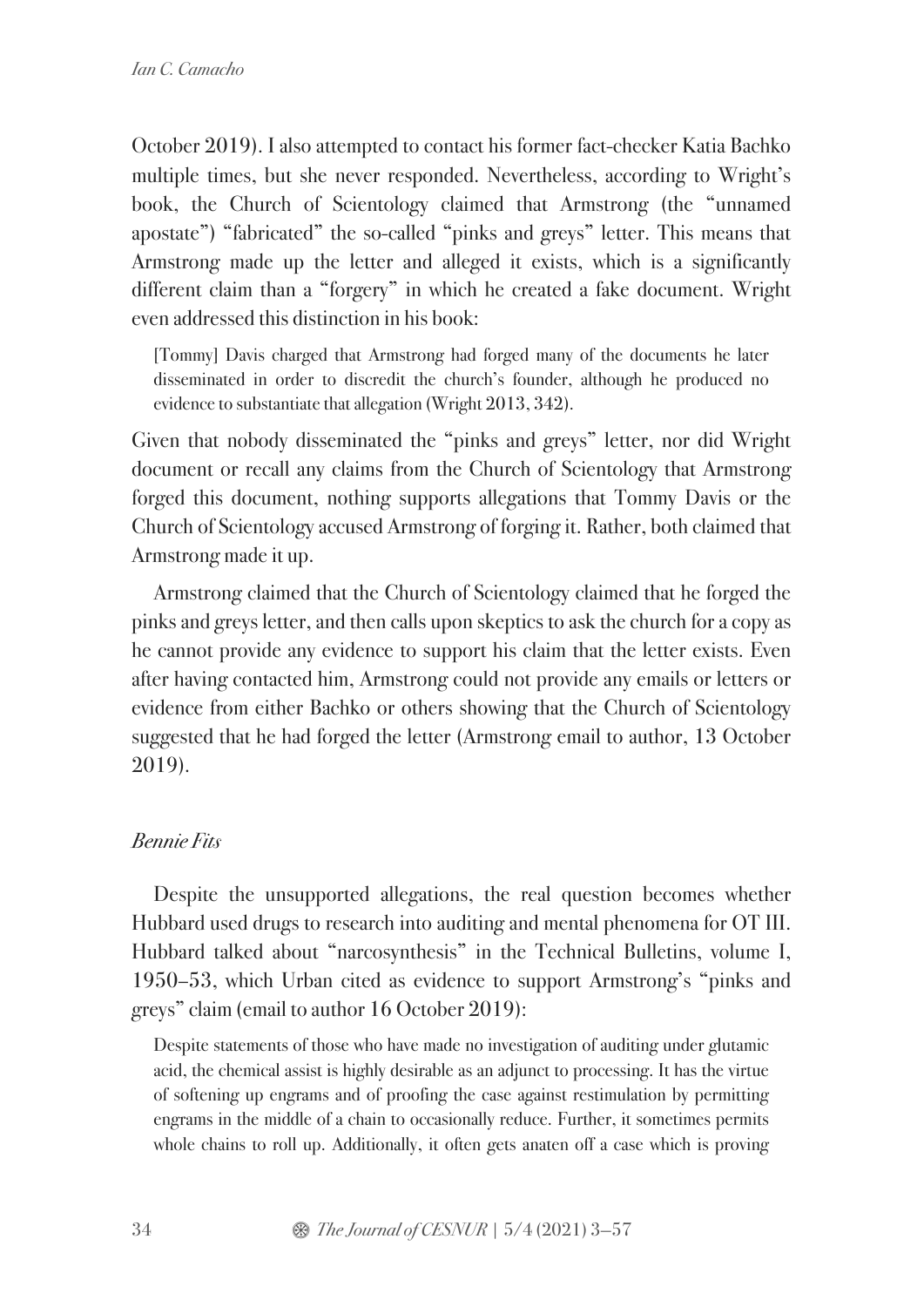difficult. The formula for the chemical assist at this time is simply glutamic acid and vitamin B1. B1 is given preclears as a matter of course, and it can hardly be considered as a part of the chemical assist. Hence the essential ingredient is glutamic acid.

Therapy does not depend upon hypnosis. A state has been found which is much more desirable. Hypnosis is amnesia trance for the purpose of planting suggestions. The problem of hypnosis is to put the patient to sleep. The purpose of the Dianetic reverie is to wake the patient up. Narcosynthesis and other drug therapies have some slight use in Dianetics. But the primary technique consists of stimulants. The best stimulant is Benzedrine. In its absence an overdose of coffee will do. [...]

Benzedrine often helps a case run. Benzedrine can be administered at the rate of 5 mg per day given at the beginning of each six hour session with the first dose of B1. If administration of Benzedrine is begun, however, it must be maintained throughout the whole of the intensive process. Skipping a day, it has been noted conditionally, sometimes inhibits the release of anaten. Which is to say that when Benzedrine is administered on Monday, on Tuesday, when none is administered, the case appears to be a little more difficult to run in that engrams do not as readily release and, if Benzedrine is still omitted, Wednesday may discover the engrams to be much more resistive. While this is based on a short series, there is enough evidence to warrant this caution. This is particularly true when glutamic acid is being given the preclear. Cases can be run on intensive processing without chemical assist or with chemical assist, at which time the processing may be called "intensive guk processing," guk being the slang term for any chemical assist in Dianetics (Hubbard 1950g).

What Hubbard described falls under the section "Intensive Processing," as he intended it primarily for cases (subjects) that had a hard time running Dianetic processes and to wake them up and improve focus. He saw a "chemical assist" as an adjunct to processing, but not required. Furthermore, he described "the formula for the chemical assist at this time" as a combination of B1 (thiamine) and glutamic acid. A chemical assist did not use Benzedrine.

Conversely, Hubbard mentioned "narcosynthesis"—a combination of "freewheeling" (free association) and a stimulant, whether Benzedrine or lots of caffeine—to get a person to wake up, the goal of Dianetics. As the more powerful stimulant of the two, "Benzedrine often helps a case run" and had "some slight use" but Dianetics did not require it, yet Hubbard had not entirely ruled out the possibility at the time.

Hubbard mentioned other uses of Benzedrine, but only for handling extreme cases such as psychotics: "[P]sychotics are not good people to work [on with Dianetics], and don't try to work them under sedation when you can use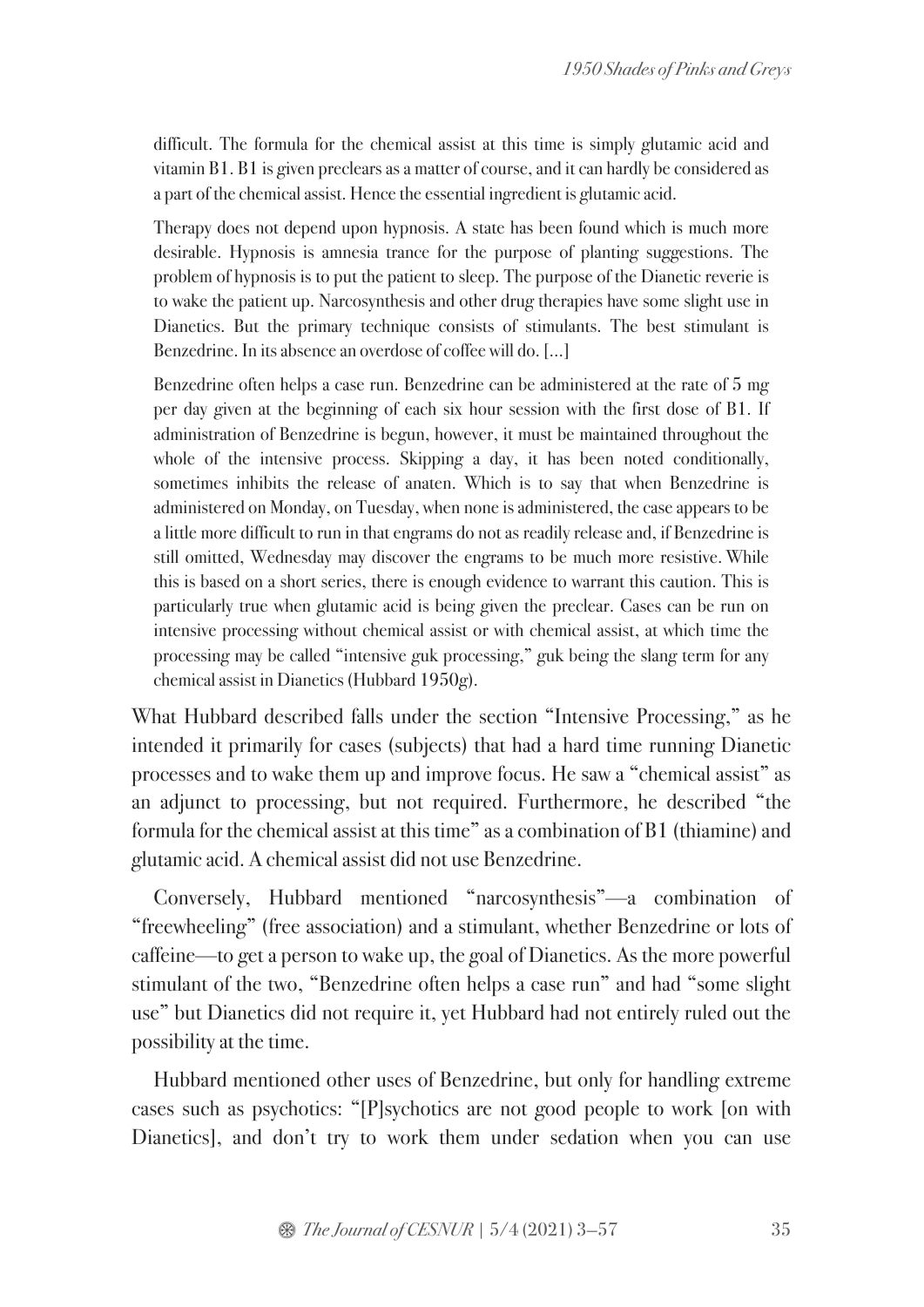stimulants such as coffee, or Benzedrine" (Hubbard 1950a, 445). Another lecture titled "Institutional Dianetics" explained this distinction upfront and expressly forbade the use of Benzedrine without a doctor:

The main part of this lecture concerns the treatment of psychotics by Dianetic therapy. In this subject more than any other auditor must use imagination, perseverance and nerve, because in the treatment of psychotics one encounters engrams in the raw […] One of the ways one can take a catatonic and raise his necessity level artificially is to feed him full of Benzedrine—he knows how to open his mouth and swallow—and it will bring up his attention level to a point where you can sometimes work him on engrams. In fact, almost any person who is disassociating badly will present a different aspect when he has been given a stimulant such as Benzedrine. You are not allowed to give Benzedrine, however. You do that in liaison with a medical doctor (Hubbard 1950b, 627; 632).

Yet another example appears in the aptly titled lecture "Handling Psychotics," in which Hubbard stated:

Often it is very hard to get into communication with these people [psychotics]. It does no good usually to tell them that they have great responsibilities of their own and they ought to snap to, as that is what they are running away from. People sometimes do a lot of arguing with psychotics about the great responsibilities which are awaiting them. Of course the psychotic just retreats further and further. He doesn't want anything to do with these responsibilities. Another means of gaining accessibility has to do with drugs. Someone who wants to gain accessibility with a psychotic via drugs should stay solidly in the field of stimulants and away from sedatives. It is amazing what a stimulant will do to return accessibility to lots of cases. A psychotic who could not even talk to you will suddenly be in communication after Benzedrine starts taking effect. Now, what is said to him does not make new engrams nor new locks. He is accessible and you can talk to him. In other words, a psychotic can be depressed by use of a sedative into a stupefied state where everything that is said to him or around him or done to him while he is worked with will be knocked right in there with the rest of the engrams, or he can be given a stimulant and brought up to a level where his accessibility will often return, and he can be processed while in that state. There are several stimulants. Benzedrine and Dexedrine are two, and lacking everything else, just simply enough hot coffee will sometimes produce results (Hubbard 1950c, 323).

Hubbard made quite clear that while not an optimal solution, it could work. He also stated that the power of suggestion via the placebo effect regarding Benzedrine often proved more useful than the drug itself:

It is said in the [Dianetics] Handbook that as a stimulant Benzedrine helps blow emotional charges. This is true. But from Smith, Kline and French you can get Benzedrine blanks which look exactly like the Benzedrine tablet, more or less triangular, with a crease down the center. Give the patient a Benzedrine run. If you feel that it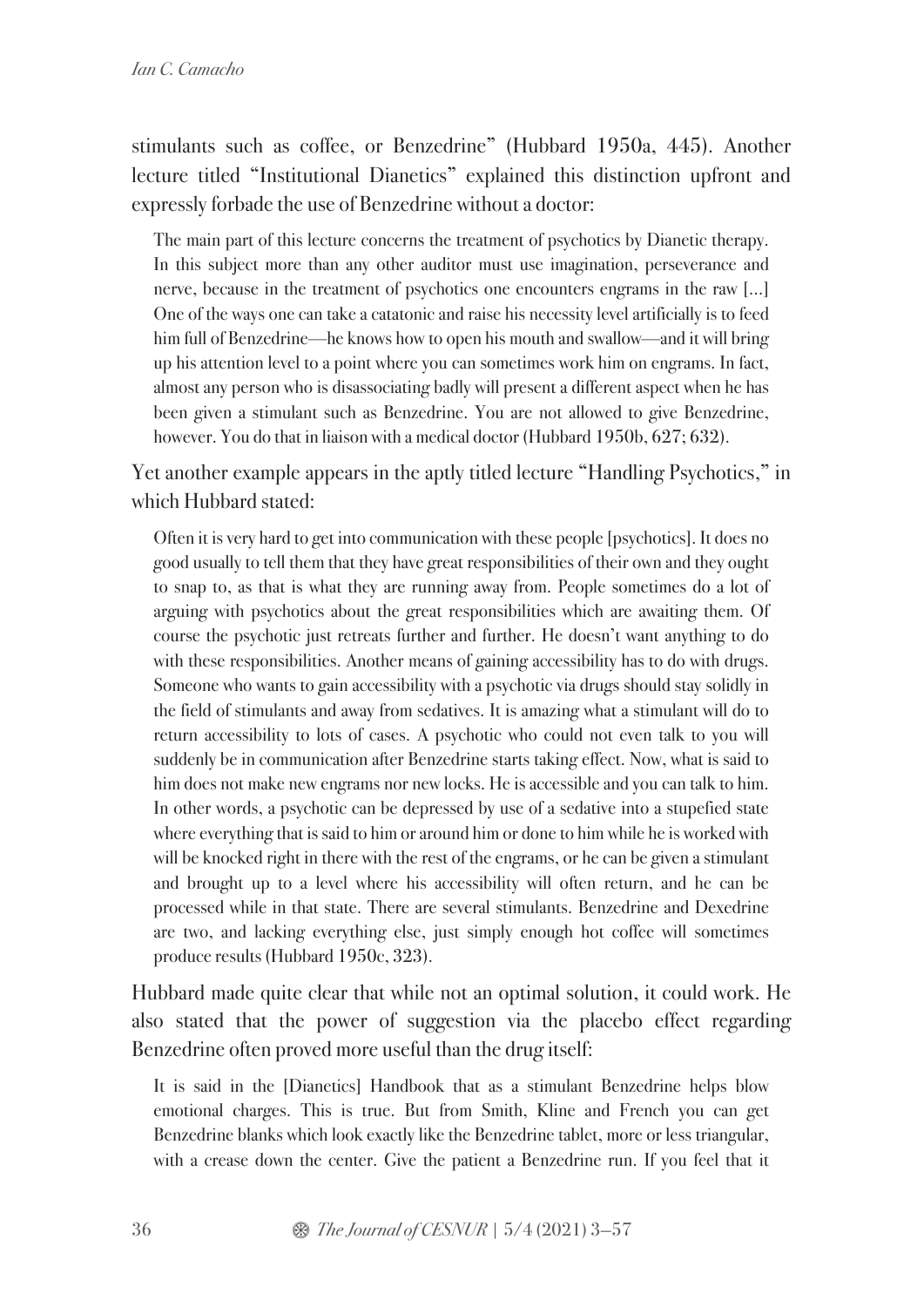doesn't produce any marked effect on him the first time you give him a run with it, there is no reason to have him in a physiological state of nervousness because of the reaction to it. If he says, "Oh I need Benzedrine, Benzedrine will blow that charge," and he believes this will take place, feed him the blanks, and give him runs on blanks. You will very often get better results than if you were actually feeding him the drug (Hubbard 1950d, 454).

Hubbard made a similar observation in another lecture:

Benzedrine works somewhat, but some patients under Benzedrine hypnotize just as rapidly as ever. Hypnotism, by the way, is not sleep.

The value of Benzedrine is unfortunately not as good as it might be. In some patients the administration of Benzedrine assists markedly the contact and deintensification of emotional charges. Yet I've had patients that were quite null. In fact, one of the smoothest, easiest things an engram does if it has that as its content is to nullify or deepen the effect of drugs. I have had patients that I fed blanks to (probably made out of flour). I had one patient worked up on Benzedrine blanks to 100 milligrams a day, and this patient was going around quite high, feeling wonderful. If you get somebody who starts to demand Benzedrine runs of you and if you have a bottle of blanks, why, feed him all the blanks you want to, you may get remarkably better results (Hubbard 1950e, 177– 78).

While Hubbard had advocated the occasional use of Benzedrine in 1949 and 1950, he also made clear that it should come only as a last resort and only for extreme cases such as psychotics, not mainstream or recreational use.

Hubbard's research in Dianetics initially involved using various techniques and discarding some. At the time, he considered Benzedrine a slight positive for the most extreme cases. When contrasted against a 1968 bulletin, however, Hubbard's views on Benzedrine, and mind-altering drugs in general, reveal a drastic shift:

LSD, marijuana (pot, hashish), peyote, opium, ether (in operations), nitrous oxide (laughing gas in dental operations), weird "biochemical" compounds used by "psychiatrists," Benzedrine, solid alcohol (canned heat), alcohol, turpentine, gasoline, witch herbs of various kinds, and even certain rays, in this lifetime and on the back track, could have caused a moment of release (Hubbard 1968).

This appears consistent with his anti-drug stance to and beyond 1967.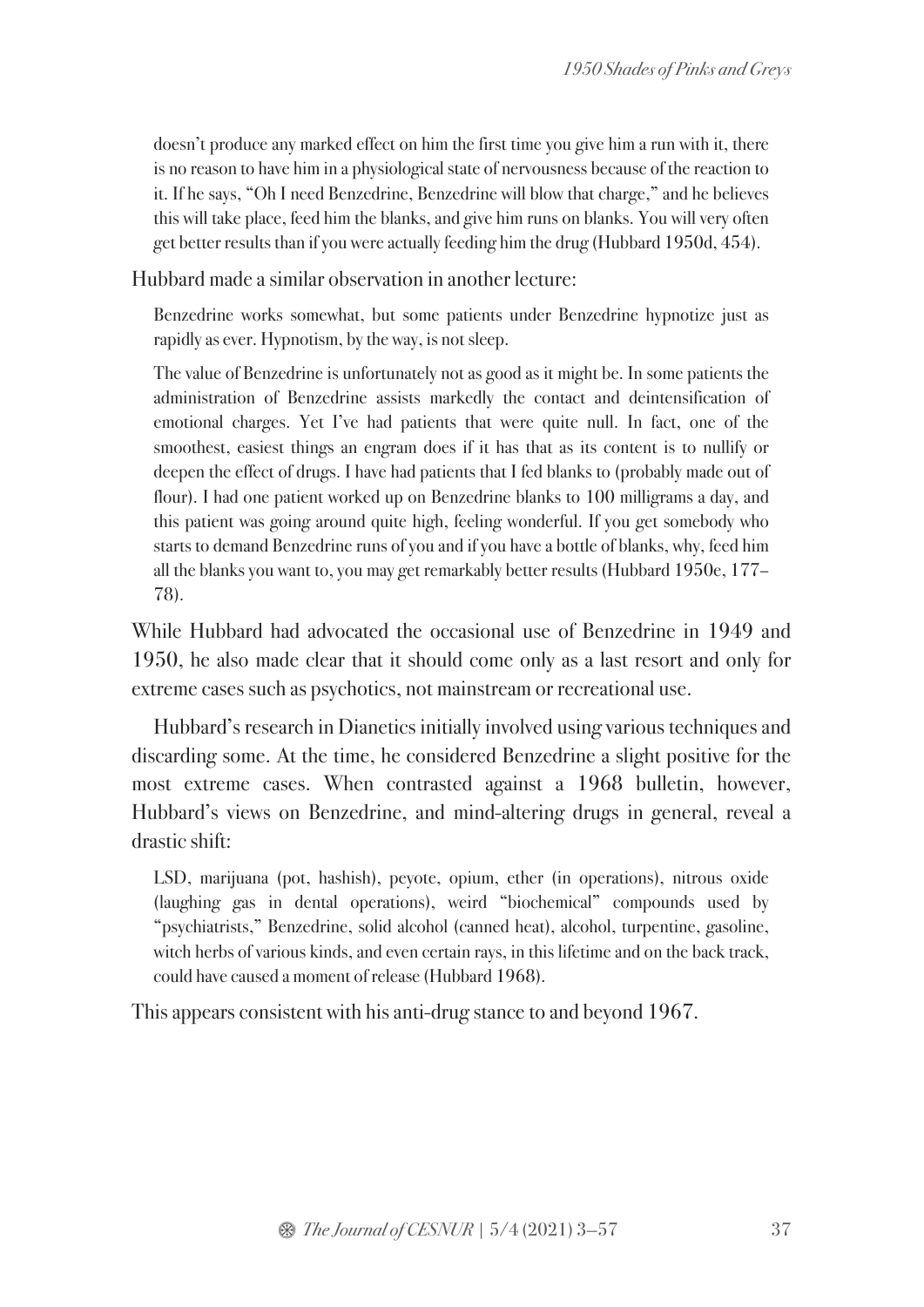## *Prior Mentions*

Any claim that Hubbard researched or created the OT III material while on drugs and alcohol in Africa must ignore the fact that nearly fifteen years prior, he had already mentioned similar phenomena. For example, *Scientology: What To Audit* (later renamed as *A History of Man*) describes an incident titled "The Ice Cube":

THE ICE CUBE: Here is an intriguing incident which, if your PC demands, should be audited. This is evidently a method of transportation of beings to a new area. The being is packed in ice, is taken to the new area and is usually dumped in the ocean. Your PC, if he has this one in restimulation, has very cold hands and feet chronically. A thetan responds to hypnosis, pain, force and other factors. He also responds to being frozen in ice. You may wonder how, the being, if the ice-cube is used or is necessary at all, can get into the between lives area so easily—in other words, if he can be transported between lives with ease, why should he be dumped originally in the form of an ice-pack. Possibly the answer lies in two invader crews at work; an old invader, already in command of an area but rather down scale, controls by between-lives; a new invader crew with more ambition plants beings in the same area. These beings then fall into the between-lives routine which exists unbeknownst to the new crew. The new crew in the area is later quite surprised to find that their planted beings, so carefully dumped in the sea from a saucer, are being picked up between-lives and given "treatment" by an old, established invader whose methods of political control are long since established. When such a discovery is made the new crew may very likely knock out some of the old crew installations and upset the routine (Hubbard 1952a, 69–70).

Similarly, Hubbard discussed "demon circuits"—the internal voices that OT III treats as separate entities—as early as 1950 in *Dianetics* and dedicated a whole chapter to the phenomena. At the time, however, Hubbard made clear that:

*there are no real demons in dianetics* (that's underscored in case some mystic runs around telling people that a new science of mind believes in demons). *A dianetic demon is a parasitic circuit* […] The data comes to him *spoken*. Like a voice inside his head. A clear does not have any "mental voices!" He does not think vocally. He thinks without articulation of his thoughts (Hubbard 1950f, 86–7).

Hubbard audited these "entities" as early as April 1952. A previously unreleased audio recording titled "Electropsychometric Scouting: Battles of the Universes," which the Church of Scientology has not released, and which Tony Ortega publicized in 2014, reveals Mary Sue auditing Hubbard and his communicating with these "attached entities" (Ortega 2014; mediafire.com 2012; docdroid.net n.d.). The recording appears authentic and interestingly also mentions the "Ice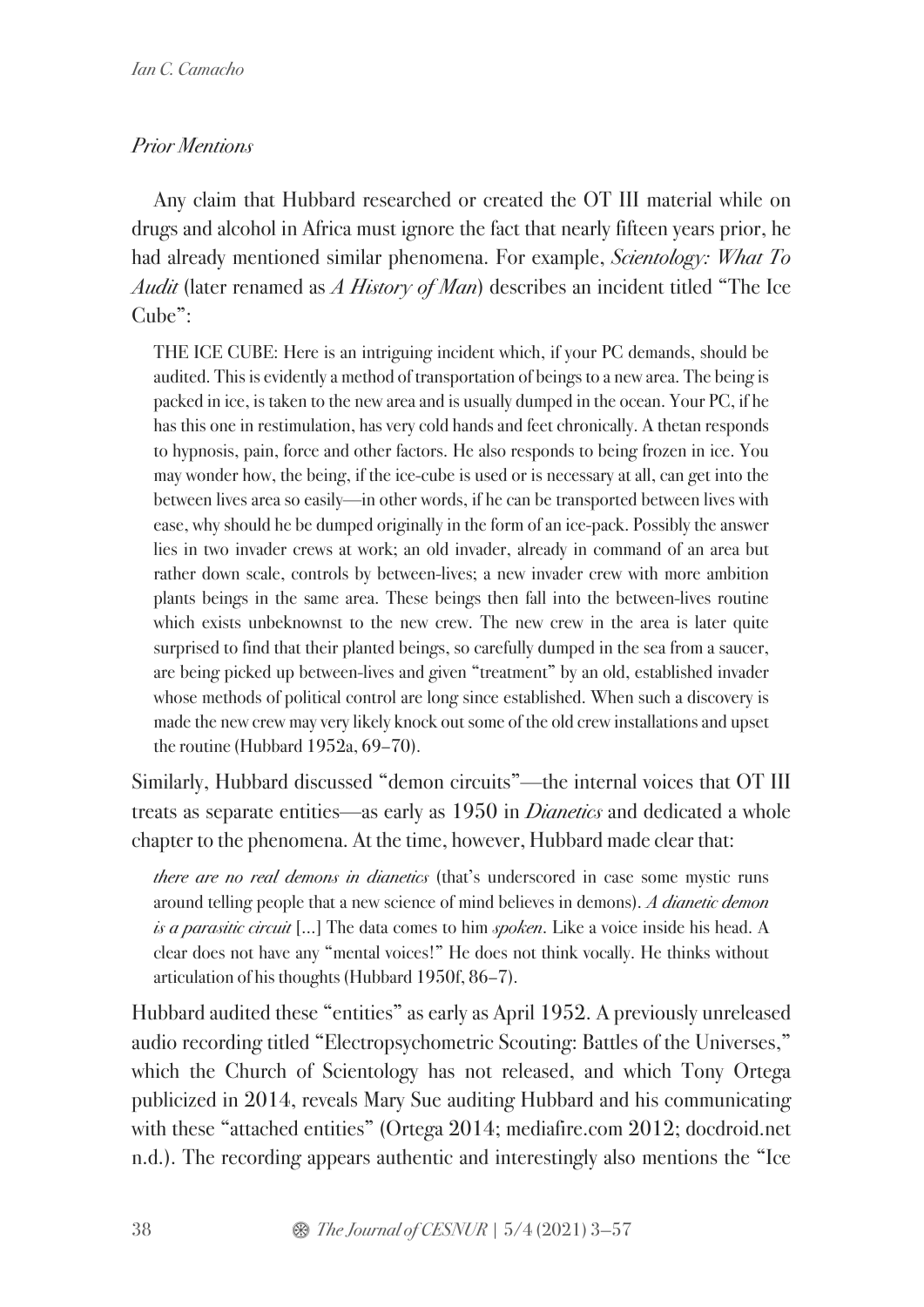Cube" incident. Furthermore, other lectures from this period dealt with similar material, including the appropriately titled "Theta Body Entities" as well as "Entities (Demo Cont.)" in addition to "How to Audit a Theta Line, Parts I and II" and "How to Search for Incidents on The Track, Parts I and II" (Hubbard 1952b, 1952c, 1952d, 1952e, 1952f, 1952g).

The claim that Hubbard created the OT III story while both drunk and high clashes with the fact that he had the story ready fifteen years earlier. Both cannot simultaneously occur, and as we have evidence from 1952 but none from 1967, Occam's Razor suggests the simpler of the two explanations. Indeed, even Ortega's derisive title "Rare tape reveals how L. Ron Hubbard really came up with Scientology's space cooties" suggests that Hubbard did not create the OT III story in 1967 under the influence of drugs and alcohol. Furthermore, even if Hubbard did invent the story while drunk and high, then it would not explain the associated, similar phenomena that several Scientologists—who may not use drugs or alcohol—claim to have experienced during and after auditing this level.

#### *Conclusion*

While one cannot entirely disprove a negative, Armstrong has thus far failed to produce a copy of the letter, enter it into evidence, or read it into a transcript during a trial. If any substantial (and hidden) evidence ever comes to light that Hubbard wrote a pinks and greys letter and, more importantly, used drugs and drank copious amounts of alcohol during this period, then I will stand corrected. Despite nearly forty years of accusing without evidence, lots of counter evidence supporting the opposite narrative, and significant and numerous contradictions within the various claims, however, suggest that this event never occurred and that no such letter exists.

Only Armstrong alleges that the Church of Scientology claimed he forged the letter, when records suggest they claim the letter does not exist, a very important distinction. Armstrong also states that he has not seen the letter since 1982, two years before the trial ended, and his recollections of whom he first told about it contradict, as well as claims of when and where Hubbard purportedly wrote it.

Virginia Downsborough, who also claimed that Hubbard used drugs upon arrival in Las Palmas, could not recall the brand of any of the supposed 60,000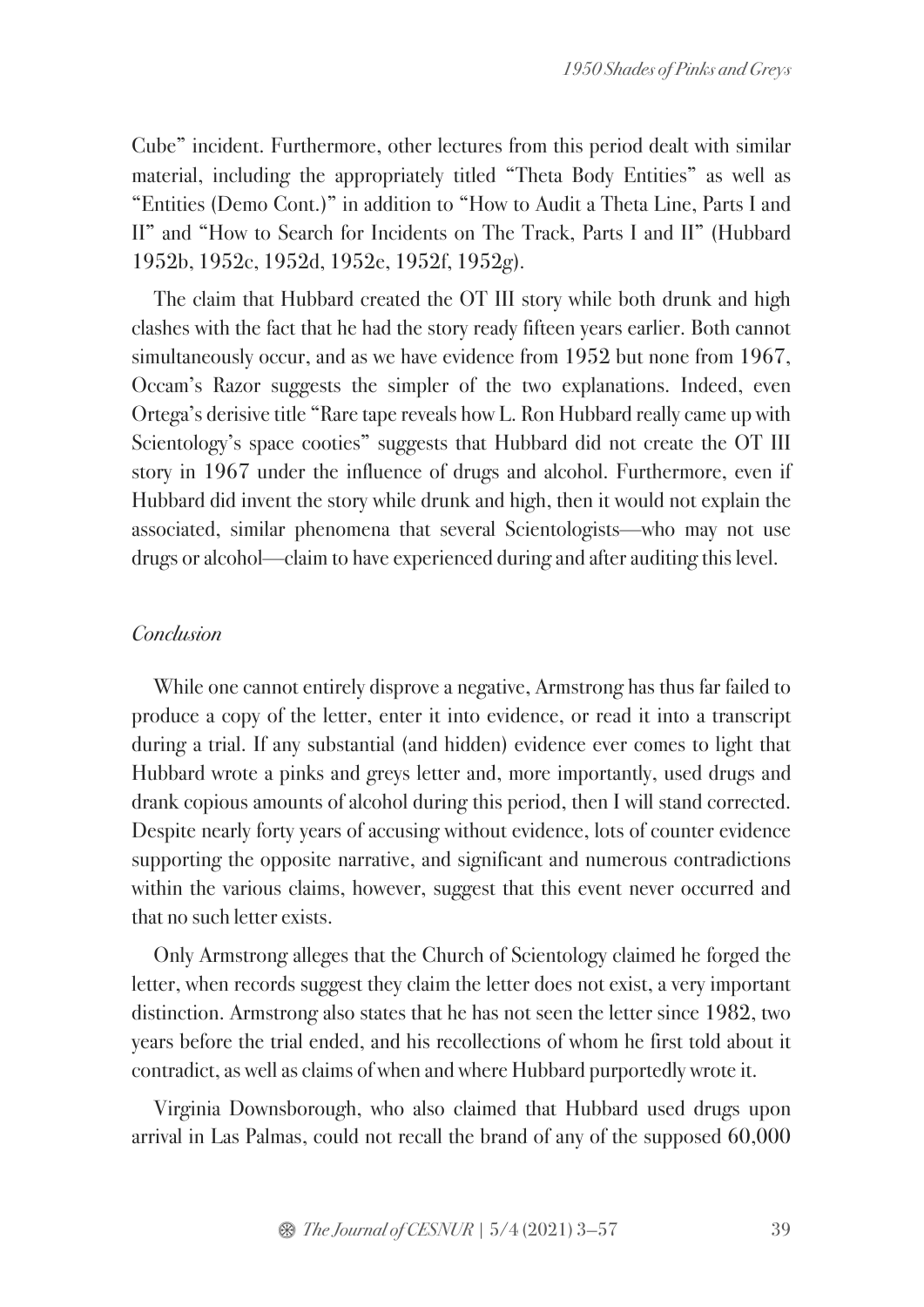pills that she claimed to have seen, and yet also stated that he did not seem high, which makes sense as no evidence suggests that he had taken anything. Furthermore, she did not spend three weeks nursing him to health as per records and other witness accounts, nor did Hubbard or the ship crew sneak any drugs across customs per all known accounts and records. "Captain Bill" Robertson's earliest account of this time period undermined all later claims, especially as he gave the earliest known account.

Similarly, others' accounts of Hubbard abusing drugs while researching OT III occurred only after Armstrong made the claim, and every single one contradicts themselves or each other. John McMaster's claims that Hubbard used drugs on the *Apollo* (1968 or later) got undermined by both Downsborough when she said Hubbard recovered after her care, and also by Chamberlain, who said Hubbard stopped using drugs after 1967, and by others like "Karen Gregory" (aka Janis Gillham-Grady), who stated that Hubbard did not use drugs and only had one or two drinks in eleven years.

Hubbard apparently had pneumonia as per his own and others' accounts, and likely appeared unwell. If Hubbard used the heavy painkillers codeine or Darvon, as Chamberlain and Armstrong claimed respectively, then the fact that Hubbard wrote a number of Base Orders and answered letters with his arm in a sling according to Huffam, while simultaneously researching and also running multiple operations according to Robertson, seems odd, given that these drugs qualify as depressants.

Assuming for a moment such a letter does exist, then it would still lack context—Was Hubbard joking? Was he expressing desire or a wish? Was he quoting someone? Without a full context, we cannot determine the intent or usage, which has little value in terms of evaluative purposes.

From the perspective of a skeptic, it appears that no pinks and greys letter ever existed, as Armstrong already would have produced it to harm Hubbard's reputation if it did. Again, this does not make Hubbard's OT III claims any more true or false, but it should call into question such rumors due to their own internal contradictions, contradictions by others, and documented evidence. These findings thus make it not a pink or grey matter, but really no matter at all.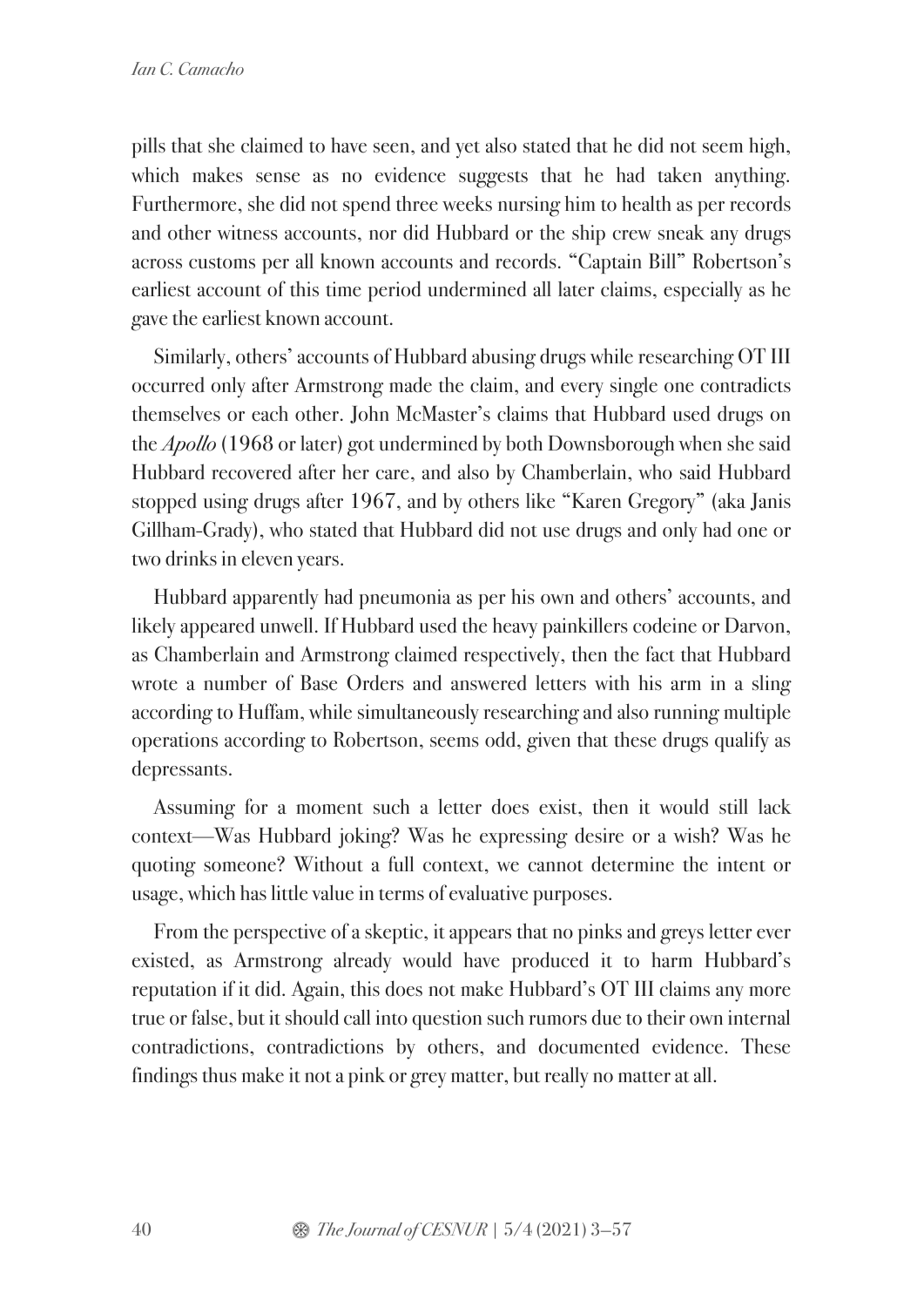# *TIMELINE*

**24 August 1966 –** First mention of the *Enchanter* in "The Ketch Enchanter Ship's Organization." First mention of Hubbard as Commodore (Ship's Org Book, no Volume).

**24 August 1966 –** First mention of *Enchanter* in "Enchanter Ship's Order I Appointments," which assigned Anton James as Mate, John Lawrence as Engineer & Diver, Ray Thacker as Purser. Hubbard referred to as Captain. (Ship's Org Book, no Volume).

**September 1966** – Flag Order 639 (28 April 1968) "Functions of the Sea Organization A Rapid Summary" states "At the time of this writing the Sea Org proper is only seven months old although under arrangement for about 19 months if one assumes the purchase of 'Enchanter' as the beginning and includes the reconstruction of the Avon River through the first 2/3rds of 67 at Hull and Las Palmas" (Ship's Org Book, no Volume).

**11 November 1966 –** Anton James, John Lawrence, and Ray Thacker still at St. Hill.

**22 November 1966 –** Hubbard incorporates Hubbard Exploration Company Ltd. (HEC) at Companies House in London, England.

**Late November 1966 –** Saint Hill meetings for Operating Thetan (OT) Central Committee begin per Janis Gillham-Grady. These involve seamanship drills with Virginia Downsborough.

**Early 1967 –** Janis Gillham-Grady claims that confidential meetings take place in the St. Hill garage space regarding the planning of the Sea Project.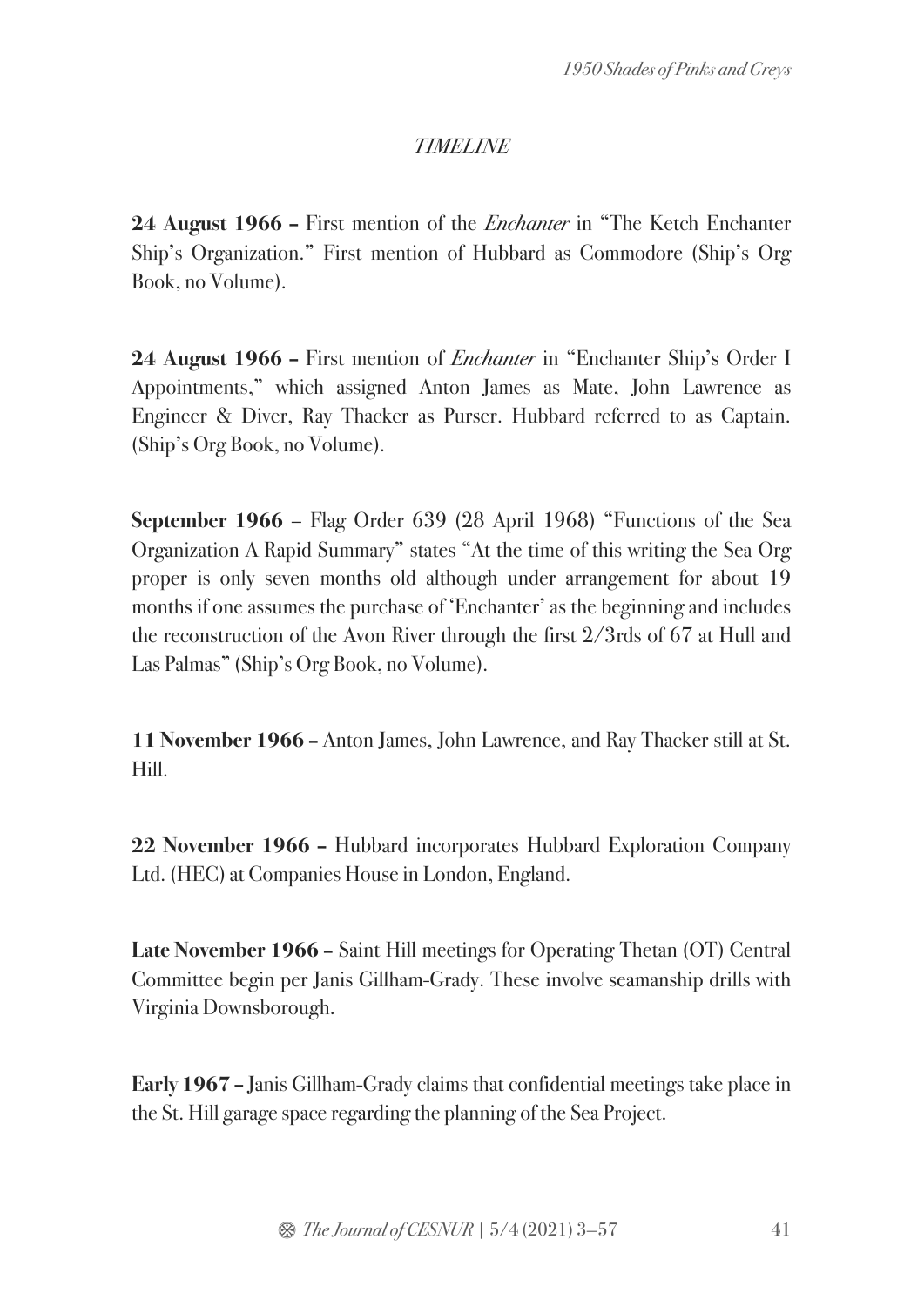**January 1967 –** Hubbard appears as the editor of *Ability* 189 and continues as editor through April, when the last issue of *Ability*—issue 192—finally publishes.

**2 January 1967 –** HCOBs "Dating–Forbidden Words" and "Sub Zero Releases Examiner's Safeguard" publish.

**8 January 1967 –** Hubbard sends a 3-page letter to MSH per LA court archives.

**12 January 1967 –** Hubbard purportedly gives a lecture titled "OT & Clear Graduation aboard *Royal Scotman* [sic]" per The Church of Scientology. No records of this lecture have yet surfaced.

**17 January 1967 –** HCO PL "An Open Letter to All Clears" publishes from Saint Hill.

**19 January 1967 –** HCOB "Manifestations of Engrams and Secondaries Further Defined" publishes.

**25 January 1967 –** HCO PL "Non-Scientology Staff" publishes (revised) from Saint Hill.

**25 January 1967 –** Hubbard sends 4-page handwritten letter to MSH per LA court archives.

**26 January 1967 –** Mary Sue Hubbard attests to Clear number 208.

**1 February 1967 –** Hubbard sends 7-page handwritten letter to MSH per LA court archives.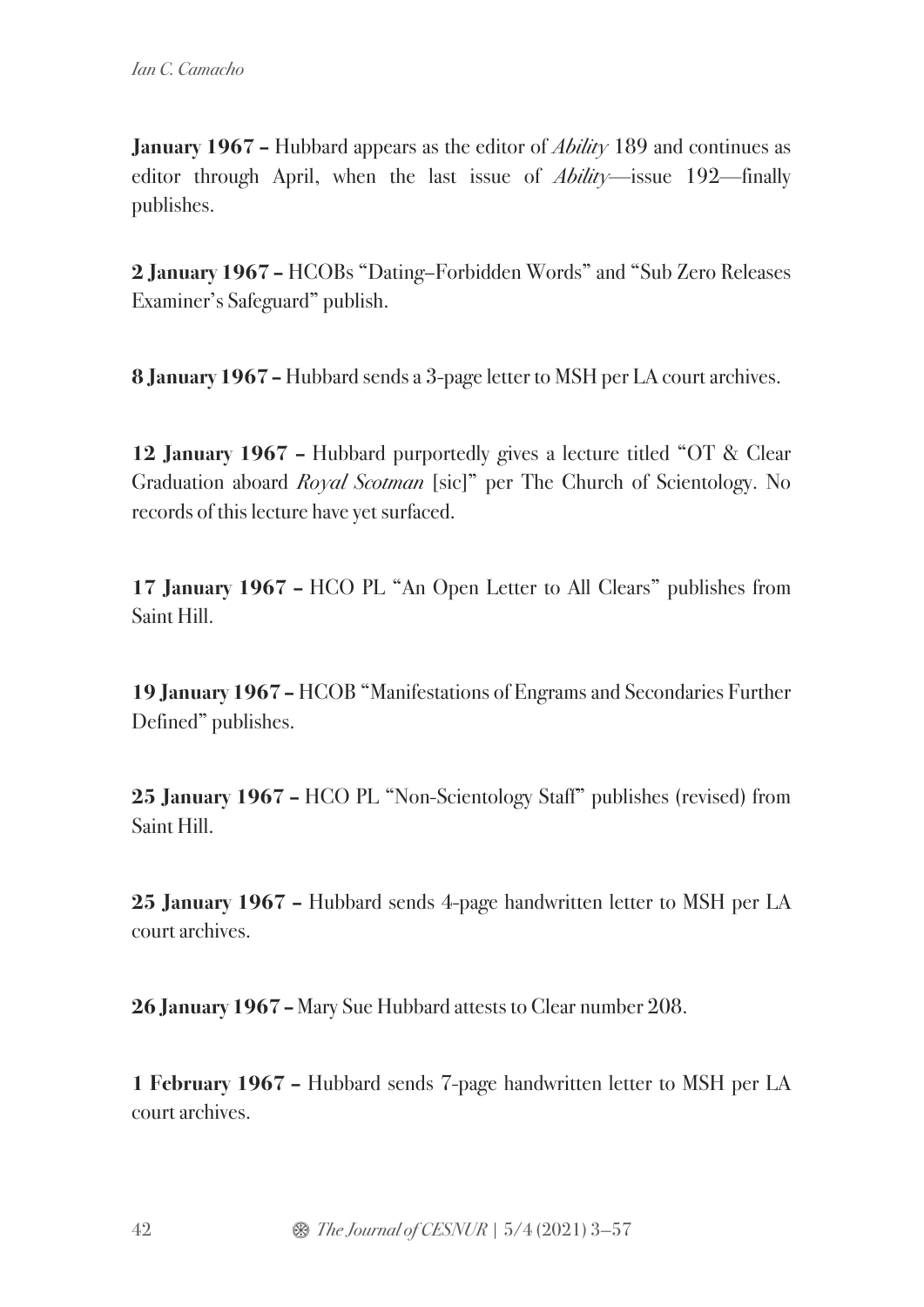**3 February 1967 –** Hubbard sends 6-page handwritten letter to MSH per LA court archives.

**3 February 1967 –** HCOB "Scales" publishes.

**12 February 1967 –** HCOB "Admin Know-How The Responsibility of Leaders" publishes from Saint Hill.

**22 February 1967 –** HCO PL "LRH Property, Building and Plans Branch" publishes from St Hill.

**25 February 1967 –** Hubbard purportedly gives a lecture titled "The Big Auditing Problem" per The Church of Scientology. No records of this lecture have surfaced.

**25 February 1967 –** The Church of Scientology claims that Hubbard meets the *Enchanter*.

**28 February 1967 –** Mary Sue signs and notarizes a HASI, Inc. annual report in Crawley, England with Hubbard's (stamped) signature.

**3 March 1967 –** HCO PL "Training Quality" reissues from Saint Hill.

**7 March 1967 –** HCO PL "Non-Scientology Staff" re-publishes (revised) from Saint Hill.

**8 March 1967 –** Irene (Thrupp?) mails Hubbard regarding an upcoming *Who's Who in California* listing. He responds at a later date that he's on the coast of Africa.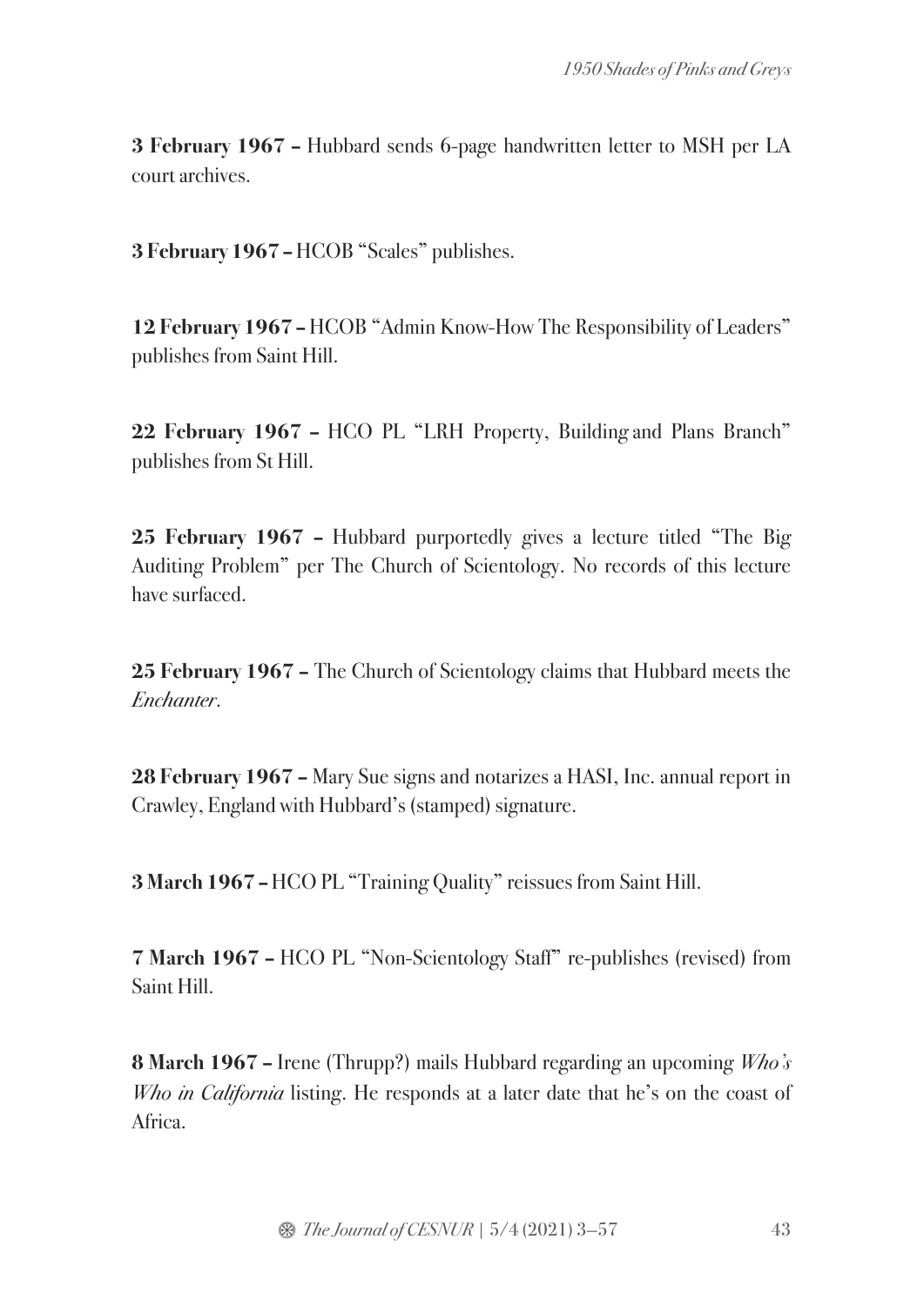**10 March 1967 –** Hubbard resides in Las Palmas per Gerry Armstrong's 1984 court testimony.

**22 March 1967 –** HCO PL "Personnel Requirement" and HCOB "Admin Know-How Alter-Is and Degraded Beings" publish from Saint Hill.

**3 April 1967** – John Lawrence, writes "Ship's Organization Book Captain" for/approved by Hubbard, listed as Commodore and owner. A note says that Lawrence will resume his role as Director in Hull once the Captain takes over. (Ship's Org Book, No Volume).

**April 1967** – Hubbard appears as the editor of *Ability* magazine's final issue, number 192.

**April 1967 –** A crew, which includes Neville Chamberlain, Anton James, Blake Huffam, and Yvonne Gillham, meets at the *Avon River* in Hull according to Janis Gillham-Grady.

**April 1967 –** Russell Miller (falsely) claims that the *Avon River* arrives in Las Palmas with skipper Captain John Jones and cites a *Daily Mail*article as evidence.

**April 1967 –** Downsborough claims that Hubbard took her and the *Enchanter* crew out on extended cruises around the Canary Islands to search for gold.

**11 April 1967 –** HCO PL "Section III OT Prerequisite" by Hubbard publishes from Saint Hill.

**18 April 1967 –** HCOB "Religious Philosophy and Religious Practice (revised)" publishes from Saint Hill.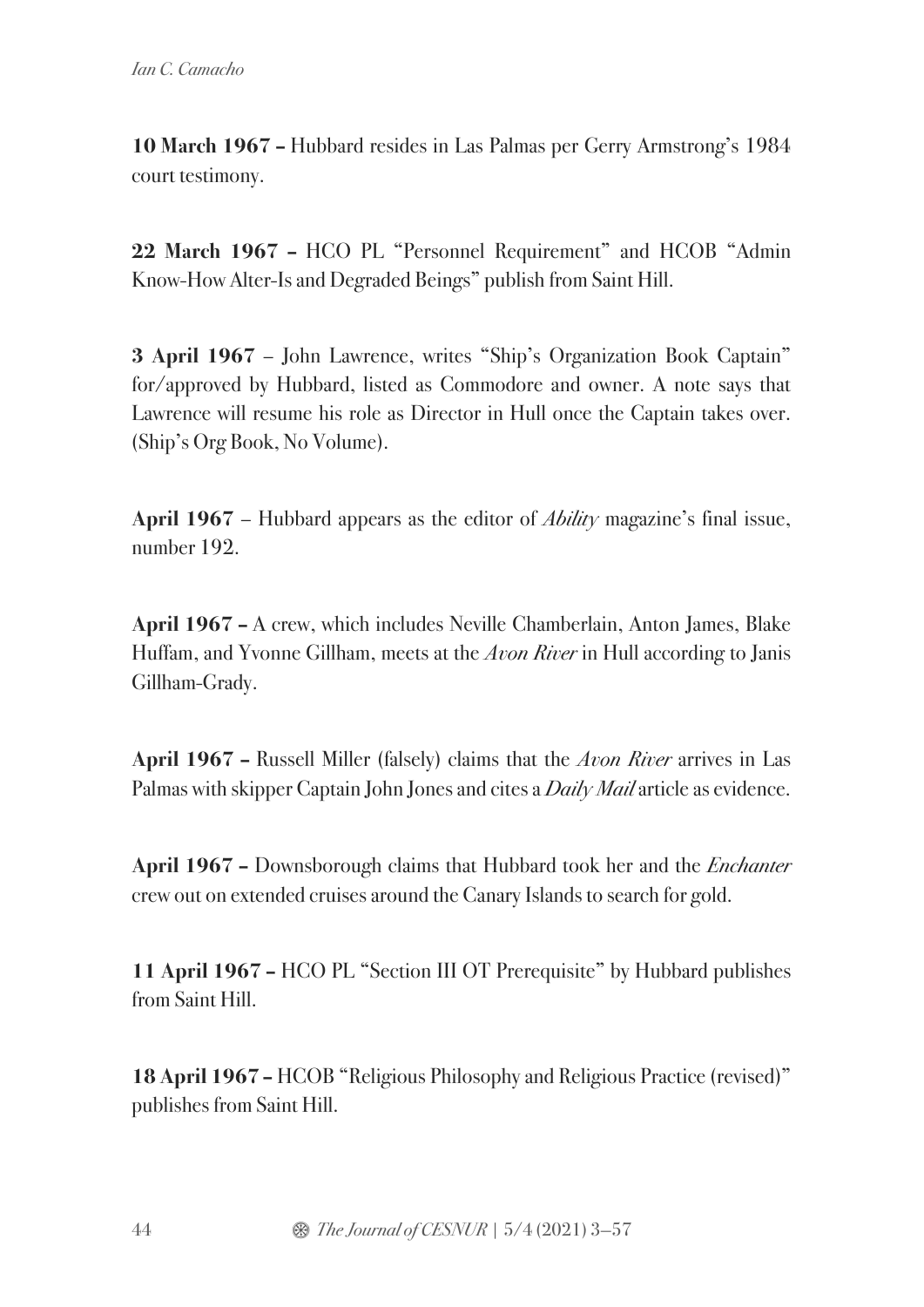**19 April 1967 –** *Avon River* still in Hull as per a newspaper report due to its unpaid bills. Anton James present there and a photo shows it docked.

**22 April 1967 –** Hubbard allegedly sends a dispatch to Saint Hill regarding security importance (Miller, *Bare-Faced Messiah*, Chapter 16).

**26 April 1967 –** HCO PL "Staff on Saint Hill Advanced Courses" issues from Saint Hill, with the author listed as Mary Sue Hubbard for L. Ron Hubbard.

**April/May 1967 –** Flag Order 639 (28 April 1968) "Functions of the Sea Organization A Rapid Summary" states "All these Missions of Enchanters (late spring and summer of 67 in the area of the Canary Islands) were taken while the Avon River was refitting at Hull or Las Palmas" (Ship's Org Book, no Volume).

**May 1967 –** Janis Gillham-Grady claims Virginia Downsborough on the original *Avon River* crew.

**1 May 1967 –** HCO PL "ADVANCED COURSES ADMINISTRATION" and "VOLUNTARY STAFF" publish from Saint Hill, with the author listed as Mary Sue Hubbard for L. Ron Hubbard.

**15 May 1967 –** The *Avon River* may leave Hull, but it will unlikely leave until next week per a newspaper report.

**c. 22 May 1967 –** The *Avon River* leaves Hull for Las Palmas, per a newspaper report estimate.

**Late May 1967 –** The *Avon River* anchors off of Las Palmas. The crew meets Hubbard the next day per Janis Gillham-Grady.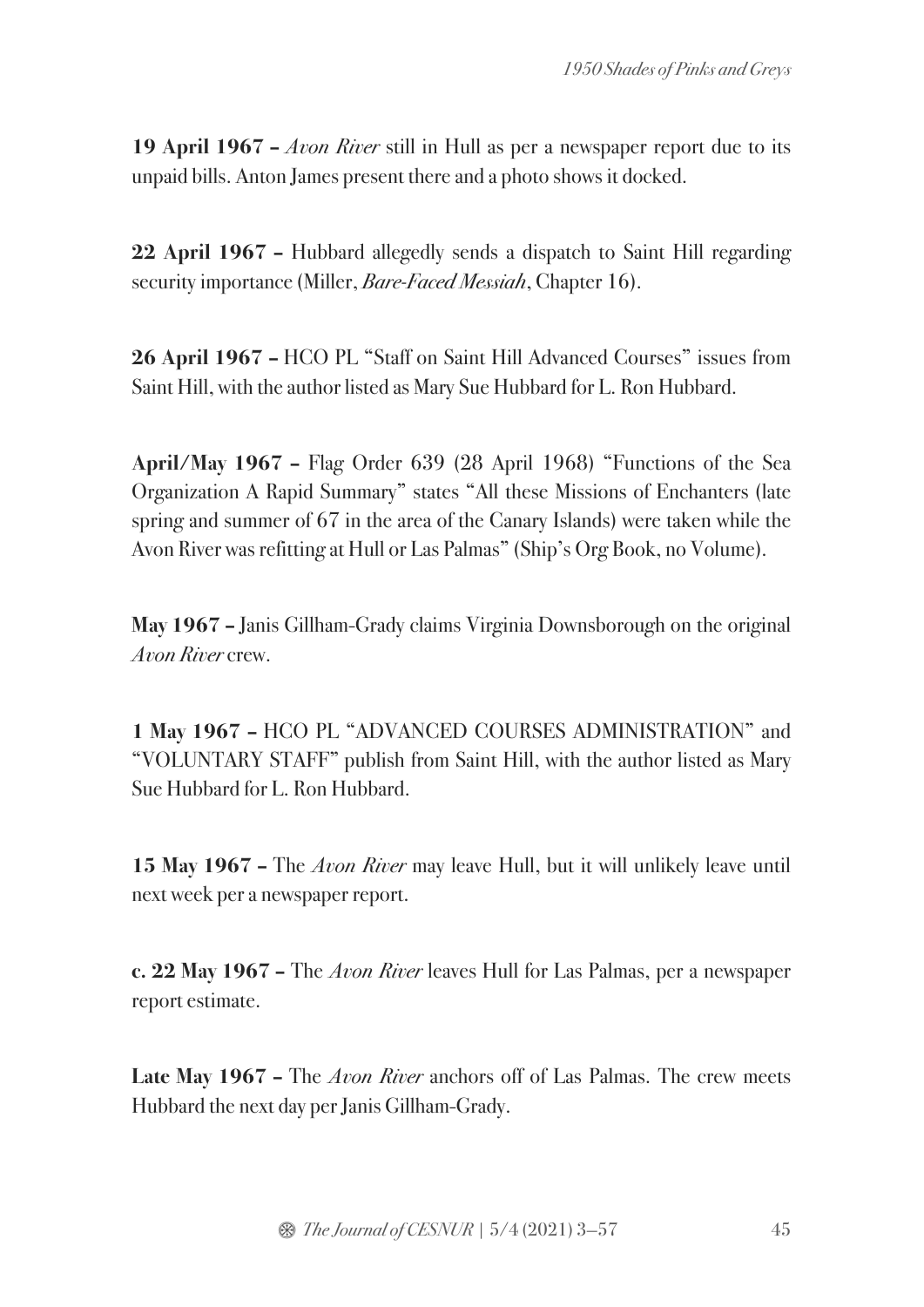**On/before 29 May 1967 –** Base Order 1 states that a Base can be ashore or on sea, with the Base in Las Palmas (Ship's Org Book, Volume 1).

**On/before 29 May 1967 –** Base Order 2 states that all posts and appointments are temporary (Ship's Org Book, Volume 1).

**On/before 29 May 1967 –** Base Order 3, "Project Personnel" gives the earliest known record of "William Robertson" (Mate) & "V. Downsborough" (Cook) aboard *The Enchanter*, along with Frank McCall (Hand) and Neville Chamberlain (Hand). It also states "Equipment fo[r] the Base Office is aboard Avon (two typewriter[s]) and is on route from Rhodesia." *Avon River* is in Las Palmas because Jill Van Staden listed on and assigned to *Avon River*, as well as assigned "Director of Communications, Las Palmas" (Ship's Org Book, Volume 2).

**4 June 1967 –** Base Order 6 gives the first mention of *Estrella* (Ship's Org Book, Volume 2).

**4 June 1967 –** Base Order 8 orders Virginia Downsborough, a cook, from the *Enchanter* to the *Avon River* (Ship's Org Book, Volume 2).

**c. 5 June 1967 –** Base Order 9 states that John Lawrence is ordered back to the *Avon River* per a disciplinary measure, placing him in Las Palmas. Anton James and Frank McCall are also listed on this base order (Ship's Org Book, Volume 3).

**On or by 6 June 1967 –** Base Order 11 mentions: "Estrella (Ess-Strayl-Yah)— Ron's Home."

**6 June 1967 –** Base Order 12 states: "BILL ROBERTSON is highly commended for his work in refitting Enchanter and is awarded a 100 pound bonus."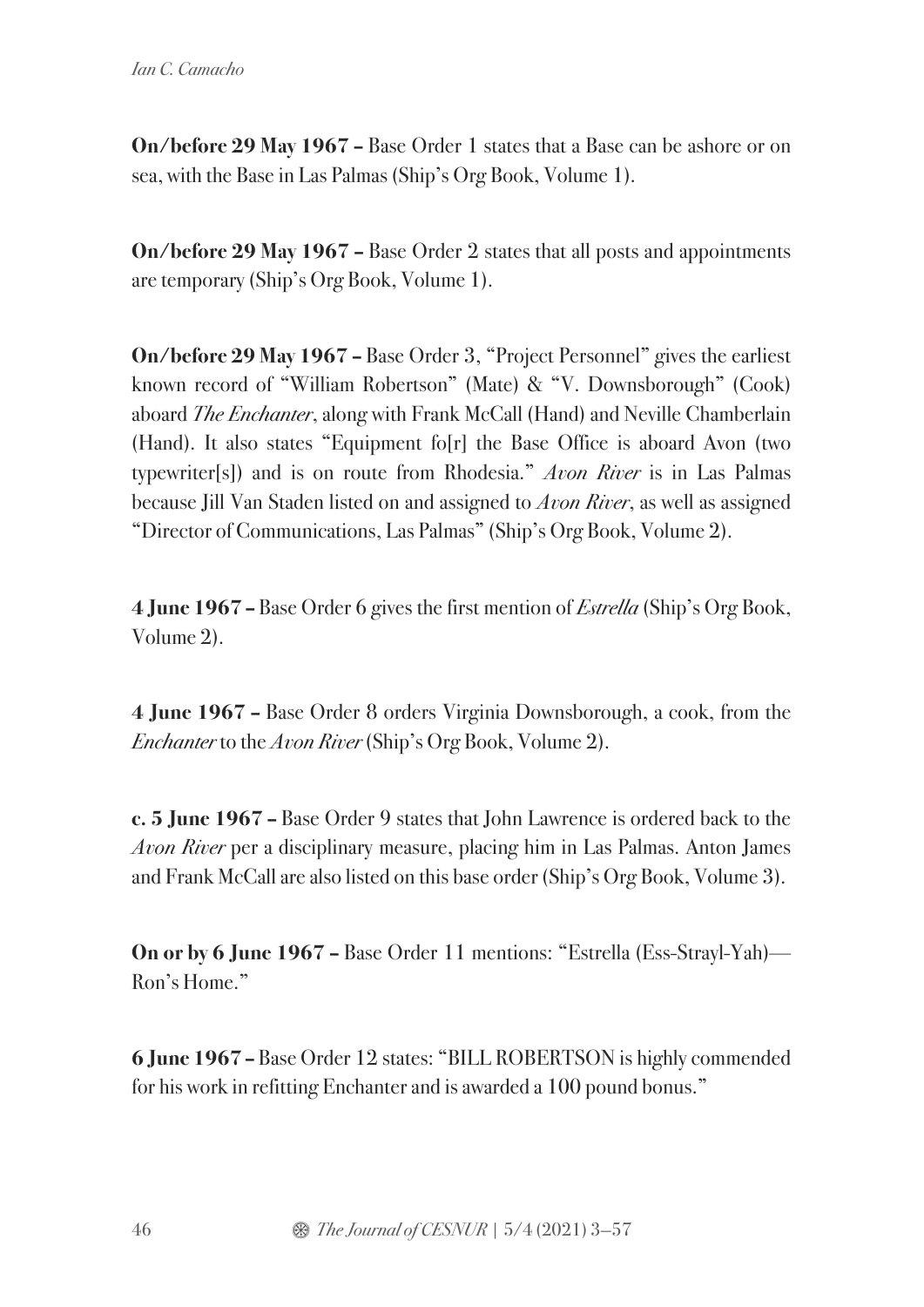**7 June 1967 –** HCO PLs "Safeguarding Technology" and "Responsibility Again" reissue from Saint Hill.

**22 June 1967 –** Base Order 56 mentions Downsborough's promotion on *Enchanter*. Robertson gets a mention in this order as well (Ship's Org Book, Volume 1).

**22 June 1967 –** Base Order 51 states assignments of Downsborough and Robertson (Ship's Org Book, Volume 2).

**23 June 1967 –** HCO PL "Policies of Healing, Insanity and Potential Trouble Sources" reissues from Saint Hill.

**30 June 1967 –** HCOB "Evidences of an Aberrated Area" publishes from Saint Hill.

**July 1967** – According to Janis Gillham-Grady, Mary Sue Hubbard travels from Saint Hill, Sussex, England, to Las Palmas to meet with L. Ron Hubbard for her birthday.

**On or before 4 July 1967 –** Base Order 81 has the earliest mention of Mary Sue in Las Palmas. It states that she will stay aboard the *Enchanter* (Ship's Org Book, Volume 4).

**18 July 1967 –** Base Order 99 states, "Enchanter has just arrived back (18th July 1967) from a successful cruise. […] Avon River is nearing operational completion […] A base must be begun in Las Palmas."

**12 August 1967 –** Flag Order 1 creates the Sea Org.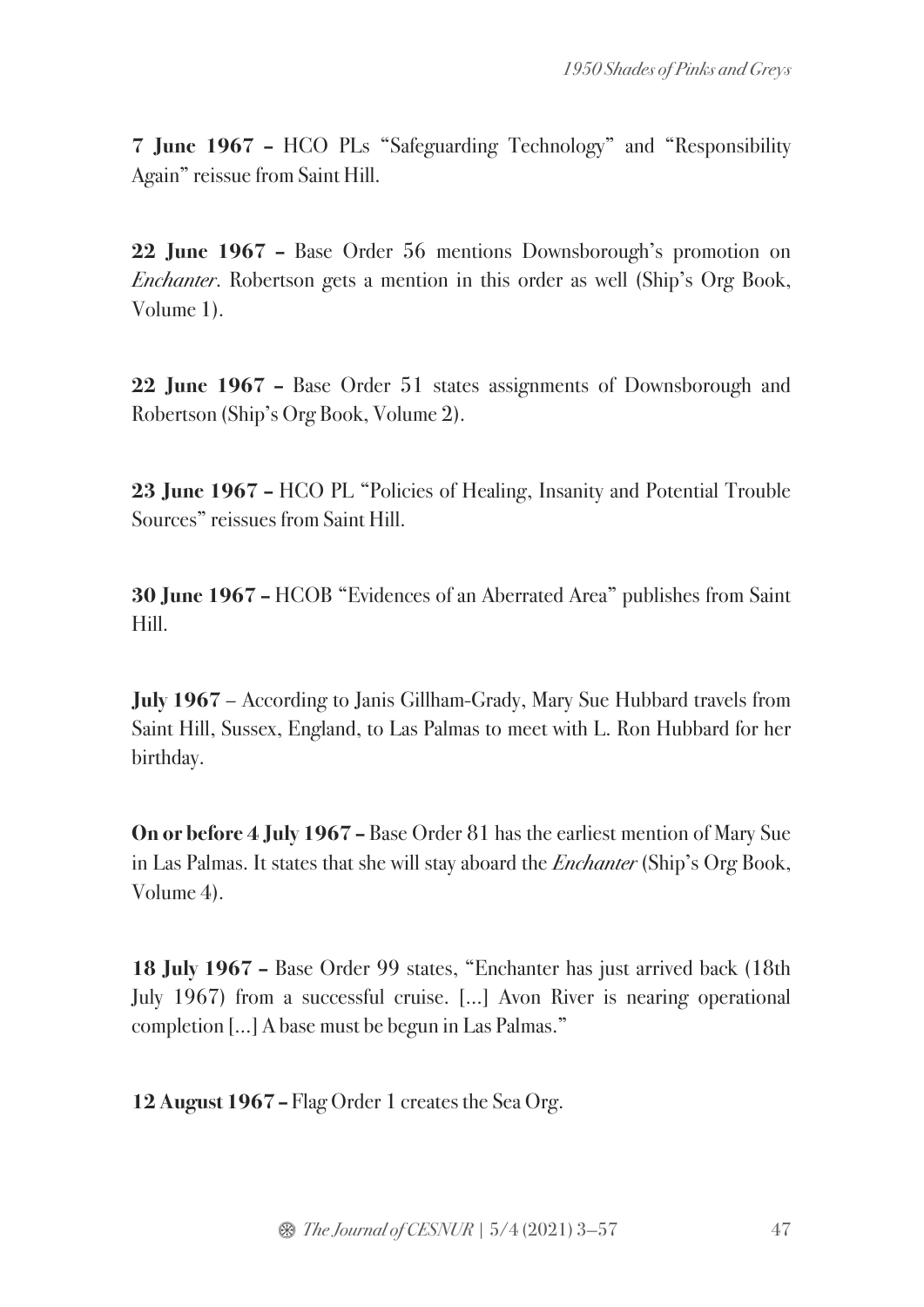**13 September 1967 –** Flag Order 138 states that they successfully purchased a base in Las Palmas called *Villa Rosina*, and celebrates the completion and dispatch of the *Enchanter***.**

**20 September 1967 –** Ron's Journal 1967 mentions Hubbard's illness in January and February due to researching OT III material.

**October 1967** – Flag Order 639 (28 April 1968) "Functions of the Sea Organization A Rapid Summary" states that "The Royal Scotsman was bought in October '67 to take aboard Worldwide from SH as a Sea Based Org" (Ship's Org Book, no Volume).

**14 Nov 1967** – Flag Order 294 "Work Order" has the earliest *Royal Scotsman* mention (Ship's Org, Volume 3).

**November 1967** – Per the Church of Scientology, "Hubbard travels to England and accepts delivery of the 3,200-ton royal vessel *Royal Scotsman* as a further expansion of the Sea Org."

**24 December 1967** – Article by *The Daily Mirror* publishes, giving Captain John Jones' account of the *Avon River*'s trip to Las Palmas from Hull.

**1968-1969 –** John McMaster claims to witness Hubbard's drug supply on flagship *Apollo*.

**May 1968-December 1979** – Janis Gillham-Grady has the role of a Commodore's Messenger. She claims that she never found drugs in Hubbard's room, that she never saw him use drugs or give drugs to others, and that she only saw him drink once (either whiskey or brandy) after a storm to warm up, and that he did not audit for 24 hours after this one drink per his own policy.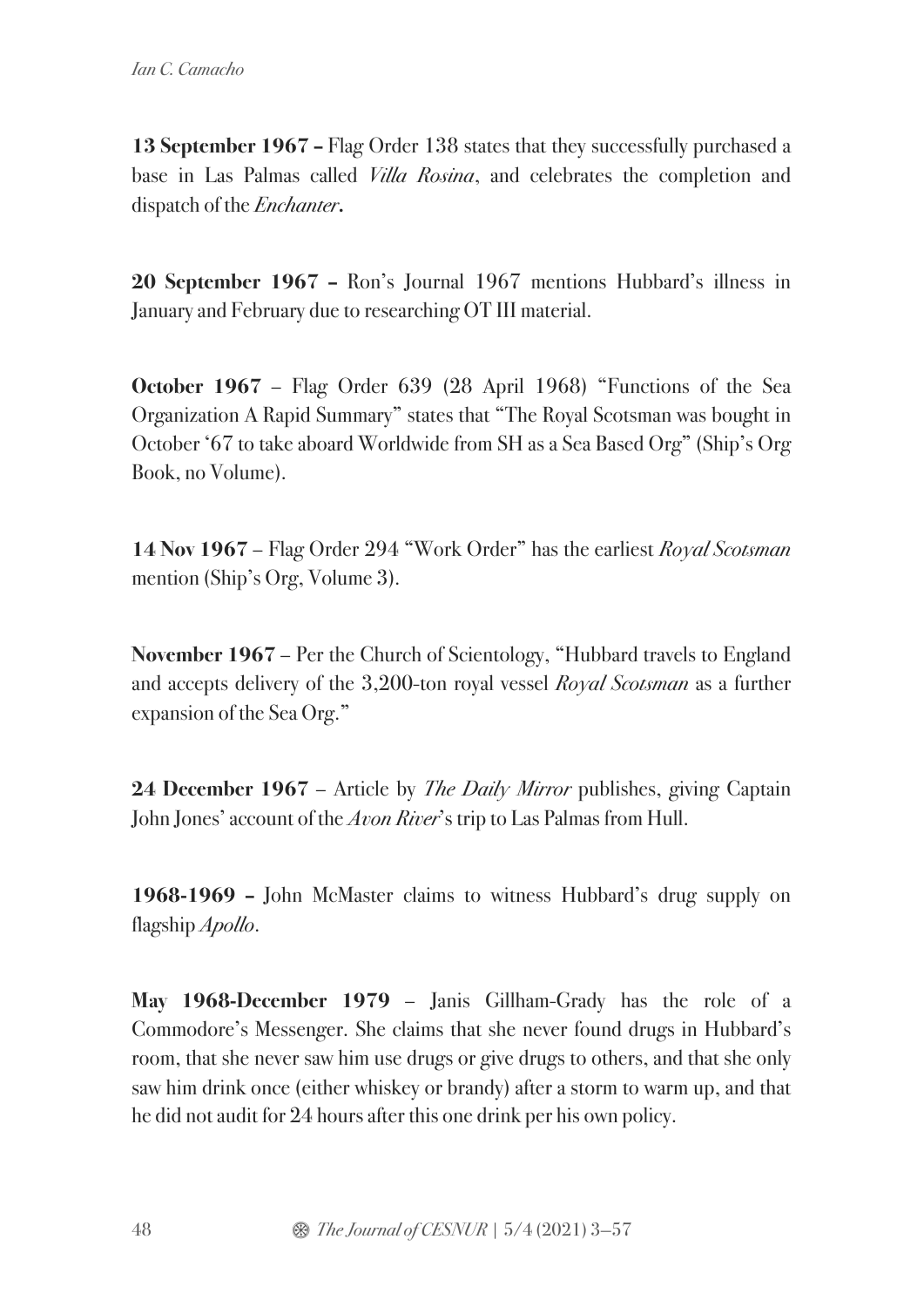**1980-81 –** Armstrong claims that he last possessed Hubbard's archive at this time.

**May 1982 –** "Bill Robertson Debrief" mentions that he and Virginia Downsborough went to pick up Hubbard, but nothing about him using drugs or being ill.

**1982 –** Armstrong last read the purported pinks and greys letter, per his website.

**1982 - June 1984 –** Armstrong tells Bent Corydon about the pinks and greys letter at some point.

**8 June 1984 –** Armstrong court case concludes. No reference in the transcripts or court records mention any letter from Hubbard to Mary Sue regarding his drinking rum or taking drugs. Undated letters to Mary Sue appear in an item inventory as well as dated ones without any descriptions.

**20 June 1984 –** Jon Atack interviews Gerry Armstrong in East Grinstead. Armstrong mentions an alleged 1967 letter of Hubbard confessing to drinking rum and popping pinks and greys.

**26 October 1986 –** Russell Miller interviews Virginia Downsborough in Santa Barbara.

**6 July 1987 –** The pinks and greys claim first publishes in *Messiah or Madman*?

**1990 –** Jon Atack's *A Piece of Blue Sky* gives a different date for the pinks and greys claim: "Hubbard had spent the last weeks of 1966 'researching' OT3 in North Africa. In a letter of the time, he admitted that he was taking drugs ('pinks and grays') to assist his research."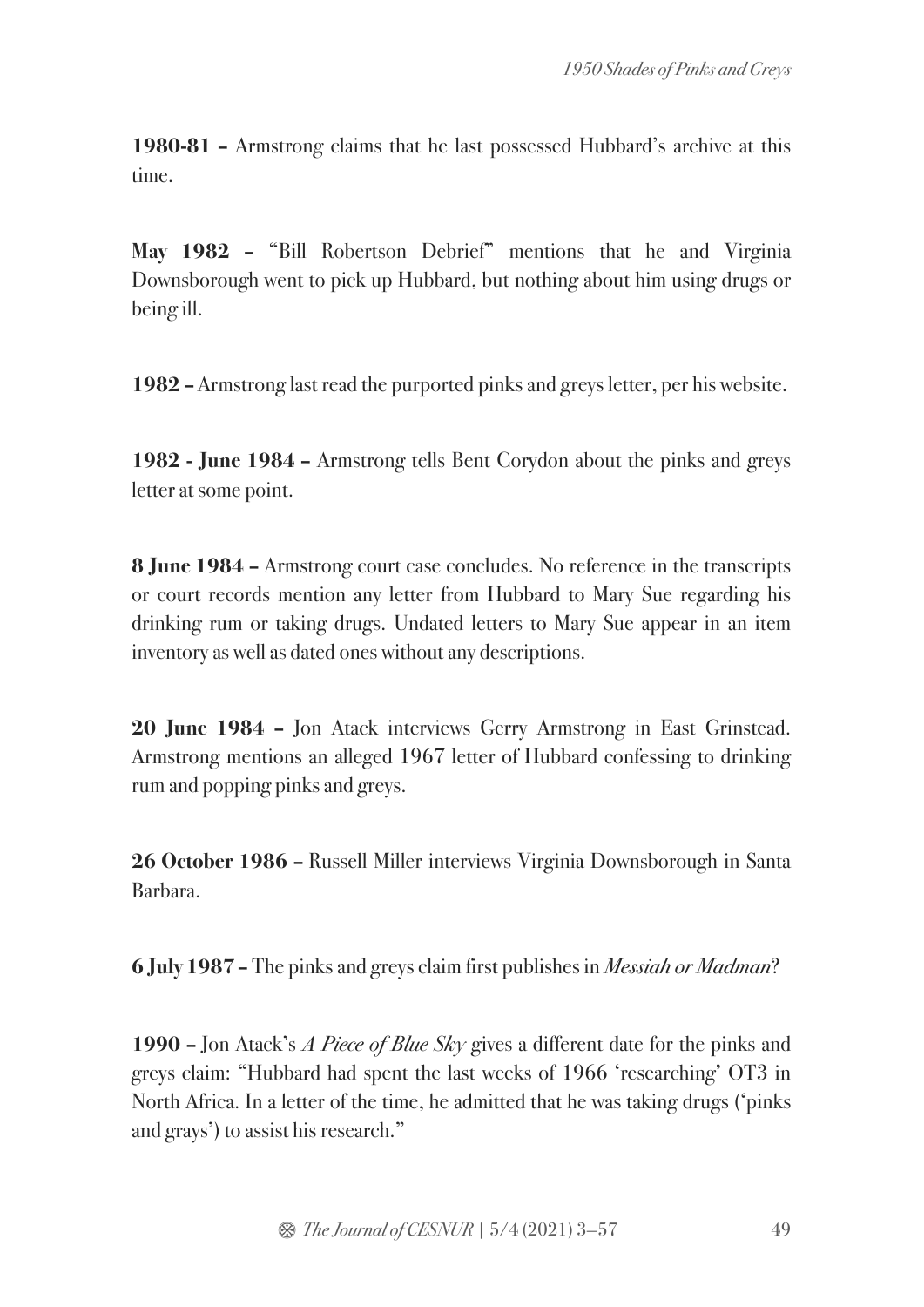**20 January 2011 –** Armstrong emails Katia Bachko and Lawrence Wright at *The New Yorker*.

**26 January 2011 –** Armstrong emails Katia Bachko and Lawrence Wright at *The New Yorker*.

**4 February 2011 –** Armstrong emails Katia Bachko and Lawrence Wright at *The New Yorker*.

**2011 –** *Inside Scientology* by Janet Reitman repeats the pinks and greys claim. Neville Chamberlain claims Hubbard did not have broken bones (unlike Blake Huffam) but that he had codeine at *Villa Estrella*. Aide Karen Gregory (a pseudonym for Janis Gillham-Grady) claims that she never saw him take drugs and that he only drank whiskey twice in eight years on the ship solely to warm up from the cold.

**2013 –** *Going Clear* by Lawrence Wright repeats the previous rum and pinks and greys claims, mis-citing Dan Koon. His citation notes that "The church says an apostate fabricated this letter." The book also explains that "[Spokesman Tommy] Davis charged that Armstrong had forged many of the documents he later disseminated in order to discredit the church's founder, although he produced no evidence to substantiate that allegation."

**31 January 2014 –** Atack shares thirdhand knowledge of Downsborough's alleged deathbed confession to David Mayo. She could not name one pharmaceutical Hubbard allegedly used.

**10 October 2019 –** Wright responds "I don't recall" to Camacho's email asking about getting any claims of forgery about the pinks and greys letter, and did not mention any written claims of forgery from the Church of Scientology.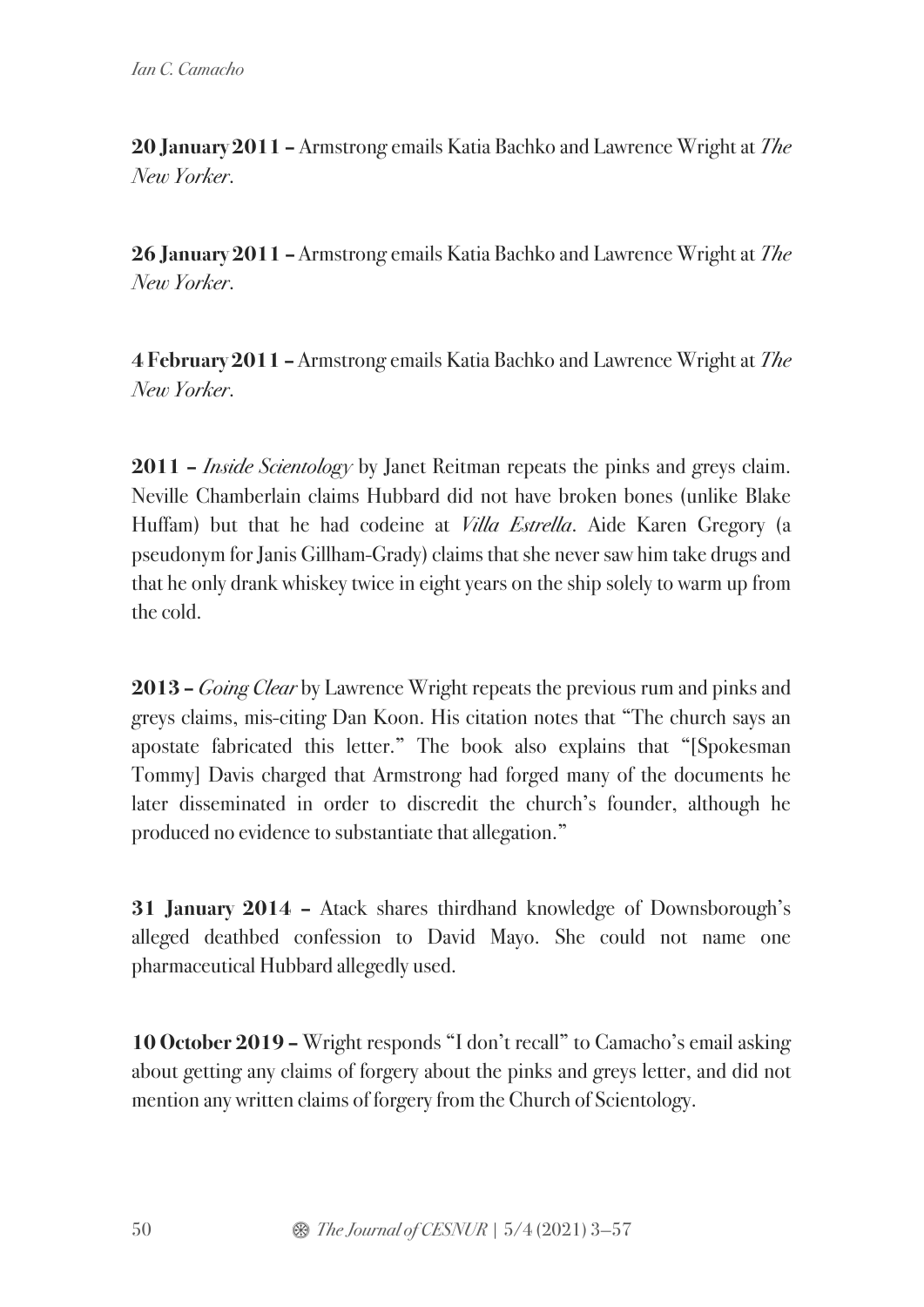**24 October 2020 –** Dan Koon states that he never saw the pinks and greys letter, nor that he told Lawrence Wright he did; but rather that he saw other letters, which mentioned "your sugie."

**17 November 2020 –** Author's interview with Janis Gillham-Grady.

### **References**

*Aberdeen Press and Journal, The*. 1967a. "Avonriver Is Free to Sail." May 15:1. *Aberdeen Press and Journal, The*. 1967b. "Riddle of Avonriver." April 19: 8.

- Armstrong, Gerald. 2009a. "Order of Contempt" in *Scientology v. Armstrong.* Created January 17, 2001. Accessed October 9, 2019. http://www.gerryarmstrong.org/50k/legal/a4/3317.php.
- Armstrong, Gerald. 2009b. "Order re Contempt" in *Scientology v. Armstrong.* Created June 3, 1997. Accessed October 9, 2019. http://www.gerryarmstrong.org/50k/legal/a4/2882.php.
- Armstrong, Gerald. 2009c. "Second Order of Contempt" in *Scientology v. Armstrong.* Created February 11, 1998. Accessed October 9, 2019. http://www.gerryarmstrong.org/50k/legal/a4/3001.php.
- Armstrong, Gerald. 2009d. "Bench Warrant (Civil)" in *Scientology v. Armstrong.* Created August 6, 1997. Accessed October 9, 2019. http://www.gerryarmstrong.org/50k/legal/a4/2908.php.
- Armstrong, Gerald. 2009e. "Bench Warrant (Civil)" in *Scientology v. Armstrong.* Created May 15, 1998. Accessed October 9, 2019. http://www.gerryarmstrong.org/50k/legal/a4/3005.php.
- Armstrong, Gerald. 2018a. "Aiding and Abetting Fair Game—2014" in *Gerry Talks…* Created August 29, 2018. Accessed October 9, 2019. https://gerryarmstrong.ca/aiding-and-abetting-fair-game-2014.
- Armstrong, Gerald. 2018b. "Reporter's Transcript of Proceedings (May 21, 1984)." In *Gerry Armstrong's Legal Archive.* Created October 17, 2018. Accessed March 29, 2020. https://bit.ly/3f8oWCb.
- Armstrong, Gerald D. 2020. "Exhibit 500-Z: Who's Who (March 8, 1967)." In *Gerry Armstrong's Legal Archive*. Accessed 14 February 2020. https://bit.ly/3567ed6.
- Atack, Jon. 1990. *A Piece of Blue Sky: Scientology, Dianetics and L. Ron Hubbard Exposed*. New York: Carol Publishing Group.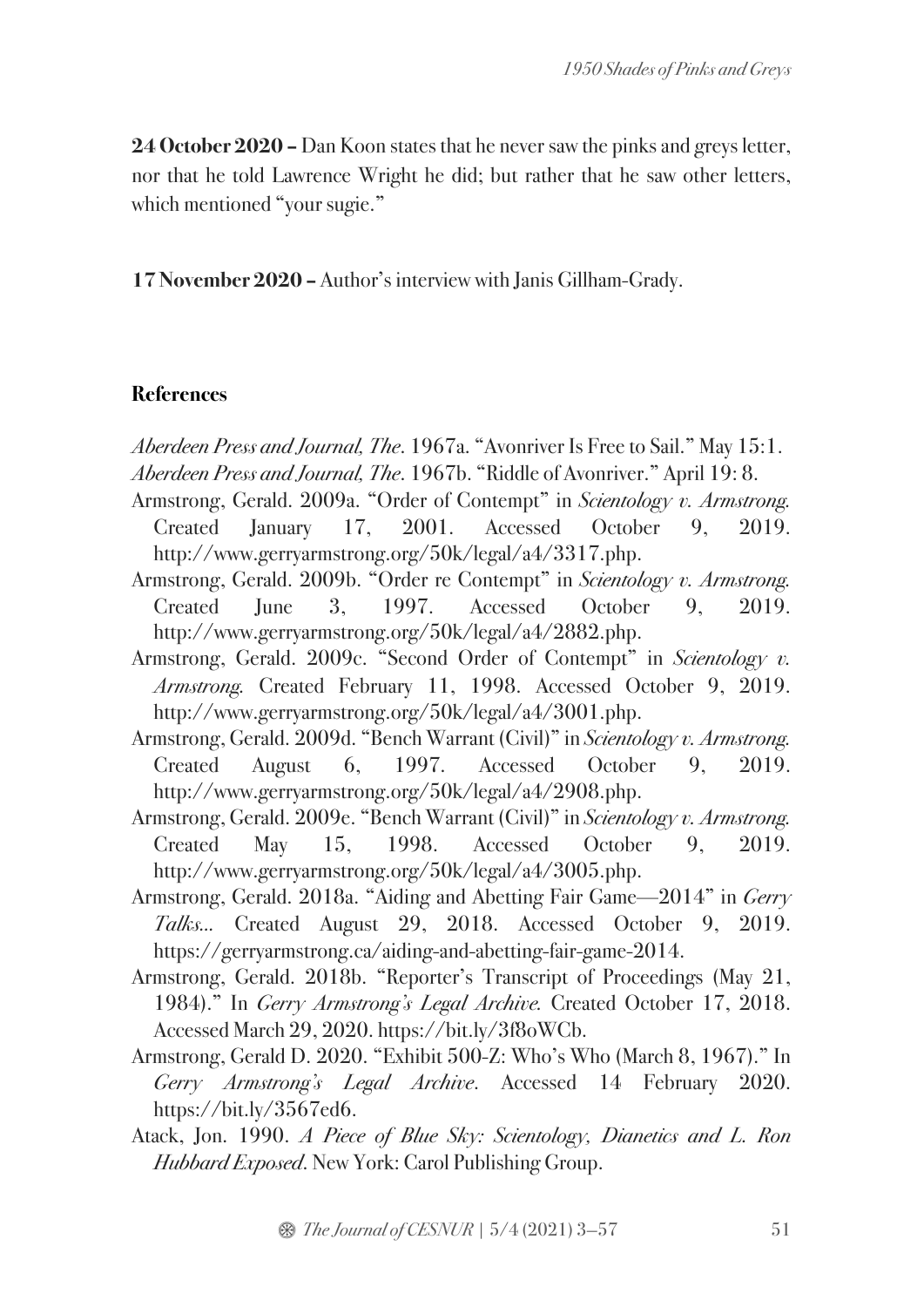*Auditor, The*. 1967. Issue 21. "Clear 208, Mary Sue Hubbard." February.

- Camacho, Ian C. 2020. "Degrees of Truthiness: A Response to Stephen A. Kent." *The Journal of CESNUR* 3(1):LXI-LXXXIV. DOI: 10.26338/tjoc.2020.suppbis.3.1.
- Corydon, Bent and L. Ron Hubbard, Jr. [aka Ronald DeWolf]. 1987. *L. Ron Hubbard: Messiah or Madman?* Secaucus, NJ: Lyle Stuart, Inc.
- CSI (Church of Scientology International). 2007. "Chronicle: 1960-1969." *L. Ron Hubbard Media Resources*. Accessed December 30, 2019. http://mediaresources.lronhubbard.org/chronicle/page05.htm.
- Ex-Scientologist Message Boards (ESMB). 2012. "Who Actually Saw Hubbard Take Drugs?" *Ex-Scientologist Message Boards*. Created January 12, 2012. Accessed November 14, 2020. https://bit.ly/2RcLtpp.
- Docdroid.net. n.d. "Transcript of 'Electropsychometric Scouting: Battle of the Universes.'" Accessed October 18, 2020. https://bit.ly/2RJ2GGO.
- Gillham-Grady, Janis. 2017. *Commodore's Messenger: A Child Adrift in the Scientology Sea Organization, Book One 1953–October 1970*. n.p.: Outback Publishing.
- Gillham-Grady, Janis. 2020. Interview with Author. Hollywood, CA. November 17, 2020.
- Gray, Ashton. 2016a. "CIA Crimes of Watergate: The Sea Project, Ingo Swann, and a Damned Liar." In *Watergate: The Hoax Excerpts*. Created April 5, 2016. Accessed November 14, 2020. https://bit.ly/3uEBY0K.
- Gray, Ashton. 2016b. *Watergate: The Hoax*. Chalet Books & Multimedia.
- Hubbard, L. Ron. 1950a. "Sound and Aberration, A Lecture Given on 15 June 1950." In L. Ron Hubbard, *Research and Discovery Series: A Running Record of Research into the Mind and Life, Volume 1: June 1950*, 444–49. Los Angeles: Bridge Publications.
- Hubbard, L. Ron. 1950b. "Institutional Dianetics, A Lecture Given on 23 June 1950." In L. Ron Hubbard, *Research and Discovery Series: A Running Record of Research into the Mind and Life, Volume 1: June 1950*, 626–43. Los Angeles: Bridge Publications.
- Hubbard, L. Ron. 1950c. "Handling Psychotics, A Lecture Given on 10 November 1950." In L. Ron Hubbard, *Research and Discovery Series: A Running Record of Research into the Mind and Life, Volume 4: September– November 1950*, 318–29. Los Angeles: Bridge Publications.
- Hubbard, L. Ron. 1950d. "Case Factors, A Lecture Given on 15 June 1950." In L. Ron Hubbard, *Research and Discovery Series: A Running Record of Research into the Mind and Life, Volume 1: June 1950*, 454–58. Los Angeles: Bridge Publications.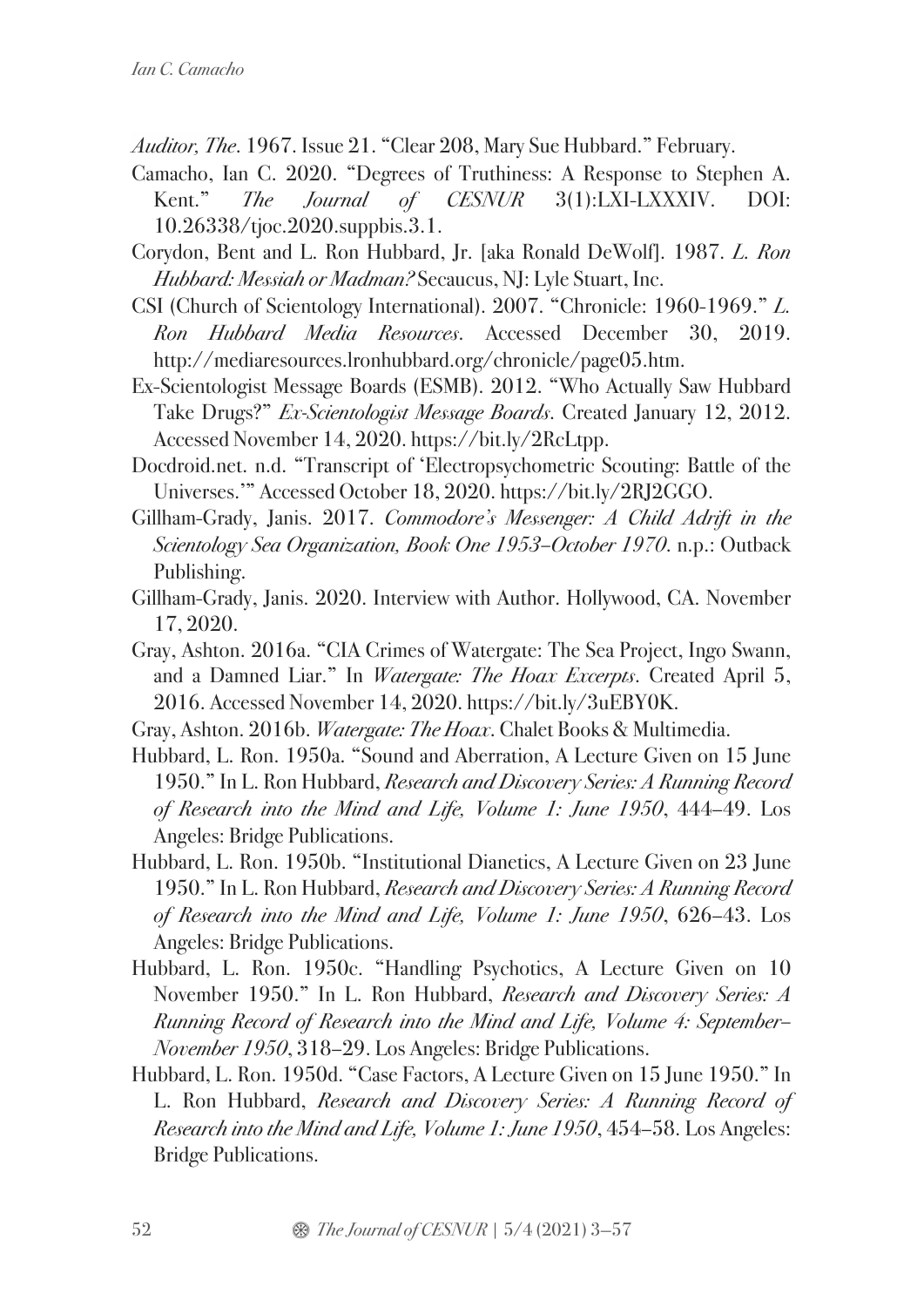- Hubbard, L. Ron. 1950e. "Address of Auditor to Preclear—Saturday Evening Course, A Lecture Given on 1 July 1950." In L. Ron Hubbard, *Research and Discovery Series: A Running Record of Research into the Mind and Life, Volume 2:July–August 1950*, 167–204*.* Los Angeles: Bridge Publications.
- Hubbard, L. Ron. 1950f. *Dianetics: The Modern Science of Mental Health*. New York: Hermitage House.
- Hubbard, L. Ron. 1950g. "The Intensive Processing Procedure." November 1. In L. Ron Hubbard, *The Technical Bulletins of Dianetics and Scientology, Volume I*, 139–42. Los Angeles: Bridge Publications, 1991.
- Hubbard, L. Ron. 1952a. *Scientology: What to Audit, A List and Description of the Principal Incidents to Be Found in a Human Being.* Phoenix, Arizona: Scientific Press, Inc.
- Hubbard, L. Ron. 1952b. "Theta Body Entities, a Lecture and Auditing Demonstration Given on 16 April 1952." In *The Research and Discovery Series: A Running Record of Research into the Mind and Life: Volume 10, March 8-June 26, 1952,* 419–39. Los Angeles: Bridge Publications, 1996.
- Hubbard, L. Ron. 1952c. "Entities (Demo Cont.), a Lecture and Auditing Demonstration Given on 10 March 1952." Reel-to-reel tape, side 2. Copenhagen: Scientology Publications Organization, 1979.
- Hubbard, L. Ron. 1952d. "How to Audit a Theta Line, Part I, a Lecture Given on 16 April 1952." In *The Research and Discovery Series: A Running Record of Research into the Mind and Life: Volume 10, March 8–June 26, 1952,* 321– 31. Los Angeles: Bridge Publications, 1996.
- Hubbard, L. Ron. 1952e. "How to Audit a Theta Line, Part II, a Lecture Given on 16 April 1952." In *The Research and Discovery Series: A Running Record of Research into the Mind and Life: Volume 10, March 8–June 26, 1952,* 333–41. Los Angeles: Bridge Publications, 1996.
- Hubbard, L. Ron. 1952f. "How to Search for Incidents on The Track, Part I, a Lecture and Auditing Demonstration Given on 16 April 1952." In *The Research and Discovery Series: A Running Record of Research into the Mind and Life: Volume 10, March 8–June 26, 1952*, 343–85. Los Angeles: Bridge Publications, 1996.
- Hubbard, L. Ron. 1952g. "How to Search for Incidents on The Track, Part II, a Lecture and Auditing Demonstration Given on 16 April 1952." In *The Research and Discovery Series: A Running Record of Research into the Mind and Life: Volume 10, March 8–June 26, 1952,* 387–413. Los Angeles: Bridge Publications, 1996.
- Hubbard, L. Ron. 1967a. "An Open Letter to All Clears." Hubbard Communications Office Policy Letter of January 17. In L. Ron Hubbard, *The*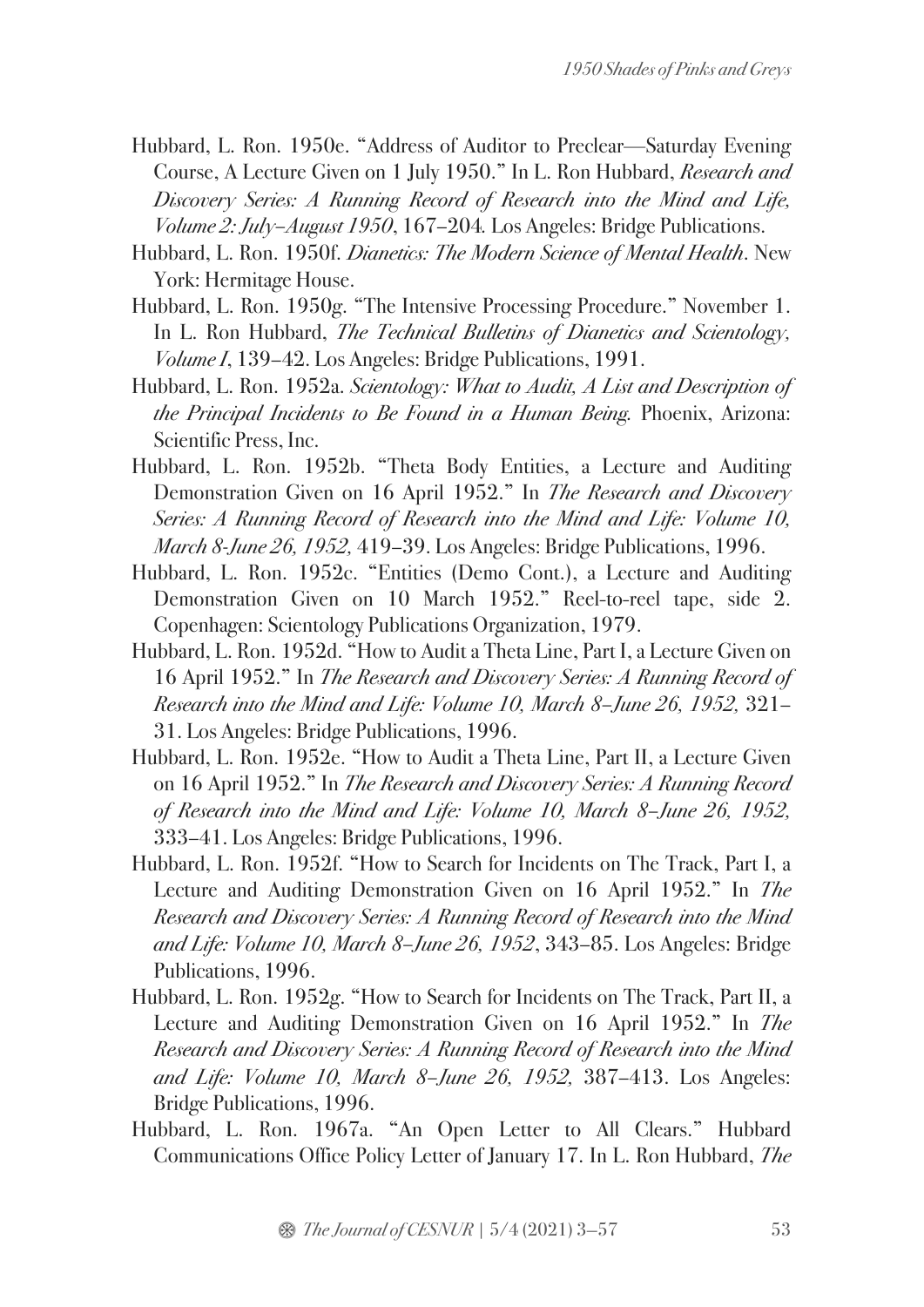*Organization Executive Course, Volume 4,* 796–97. Los Angeles: Bridge Publications, 1991.

- Hubbard, L. Ron. 1967b. "Non-Scientology Staff." Hubbard Communications Office Policy Letter of October 20, 1961 (revised 25 January 1967 and 7 March 1967). In L. Ron Hubbard, *The Organization Executive Course, Volume 0,* 152–53. Los Angeles: Bridge Publications, 1991.
- Hubbard, L. Ron. 1967c. "LRH Property, Building and Plans Branch." Hubbard Communications Office Policy Letter of February 22. In L. Ron Hubbard, *The Organization Executive Course, Volume 7,* 1391–92. Los Angeles: Bridge Publications, 1991.
- Hubbard, L. Ron. 1967d. "Personnel Requirement." Hubbard Communications Office Policy Letter of March 22. In L. Ron Hubbard, *The Organization Executive Course, Volume 1,* 203–4. Los Angeles: Bridge Publications, 1991.
- Hubbard, L. Ron. 1967e. "Safeguarding Technology." Hubbard Communications Office Policy Letter of February 14, 1965 (reissued 7 June 1967). In L. Ron Hubbard, *The Organization Executive Course, Volume 7,* 1209–10. Los Angeles: Bridge Publications, 1991.
- Hubbard, L. Ron. 1967f. "Office of LRH—LRH Personal Office Organization." Hubbard Communications Office Policy Letter of February 22. In L. Ron Hubbard, *The Organization Executive Course, Volume 7,* 1209–10. Los Angeles: Bridge Publications, 1991.
- Hubbard, L. Ron. 1967g. "Theory Check-Out Data." Hubbard Communications Office Policy Letter of October 4, 1964 (reissued 21 May 1967). In L. Ron Hubbard, *The Organization Executive Course, Volume 5,* 181–3. Los Angeles: Bridge Publications, 1991.
- Hubbard, L. Ron. 1967h. "Responsibility Again." Hubbard Communications Office Policy Letter of January 17, 1962 (reissued 7 June 1967). In L. Ron Hubbard, *The Organization Executive Course, Volume 5,* 566–67. Los Angeles: Bridge Publications, 1991.
- Hubbard, L. Ron. 1967i. "Policies of Physical Healing, Insanity and Potential Trouble Sources." Hubbard Communications Office Policy Letter of October 27, 1964 (reissued 23 June 1967). In L. Ron Hubbard, *The Organization Executive Course, Volume 1,* 517–20. Los Angeles: Church of Scientology, Publications Department, American Saint Hill Organization, 1974.
- Hubbard, L. Ron. 1967j. "Dating—Forbidden Words." Hubbard Communications Office Bulletin of January 2. In L. Ron Hubbard, *The Technical Bulletins of Dianetics and Scientology, Volume VIII*, 82. Los Angeles: Bridge Publications, 1991.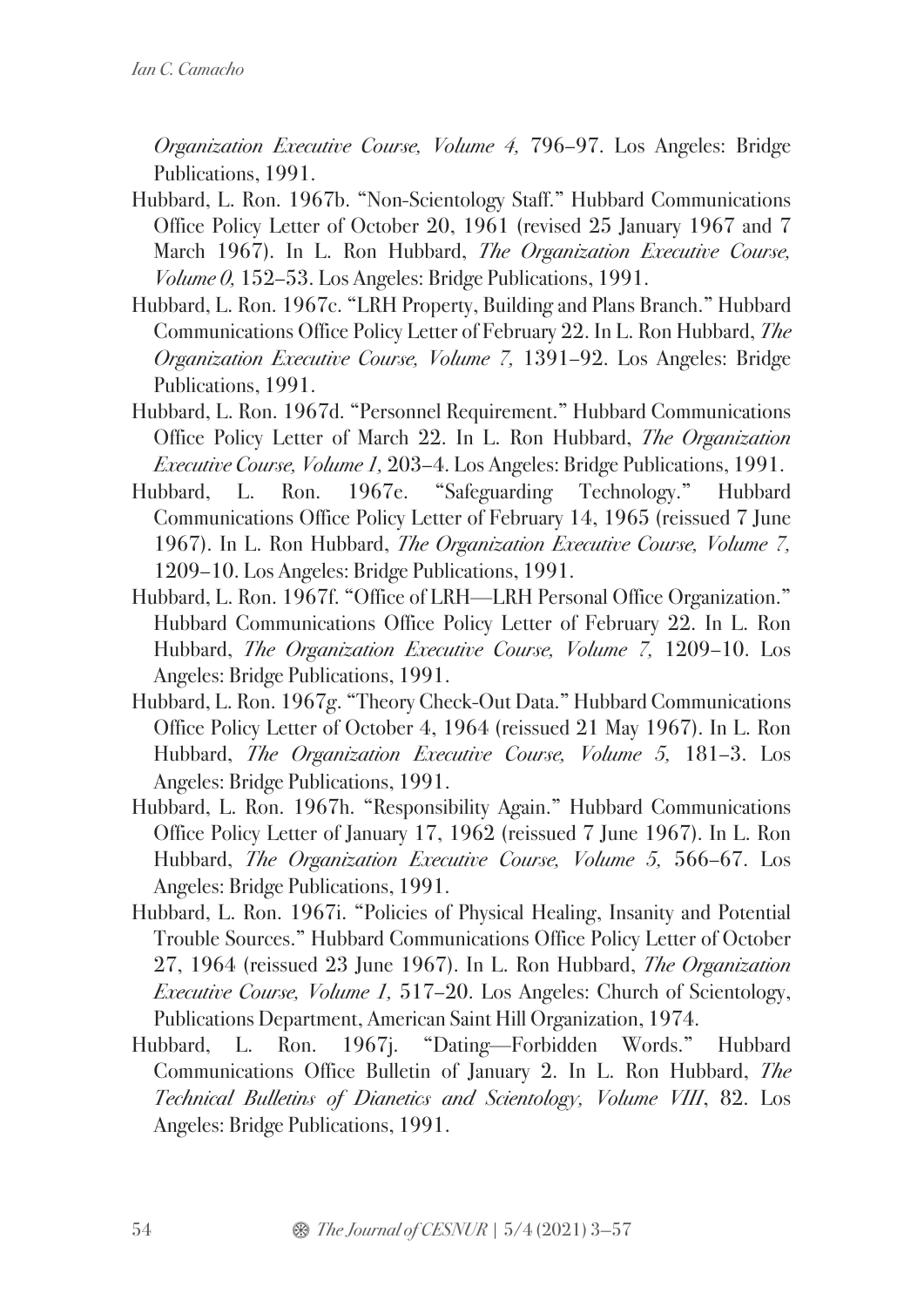- Hubbard, L. Ron. 1967k. "Sub Zero Releases—Examiner's Safeguard." Hubbard Communications Office Bulletin of January 2. In L. Ron Hubbard, *The Technical Bulletins of Dianetics and Scientology, Volume VIII,* 81. Los Angeles: Bridge Publications, 1991.
- Hubbard, L. Ron. 1967l. "Manifestations of Engrams and Secondaries Further Defined." Hubbard Communications Office Bulletin of January 19. In L. Ron Hubbard, *The Technical Bulletins of Dianetics and Scientology, Volume VIII,* 83–4. Los Angeles: Bridge Publications, 1991.
- Hubbard, L. Ron. 1967m. "Scales." Hubbard Communications Office Bulletin of February 3. Mimeograph 1. Saint Hill, East Grinstead, Essex, England.
- Hubbard, L. Ron. 1967n. "Admin Know-How—The Responsibility of Leaders." Hubbard Communications Office Bulletin of February 12. In L. Ron Hubbard, *The Technical Bulletins of Dianetics and Scientology, Volume VIII,* 85–97. Los Angeles: Bridge Publications, 1991.
- Hubbard, L. Ron. 1967o. "Admin Know-How—Alter-Is and Degraded Beings." Hubbard Communications Office Bulletin of March 22. In L. Ron Hubbard, *The Technical Bulletins of Dianetics and Scientology, Volume VII,* 98–9. Los Angeles: Bridge Publications, 1991.
- Hubbard, L. Ron. 1967p. "Religious Philosophy and Religious Practice (HCOB of 21 June 1960, "Religious Philosophy and Religious Practice" Revised)." Hubbard Communications Office Bulletin of April 18. In L. Ron Hubbard, *The Technical Bulletins of Dianetics and Scientology, Volume V*, 416. Los Angeles: Bridge Publications, 1991.
- Hubbard, L. Ron. 1967q. "Evidences of an Aberrated Area." Hubbard Communications Office Bulletin of June 30. In L. Ron Hubbard, *The Technical Bulletins of Dianetics and Scientology, Volume VIII,* 106–7. Los Angeles: Bridge Publications, 1991.
- Hubbard, L. Ron, ed. 1967r. *Ability*. Issue 189. Hubbard Society in Washington. Washington, D.C. January.
- Hubbard, L. Ron, ed. 1967s. *Ability*. Issue 190. February.
- Hubbard, L. Ron, ed. 1967t. *Ability*. Issue 191. March.
- Hubbard, L. Ron, ed. 1967u. *Ability*. Issue 192. April.
- Hubbard, L. Ron. 1967v. "Base Order 3: Project Personnel." *Ship's Org*. Volume 2. Las Palmas, Spain. Circa May 29.
- Hubbard, L. Ron. 1967w. "Staff on Saint Hill Advanced Courses." Hubbard Communications Office Policy Letter of April 26. In L. Ron Hubbard, *The Organization Executive Course. Volume 4*, 485. Los Angeles: Church of Scientology, Publications Department, American Saint Hill Organization, 1974.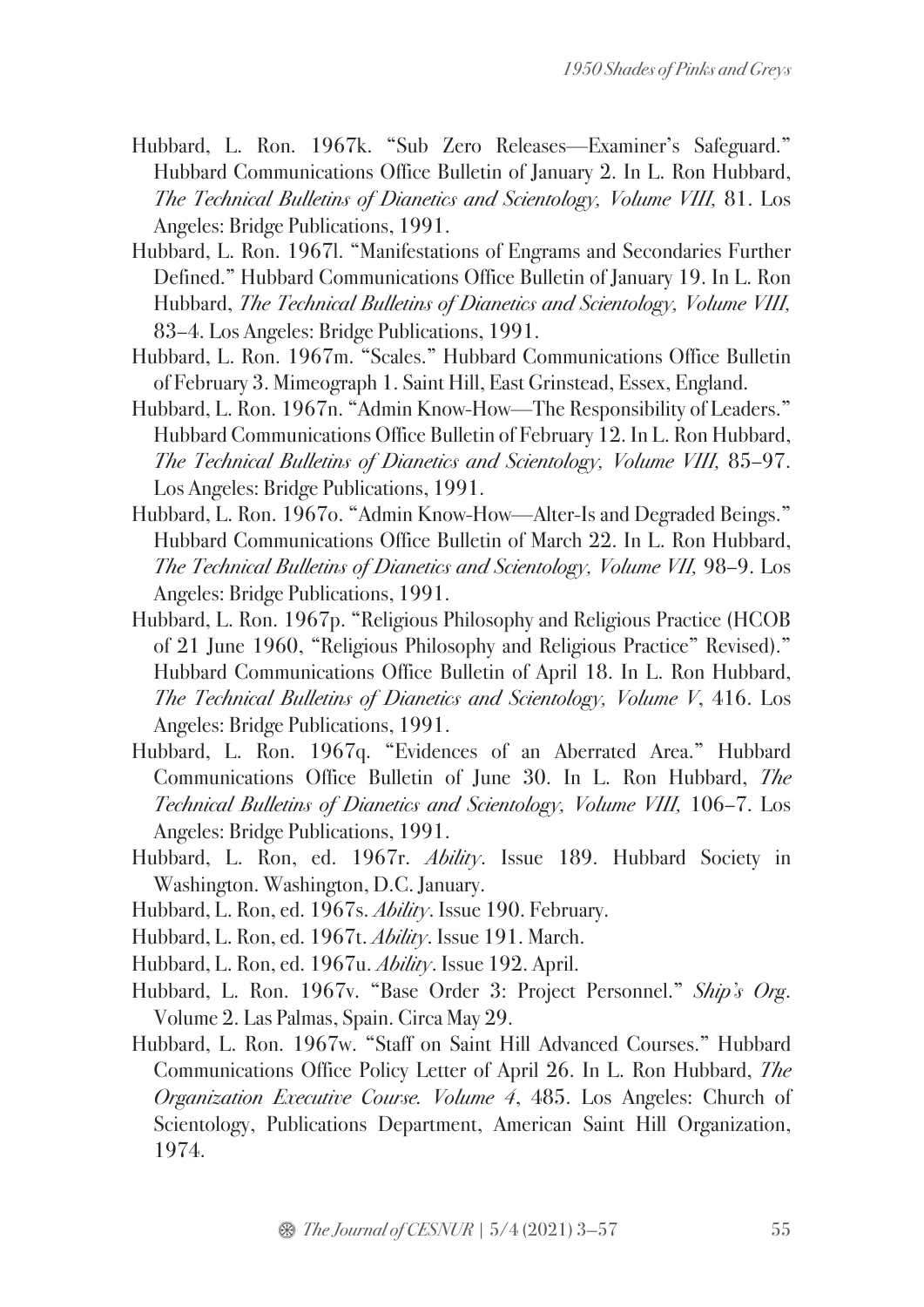- Hubbard, L. Ron. 1967x. "Advanced Courses Administration." Hubbard Communications Office Policy Letter of May 1. In L. Ron Hubbard, *The Organization Executive Course. Volume 4*, 486. Los Angeles: Church of Scientology, Publications Department, American Saint Hill Organization, 1974.
- Hubbard, L. Ron. 1967y. "Voluntary Staff." Hubbard Communications Office Policy Letter of May 1. In L. Ron Hubbard, *The Organization Executive Course. Volume 1*, 137. Los Angeles: Church of Scientology, Publications Department, American Saint Hill Organization, 1974.
- Hubbard, L. Ron. 1967z. "Base Order 81: Enchanter Sailing Orders Received." *Ship's Org*. Volume 4. Las Palmas, Spain. July 6.
- Hubbard, L. Ron. 1967aa. "Base Order 6: Publication or Order." *Ship's Org*. Volume 2. Las Palmas, Spain. June 4.
- Hubbard, L. Ron. 1967ab. "Base Order 11: Radio: Walkie Talkie Procedure Effective 10 June 1967." *Ship's Org*. Volume 2. Las Palmas, Spain. June 6.
- Hubbard, L. Ron. 1968. "Drugs & Trippers." Hubbard Communication Office Bulletin of September 23. In L. Ron Hubbard, *The Technical Bulletins of Dianetics and Scientology, Volume VI*, 258. Los Angeles: Bridge Publications, 1991.
- Hubbard, L. Ron. 2005. *Ron's Journal 67*. Los Angeles: Golden Era Productions.
- James, Anton, John Lawrence, and Ray Thacker. 1966a. "Staff Responsibility for the Organization as a Whole." Hubbard Communications Office Policy Letter of November 11. In L. Ron Hubbard, *The Organization Executive Course. Volume 7*, 425. Los Angeles: Church of Scientology, Publications Department, American Saint Hill Organization, 1974.
- James, Anton, John Lawrence, and Ray Thacker. 1966b. "Postal Economy." Hubbard Communications Office Policy Letter of November 11. In L. Ron Hubbard, *The Organization Executive Course. Volume 1*, 184. Los Angeles: Church of Scientology, Publications Department, American Saint Hill Organization, 1974.
- Martin, George. 1967. "The Org and I (for Explanation See Below) by Skipper of the Scientology Ship." *The Daily Mirror*, December 24.
- Mediafire.com. 2012. "Audio of 'Electropsychometric Scouting: Battle of the Universes.'" Created October 16, 2012. Accessed March 18, 2020. https://bit.ly/3tATcL1.
- Miller, Russell. 1987. *Bare-Faced Messiah: The True Story of L. Ron Hubbard.* London: Penguin.